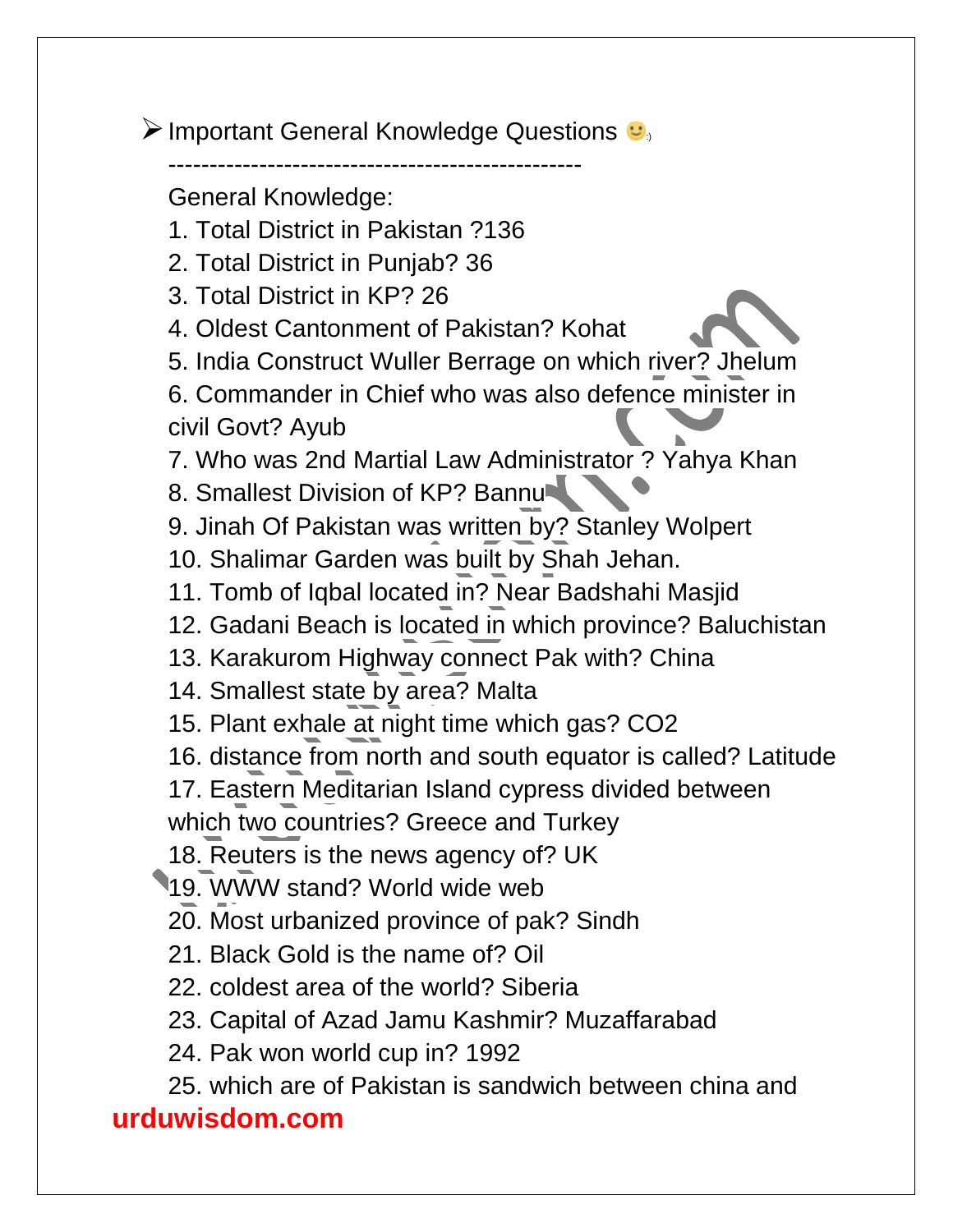Indian occupied Kashmir? Baltistan

26. in 1945-46 which war was fought? First Anglo Sikh war

27. Bristol is the sea port of? Uk

28. 1999 UN peacekeeping mission to which country? Kosovo

29. oldest barrage of Pakistan? Sukkur

30. Gulf war participate by which country's? Iraq

31. from the moon which structure on the land visible? The great wall of China

32. country shortest coastline? Monaco

33. Country biggest irrigation system of the world? Pakistan

34. largest planet of the solar system? Jupiter

35. City of canals? Venice

36. China situated in which part of Asia? East Asia

37. Sweden currency? Krona

38. Cedi is the currency? Ghana

39. Romania Currency? Lei

40. First cabinet of Pakistan established? 15 August, 1947

41. M Ghaznavi Destroyed? Somnath Temple

42. Tipu Sultan died in 4 Mysore war.

43. Which country has a least population growth? China<sup>1</sup>

44. Lome is the capital of Togo

45. "Pakistan, the heart of Asia" is a book written by liaqat Ali Khan in 1950.

46. Founder of Mughal Empire?

Babur

--------------------------------------------------------

Brasilia of Pakistan is called to Islamabad.

• City of angles is called to Bangkok.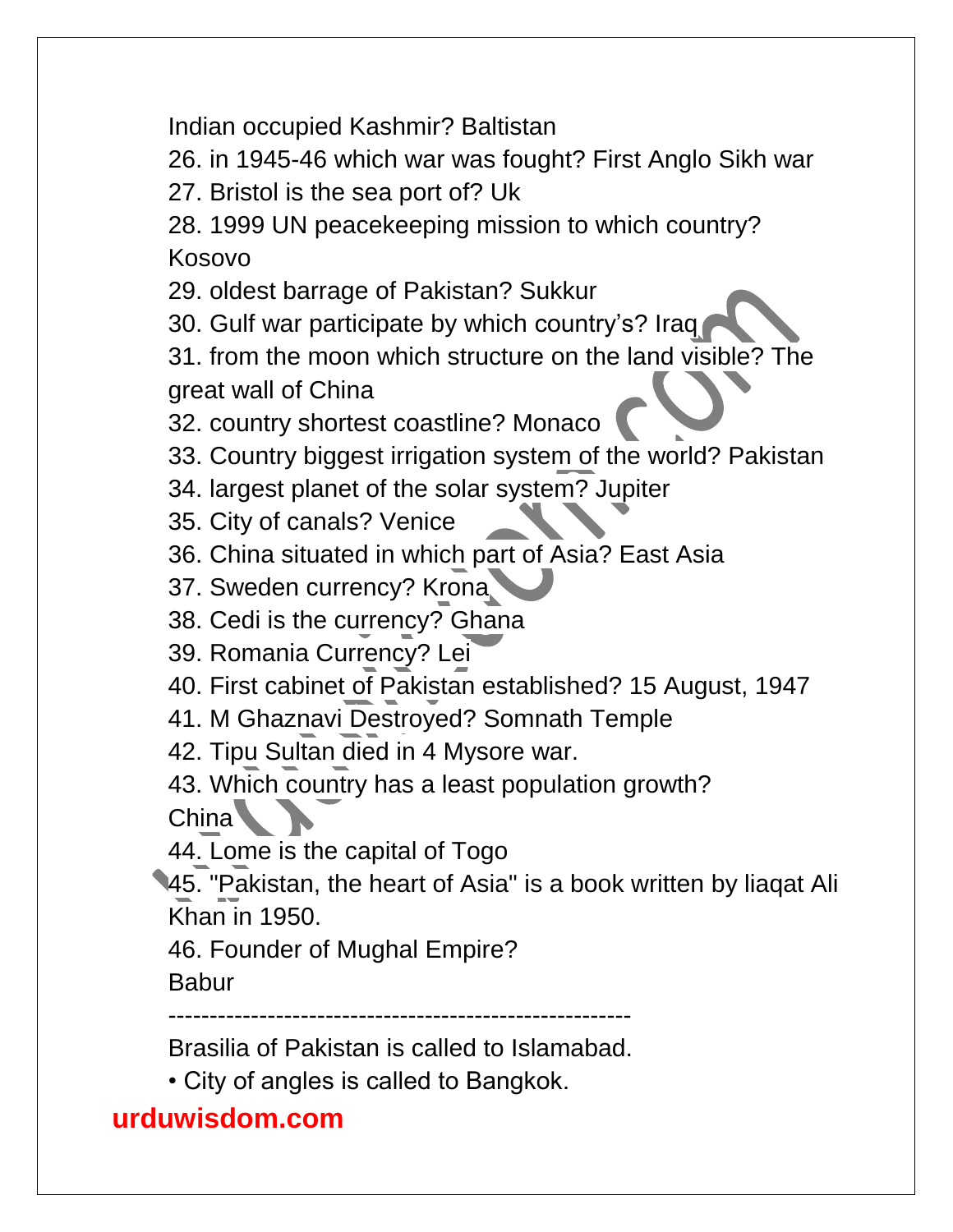- City of bazaars is called to Cairo.
- City of colleges is called to Lahore.
- City of conference is called to Geneva.
- City of cosmonauts is called to Moscow.
- City of eternal spring is called to Quito.
- City of golden temple is called to Amritsar.
- City of Golden Gate is called to San Francisco.
- City of mosques is called to Dhaka.
- City of parks is called to Kiev.
- City of palaces is called to Calcutta.
- City of pope is called to Rome.
- City of space flights is called to Cape Kennedy.
- City of peace is called to Baghdad.
- Forbidden City is called to Lahaska.
- Gateway to the east is called to Beirut.
- Gateway to the gulf is called to Abu Dhabi.
- Gateway to India is called to Bombay.
- Gateway to Pakistan is called to Karachi.
- Little Pakistan is called to Bradford.
- Manchester of Pakistan is called to Faisalabad.
- Pyramid city is called to Cairo.
- Rose pink city is called to Jaipur.
- Windy city is called to Chicago.
- Lusitanian is the alternative name of Portugal.
	- Emerald Island is called to Ireland.
	- Land of Prophets is called to Palestine.
	- Yellow River is known as China's Sorrow because of devastating floods.
	- Gibraltar of the west is said to Quebec.
	- Zambia is known as "country of Copper"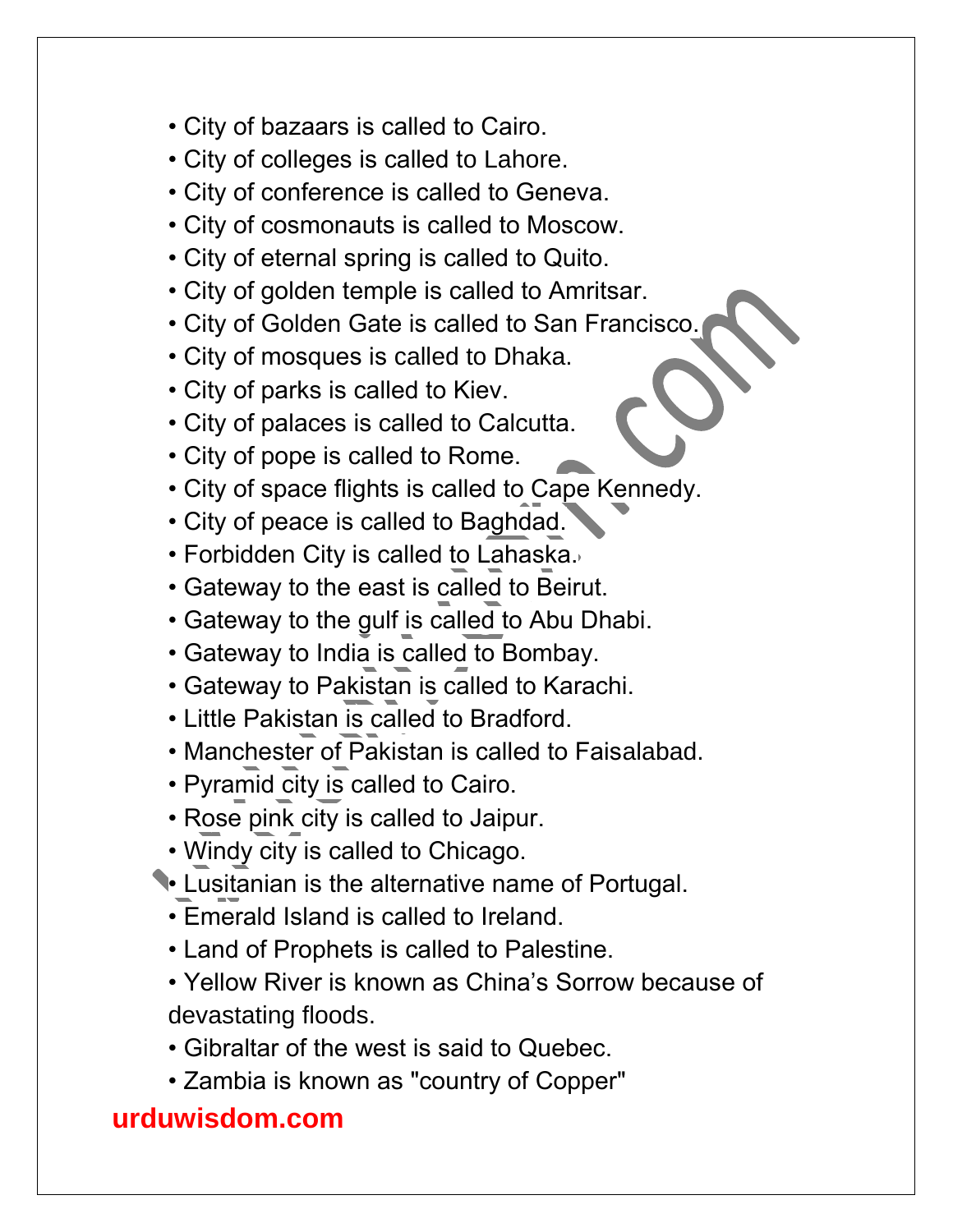- Albania means the "Land of Eagles".
- Argentina means "Like Silver".
- Bahrain means two seas.
- Brazil means "Red wood".
- Costa Rica means "Rich coast".
- Cyprus means "Land of copper".
- Guatemala mean "Land of Eagles".
- Jamaica means "Good water".
- Kuwait means "Fort".
- Liberia means "Land of free people".
- Netherlands means "low land".
- Nigeria means "a great river".
- Sierra Leone means "Lion Mountains".
- Singapore means "city of lions".
- Sudan means "Land of black people".
- Turkey means "Land of Turks".
- Which country is popularly called 'The Land of the Maple Leaf? Canada

• Mistress of the Eastern Seas is epithet referred to Sri Lanka.

• Hong Kong is called as Pearl of the Orient.

- Which worlds city is known as The Golden City Prague Czech
- What place was nicknamed "The Pearl of the Orient"- Manilla - Philippines
	- What countries name translates as lion mountains- Sierra Leone
	- What place is nicknamed "The City of Lilies"- Florence
	- Mesopotamia means- Between two Rivers

--------------------------------------------------------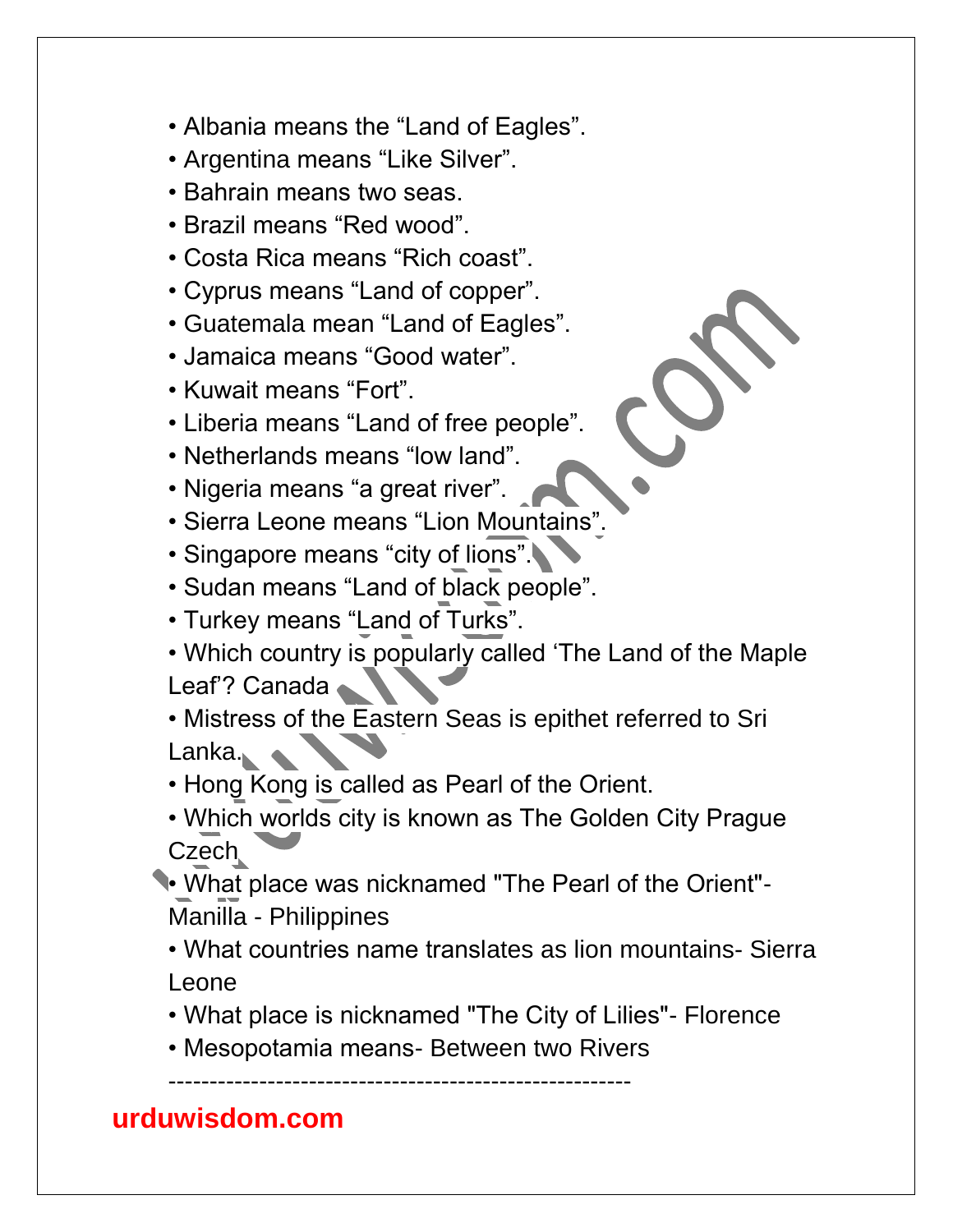Current Pakistani Administration: President..................................Dr Arif Alvi Prime Minister..........................Imran Khan Chief of Army Staff...........Gen Qamar javed bajwa Chief of Navel Staff.... ................Admiral Zafar Abbasi Air Chief Marshal....... ...............Mujahid Anwar Chairman Senate....... ................Saqiq Sanjrani Leader of Opposition (NA)......... Shahbaz Shareef Leader of Opposition (Senate)..... Raja Zafar ul Haq Governor State Bank................. Raza Baqar Attorney General of Pak............. Mr. Khalil Javed President AJ & K...................... Sardar Masood Khan Prime Minister AJ & K .................Raja Muhammad Farooq Haider Khan Chairman PCB.......................... Ehsan Mani Chairman WAPDA..................... Lieutenant Gernal Muzammil Hussain Chairman NAB......................... Javid Iqbal Deputy Chairman Senate.......... Saleem Mandi Wala DG ISI...................................... General Faiz Hameed DG Ispr.......... Maj Gen Zaheer babar UN Representative....................Munir A Malik SSP CID Police.......................... Syed Muhammad Ali Raza Leader of House In Senate......... Shahzad Waseem Joint Chiefs of Staff Committee... Gen. Nadeem Raza--------- -------------------------------------------------------------------- COMPLETE ACADEMIC QUESTIONS FOR INITIAL

# TEST

ISLAMIAT,PAK STDY,GENERAL KNOLWDGE ..

. Hazrat Ali established Bait-ul-Maal.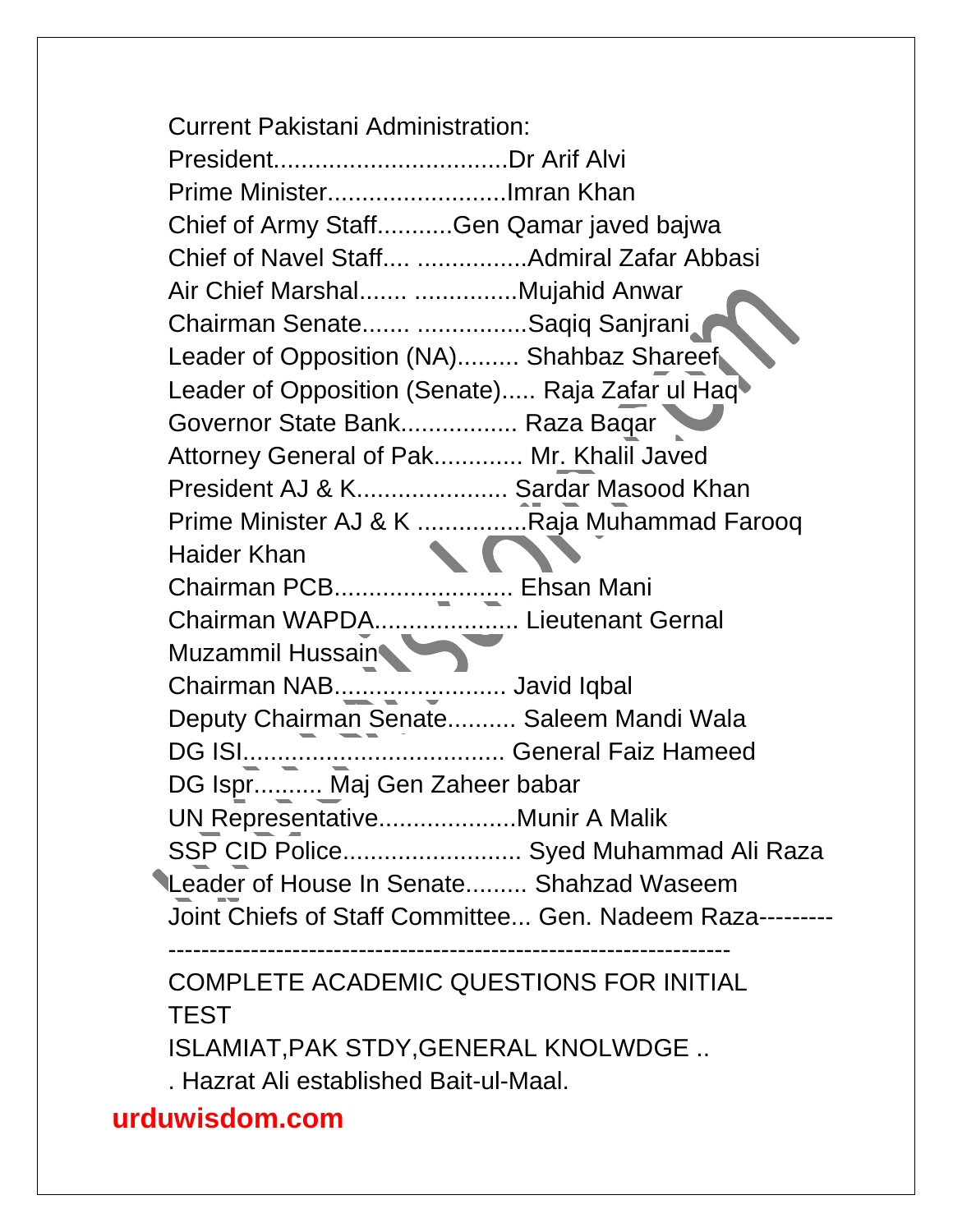. During Ghazwa Bani Nuzair wine was prohibited.

. Hazrat Ibrahim A.S had 13 Children

. The battle of Khandaq is also known an battle of Ahzab.

. Conquest of Makkah was took place on 20 Ramzan.

. Battle in which prophet not participated is known as Saria.

. Hazrat Hamza was the first commander of Islamic Army.

. In Uhd battle Muslim women participated firstly.

. Battle of Mauta was the first non-Arab War.

. The nisab by the gold standard is 3 ounces of gold (87.48 grammes) or its cash equivalent

. The nisab by the silver standard is 21 ounces of silver (612.36 grammes) or its equivalent.

. Which country is Peninsula? Answer: Saudi Arabia

. Old name of Makkah was Bakkah

. Old name of Medina was Yasrab

. Hazrat Bilal R.A was the first slave to accept Islam

. Before Kabah, Prophet S.A.W.W used to pray towards Masjid Al-Aqsa

. Wuzu k 4 faraiz hain

. Ghushal k 3 faraiz hain

. Israel was the laqab of Hazrat Yaqub

. Surah e Toba starts with Bismillah

. A muslim male is confined in 3 dressed sheets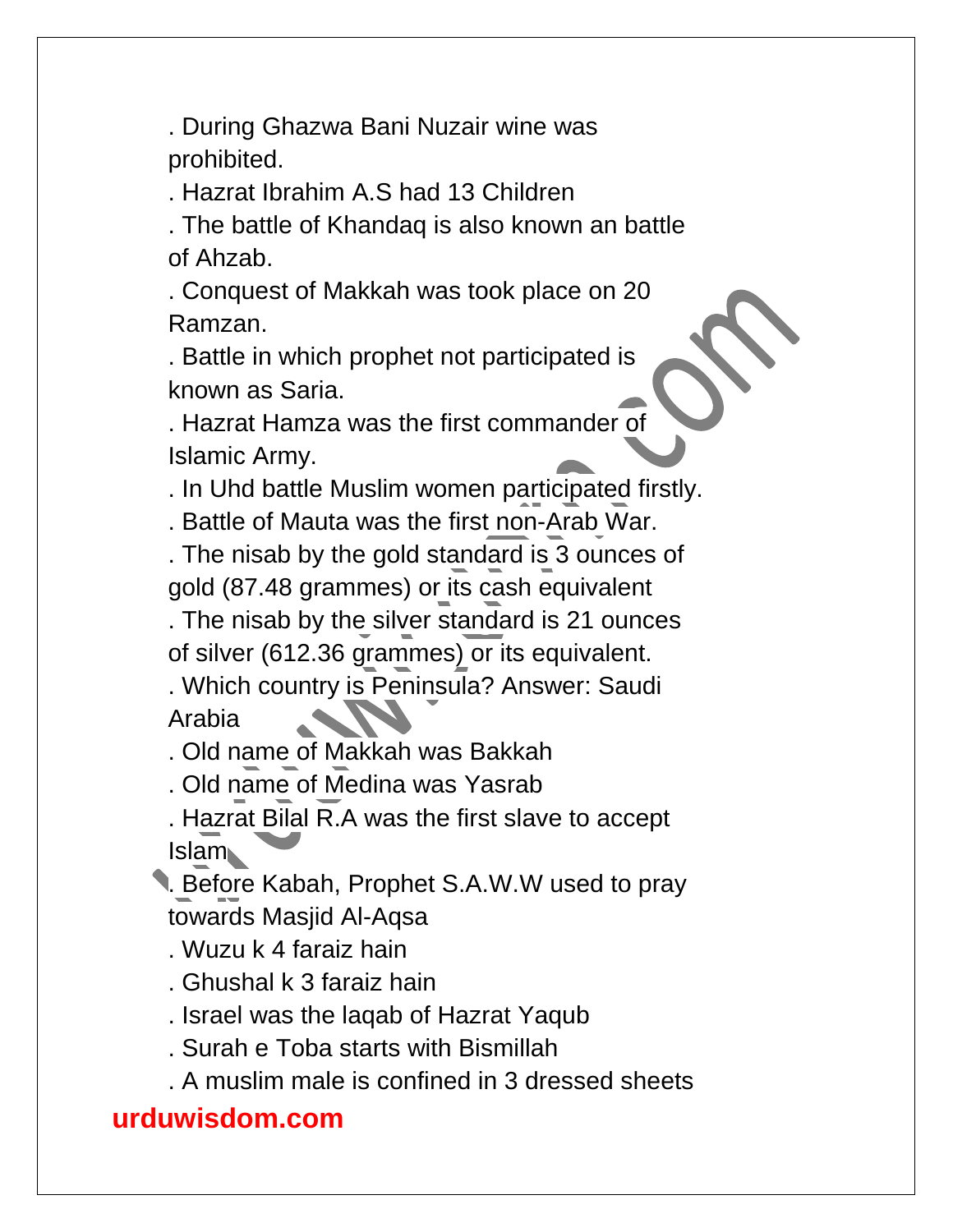. A muslim female is confined in 5 sheets

. Jehad became mandatory in 2AH

. Muzdalifa valley is called Masha�ar-ul-Haram

. Qur'an contains 114 Surah

. The Nisab of Zakat in gold is  $7 \bigcirc$  Tolas

. The Nisab of Zakat in Silver is 52  $\bigcirc$  Tolas

. The original name of Imam Bukhari is Muhammad Bin Ismail

. Qurbani (Holy Slaughtering)is made during Hajj at Mina

. Jami-i-Quran is taken for Hazrat Usman (RA)

. Pious-Caliphate lasted for about Thirty Years

. Gathering on Arafat during Hajj is made on 9th Zil Hajjah

. Qur'an contains 7 stages

. Hazrat Zaid bin Sabit (RA) was the writer of first Wahi in Quraish

. Kitab-ul-Assar is compiled by Imam Abu Hanifah (RA)

. AsadUllah was the laqab of Hazrat Ali (RA)

. Hazrat Ismail (AS) father's name was Hazrat Ibrahim (AS)

. Hazrat Ismail (AS) mother's name was Bibi Hagar

. Fateh Makkah was on 20 Ramadan, 8 Hijri

. 70 Hafiz e Quran were shaheed in Jung-e-Yamama

. Imam Shafi took the office of "Religious Judgment" in the age of 15 years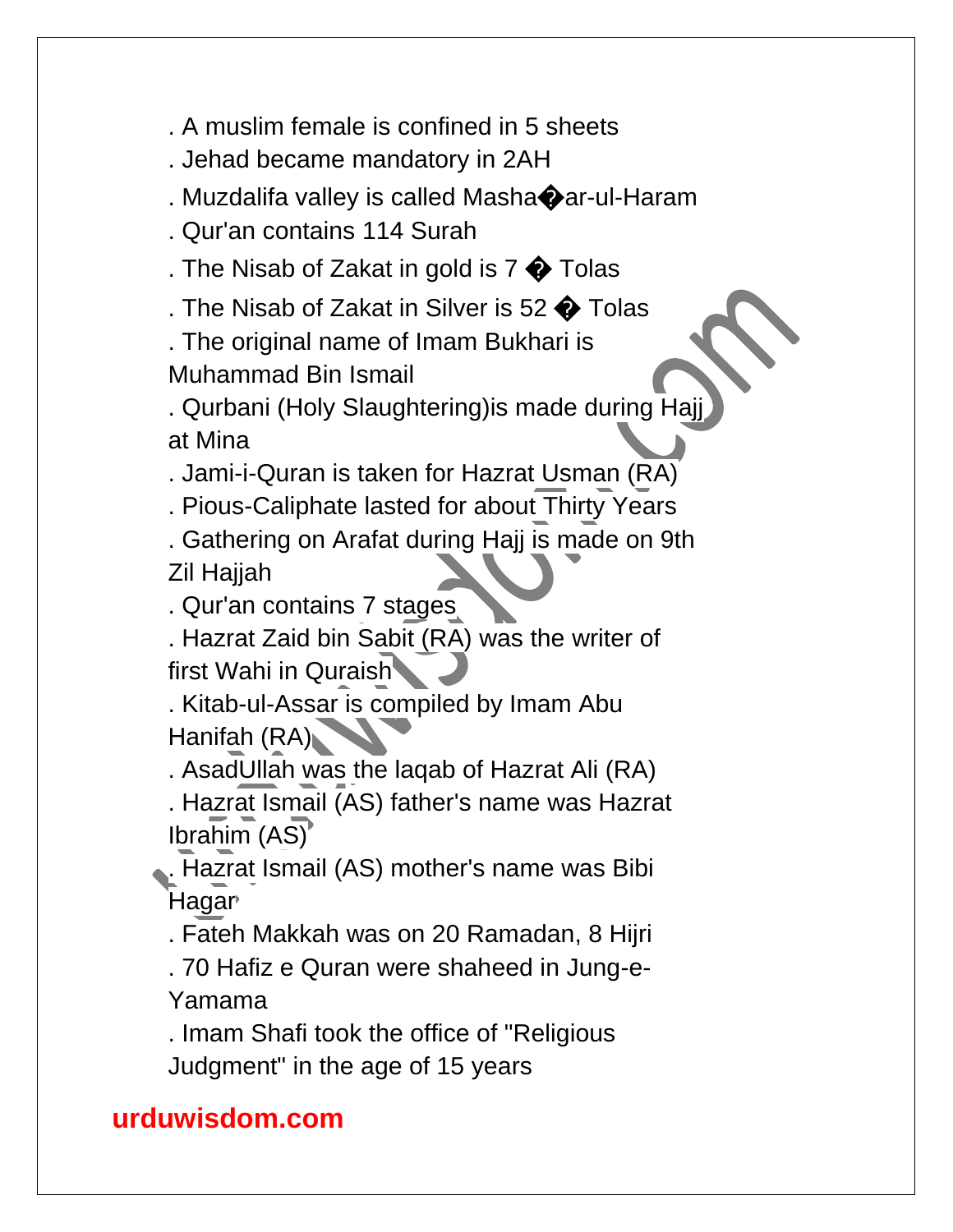. Hazrat Shima (RA) was the foster sister of Hazrat Muhammad (S.A.W.W)

. What is the number of Ramzan in the Islamic Calender? Answer: 9

. Hazrat Abu Hurairah (RA) compiled first work of Hadith "Sahifa-e-Sadiqa."

. Hazrat Umar (R.A) advised Abu Bakr (R.A) to compile the Qur'an

. The Prophet (S.A.W.W) made Hazrat Muaaz bin Jabal the Governor of Yemen

. Who are the  $\bigcirc$  Sahibain $\bigcirc$ ? Answer: Abu Yusuf and Imam Shaibani

. Hajj is not completed unless you go to Arafat

.  $\bigcirc$ Kitab-al-Umm $\bigcirc$  is written by Imam Shaf

. The foundation of Bait Ul-Hikmah was laid down during Abbasid Period

. First Mujadid was Hazrat Umar bin Abdul Aziz.

. Second Mujahid was Hazrat Ahmad Sirhindi

. Sahifa Hammam bin Munabih was found by Dr Hamidullah

. In which Surat of Quran there is mention of Zulqarnain? Answer: Alkahaf

. Sahib Us-Ser is the nickname of Hazrat Khuzaifa (R.A)

. Masjide Khief is located in Minna

. Ghaseel ul Malaika is the title of Hazrat Hanzala (R.A)

. Hazrat Abdullah bin Ariqat (R.A) was appointed as Usher for Hijrat-e-Madinah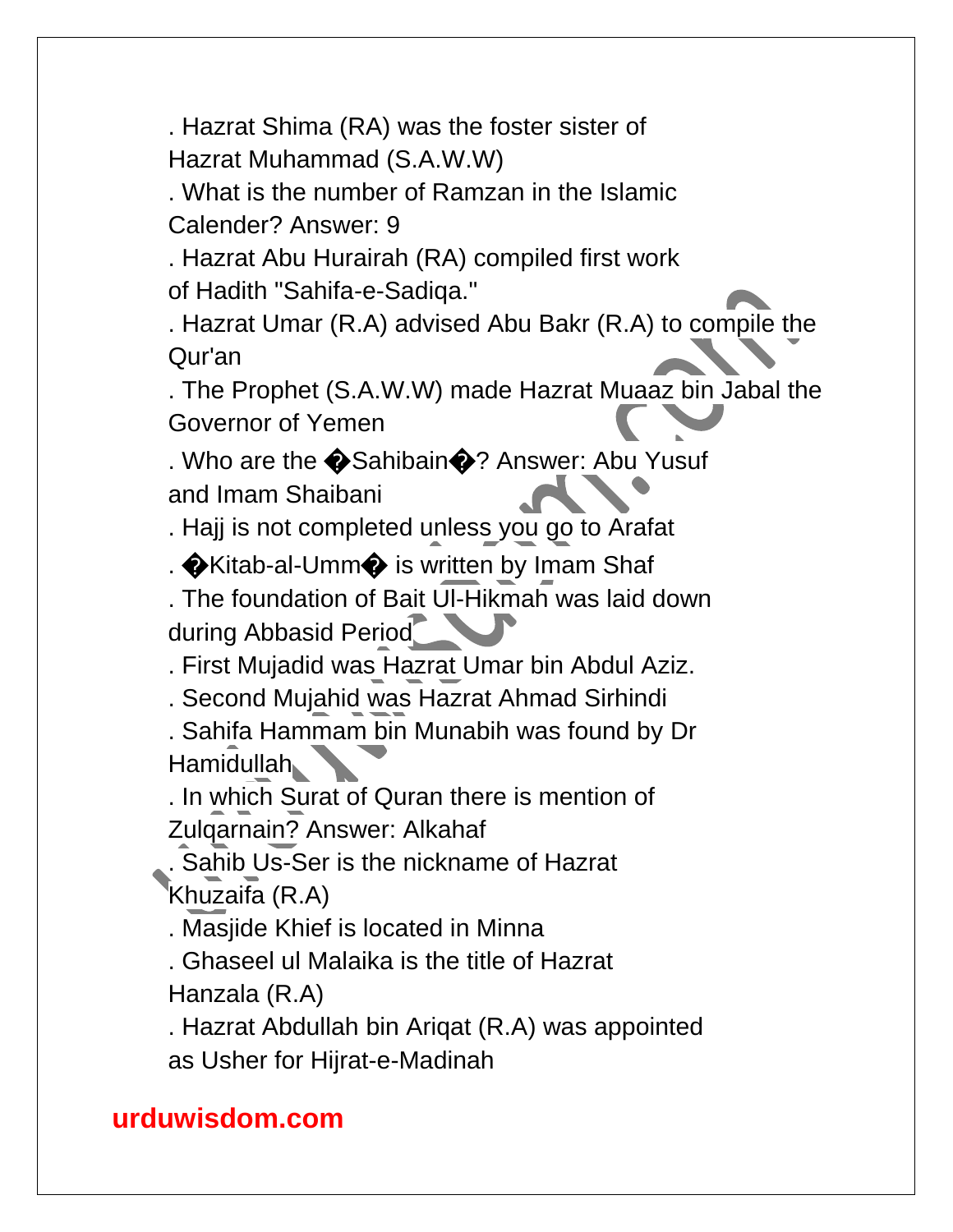. Law of inheritence was revealed in 4 A.H

. Hazrat Khalid bin Waleed (R.A) was the last

Commander in Chief for Ghazwa-e-Mautah

. Imam Dar ul Hijrat is the title of Imam Malik

. The word Muhammad (SAW) as a name has been mentioned in Quran only 4 times

. Khateeb  $\bigcirc$ ul-Anbia as a title of Hazrat Shoaib (AS)

. Hazrat Umer (RA) appointed Hazrat Abdullah bin Masud (R.A) as custodian of Bait-ul-Mal

. The effective Zakat System can ensure the elimination of Poverty

. Masjid Zu Qiblatain is situated in Madina . Abdur Rehman bin Khaldun was a Historian, justice, philospher as well as Politician

. Which Surah of Quran has Bismillah twice? Answer: Al Namal

. Had -e- Qazaf (False Accusation) is 80 Lashes

. Ada Bin Hatam Thai embraced Islam in 9 Hijri

. Wealth obtained from a mine is liable to Khumus

. Sadaq-e-Eid-ul-fitr has been proclaimed in the year 2 Hijri

. The seal affixed on important letters by prophet (SAW) was in the Custody of Hazrat Khuzaifa (R.A)

. Ameen  $\bigcirc$ ul-Umat is the title of Hazrat Abuubaida bin Al jaraah (RA)

. River Nile was declared as Sayed-ul-Anhar by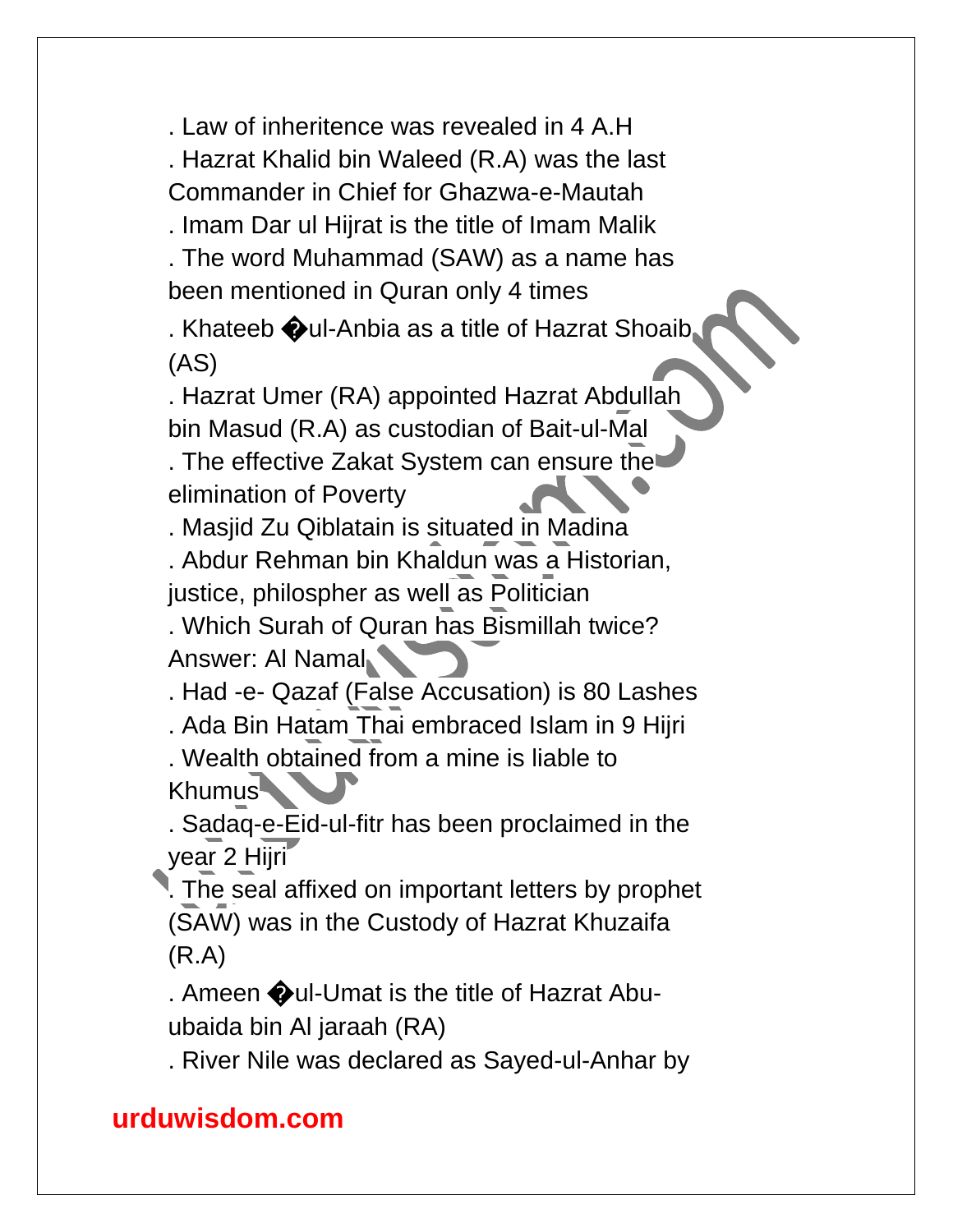Hazrat Umer (R.A)

. Umm-ul-Masakeen was a title given to Hazrat Zainab Bint e Khuzima (RA)

. Hazrat Muhammad (SAW) gave the key of Bait Ullah permanently to Hazrat Usman bin Talha (RA)

. Batha Valley is situated in Makkah

. The longest Surah of the Qur'an is Surah al Baqarah

. Al-Maeen is a Surah in which there are 100 or more ayahs

. "Arbaeen" is the book of Hadith in which there are 40 Ahadith

. Fatwa Qazi Khan is an authentic Fatwa of Fiqh Hanafi

. "FIDK" garden was bestowed to the Holy **CONTRACTOR** Prophet as Fay

. The tile given to the pioneers of Islam was Assabiqoon al Awwalun

. The Master of Hazrat Bilal (MABPH) during embracing Islam was Ummayia bin Khalaf

. Splitting of the moon occurred in Mina

. The Prophet's stamp comprises of these words: Allah,Rasool,Muhammad

. The heads of Zakat are Eight (8)

. MAUWAZATAIN means two specific Surahs of Quran

. The Religious of the majority of the Arabs before Islam was Idolatrous

. Name of the son of Hazarat Yaqoob (A.S)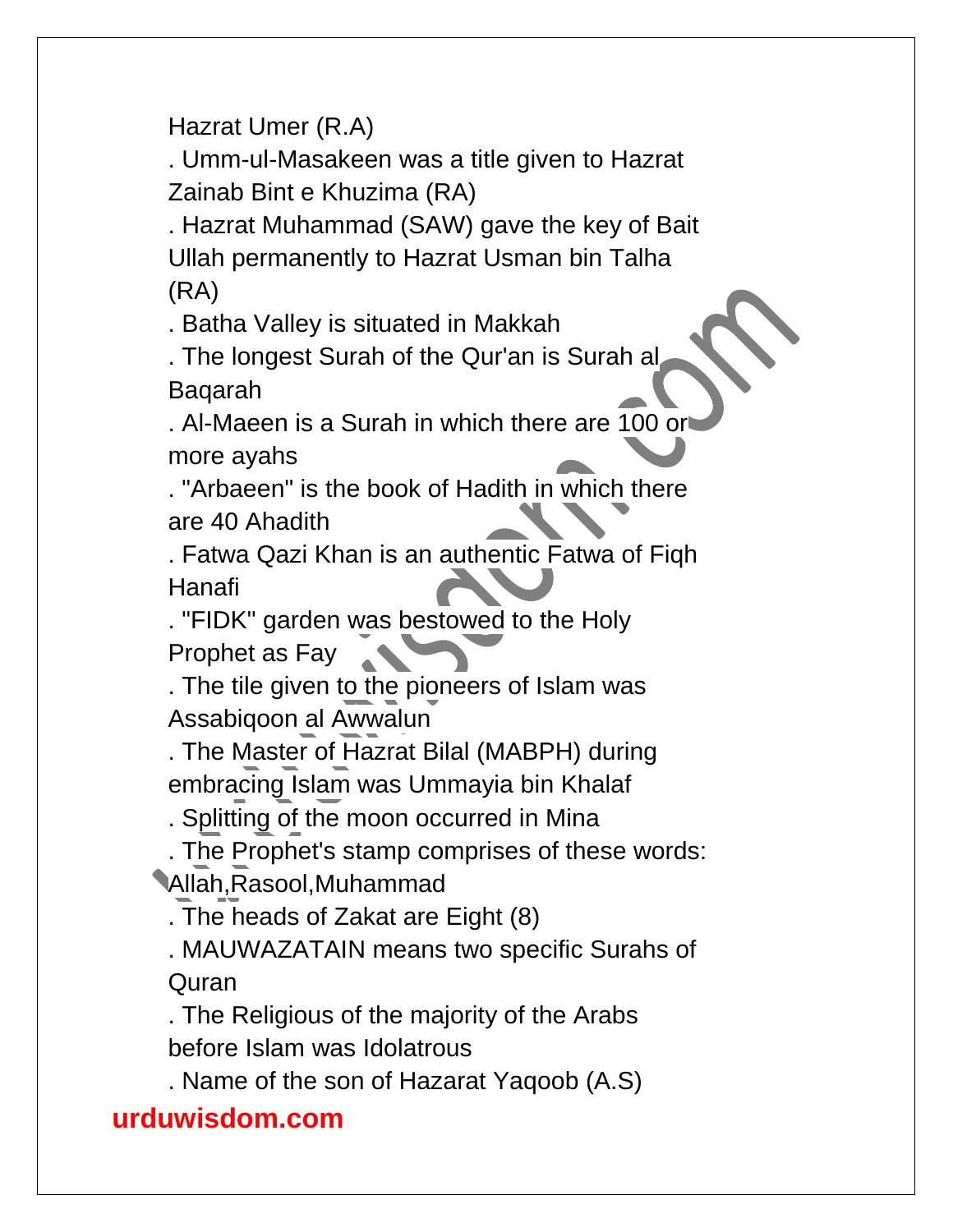whose off-springs are the Jews? Answer: Yahooda

. What was the total number of idols which were fixed around the Kaaba? Answer: 360

. Hazrat Muhammad (PBUH) was born about three thousand years, after Hazrat Ibrahim (A.S)

. Hazrat Umer (R.A) embraced Islam in 616 A.D.

. Zou-Shadatian is title of Hazrat Khuzaima bin Sabit (R.A)

. Palestine is known as the **OLand of** 

Prophets<sup>�</sup>

. Recitation of 1st kalima is called Tahleel

. 9th Zil-Hajja is also called Waquf-e-Arafat

. Hazrat Umer bin Abdul Aziz (R.A) was the first man who issued regular order to collect and write Ahadis

. Hazrat Khalid-bin-Waleed (R.A) belonged to Banu Makhzoom tribe

. Khalid Bin Waleed was given the title of Saifullah meaning "Sword of Allah"

. Ziyad ibn al-Sakan R.A died in the feet of Holy Prophet PBUH

. What is Sahihain? Answer: Sahih Bukhari and Sahi Muslim

. Jung e Yamama was between the forces of Hazrat Abu Bakr RA and Musaylimah (Selfproclaimed prophet)

. Tayammum means dry abulation (wuzu) using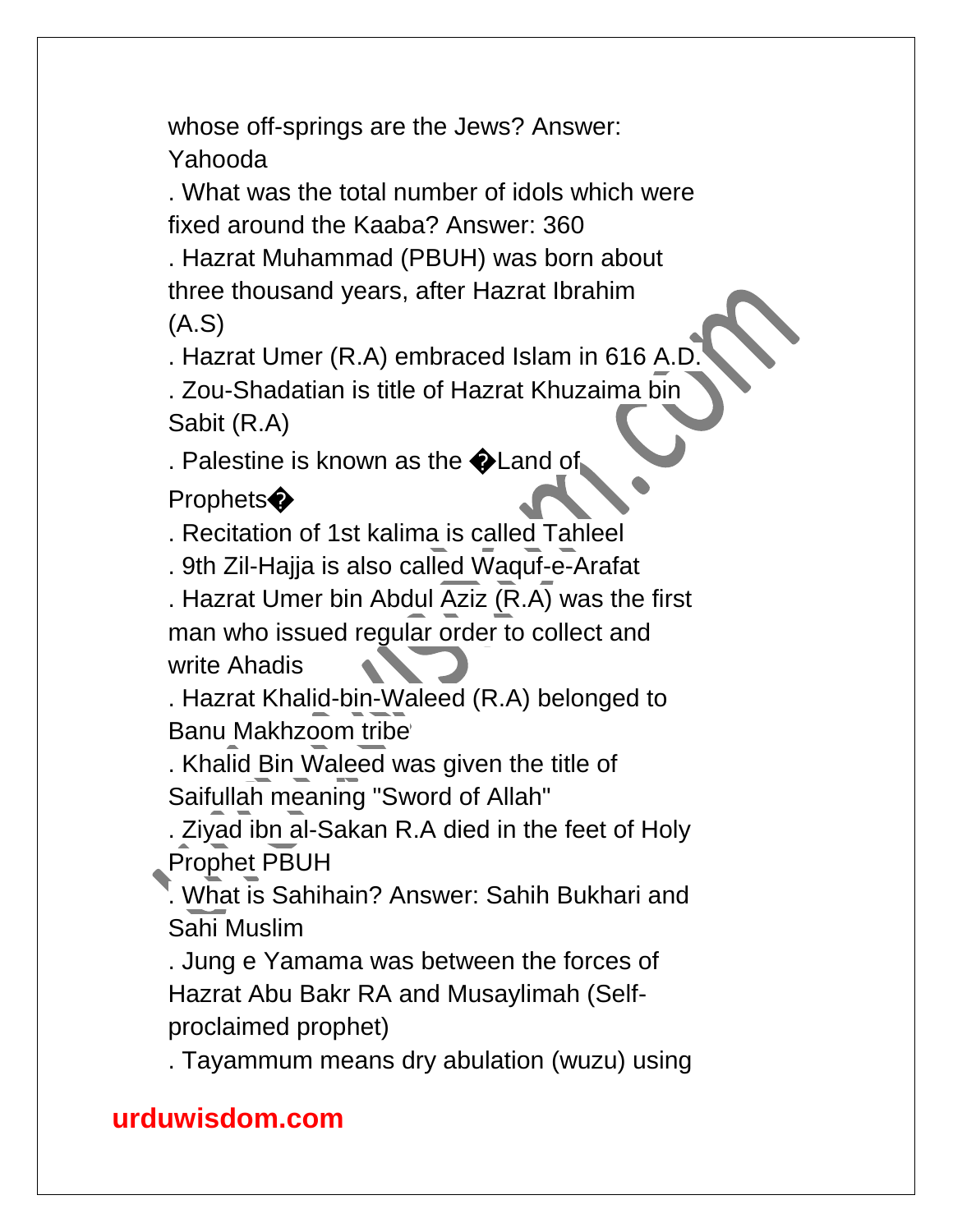sand or dust

. Makkah was conquered in Ramadan, 8 A.H . Hazrat Bilal Ibn Raba was the first Muezzin of Islam

. Hazrat Usman Ghani R.A is called Jame-ul-Qur'an

. Other names of Qur'an are Al Furqaan, Al Kitaab, Al Zikr, Al Noor, and Al Huda.

 $\bullet$  Istalam is kissing of Hajr Aswad.

Solislam has 2 major sects.

 $\bullet$  There are 5 fundaments of Islam.

 $\bullet$  2 types of faith.

 $\clubsuit$  5 Articles of faith.

 $\bullet$  Tehlil means the recitation of Kalima.

� Deen-e-Hanif is an old name of Islam.

� First institution of Islam is Suffah.

 $\bigcirc$  Haq Mahar in Islam is fixed only 400 misqal.

 $\bullet$  lima means ageing upon any subject.

 $\bigcirc$  Qayas means reasoning by analogy.

 $\bullet$  There are four schools of thought of Islamic Law.

 $\bullet$  Janatul Baki is situated in Madina.

 $\bullet$  Masjid-e-Hanif is located in Mina.

 $\bullet$  JANAT UL MOALA is a graveyard in MECCA.

� Qazaf: false accusation of adultery punishable with 80 lashes.

� Lyla-tul-Barrah means the Night of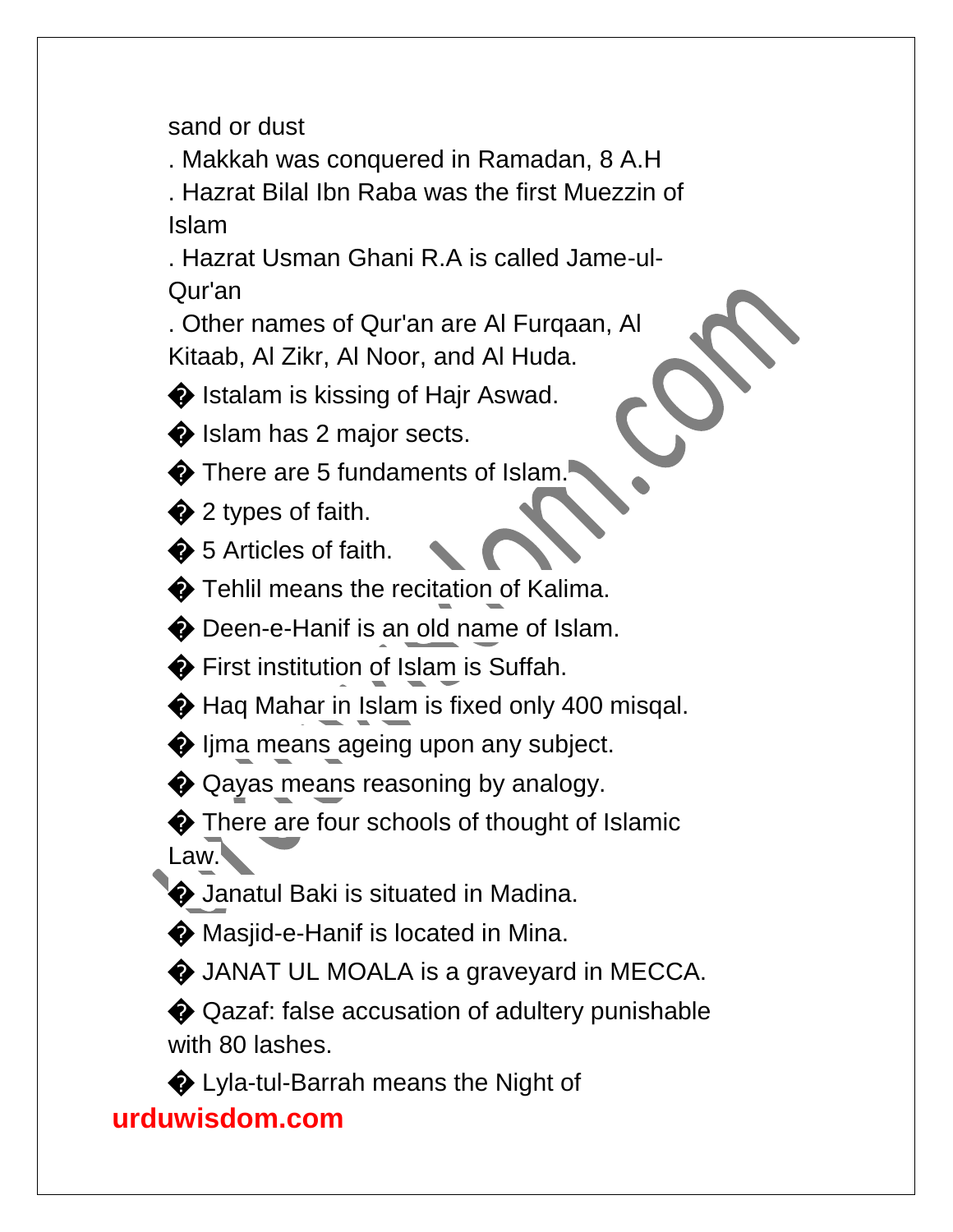Forgiveness.

� Karam-un-Katibin means Illustrious writers.

� Oldest mosque on earth is Kaabatullah.

� 1st Kalima=Tayyab, 2nd =Shahadat, 3rd

=Tamjeed, 4th =Tauheed, 5th =Astaghfar, 6th

=Rad-e

Kufar

 $\bullet$  Qiblah means anything in front.

 $\bullet$  Saabi is one who changes his religion.

 $\bigcirc$  Sidrat-ul-Mantaha means last tree of the Eternity.

 $\bullet$  Jaabi is one who collects Zakat.

� First collection of Ahadith is Sahifah-e-Saadi qa.

♦ Saying of Prophet are called Wahi Ghair Matlloo.  $\blacksquare$ 

� In iman-e-Mufassal essential beliefs are 7 in number.

 $\bullet$  The most exalted angels are four.

◆ Greatest angel as per Islam is Jibra◆eel.

**◆** Each human being is attended permanently by two angels.

◆ Barzakh: time period between death and Day of Judgment.

� Another name of surah Ali-Isra is bani Israel. First wife of Holy Prophet S.A.W is Hazrat Khadija R.A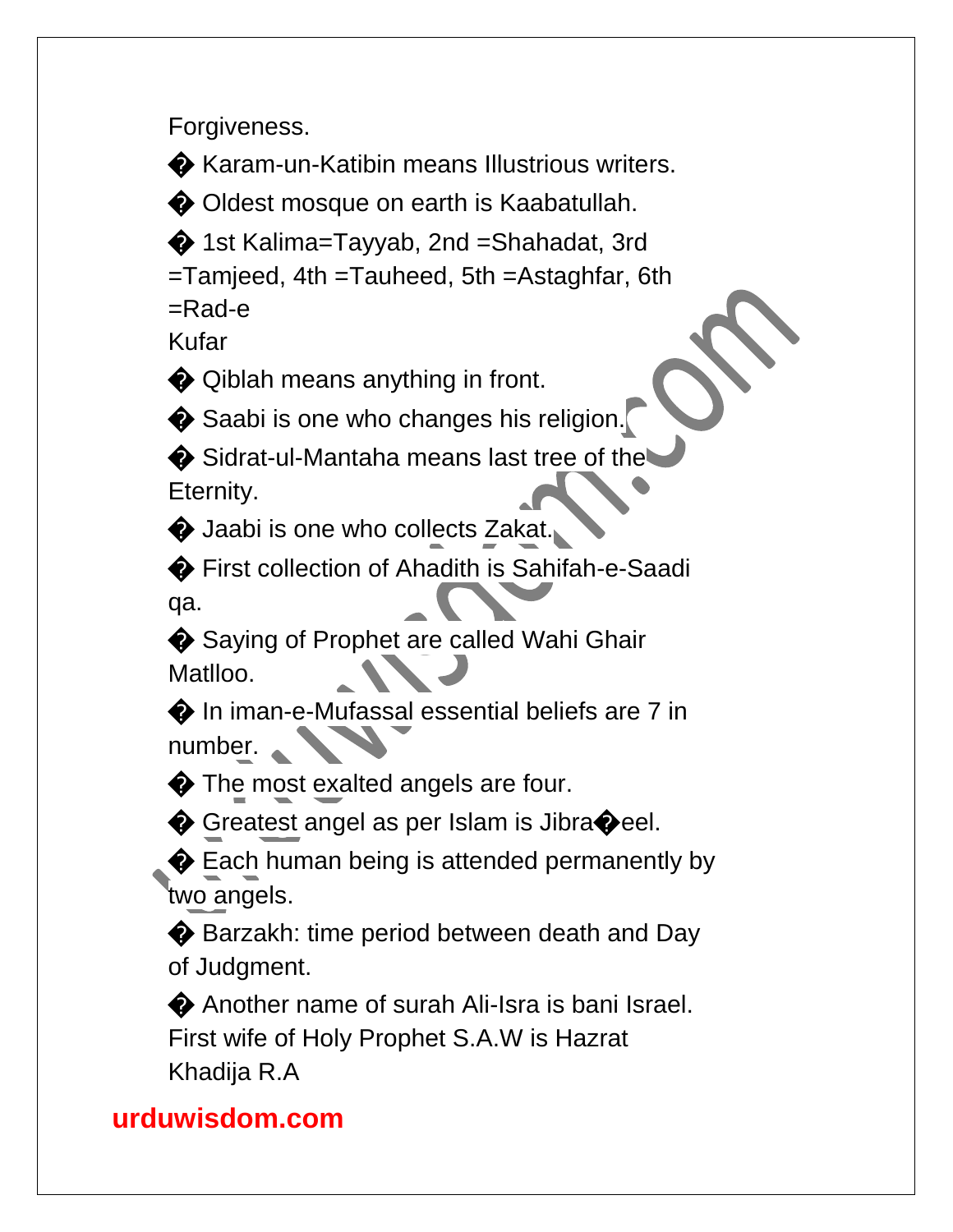Second wife of Holy Prophet S.A.W is Hazrat Sawda Bint Zam'a R.A Third wife of Holy Prophet S.A.W is Hazrat Ayesha R.A Total number of wives of Holy Prophet S.A.W were 12 Names of Umhat ul Momeneen (R.A): Hazrat Khadeja R.A Hazrat Sauda R.A Hazrat Ayesha R.A Hazrat Hafsa R.A Hazrat Zainab Binte Khazeema R. Hazrat Salmah R.A Hazrat Zainab Binte Hajash R.A Hazrat Umeh Habiba R.A Hazrat Safiya R.A Hazrat Memona R.A Hazrat Maria Kibtiah R.A Hazrat Javeriah R.A Injil or Bible on Hazrat Isa (A.S) Zabur on Hazrat Dawood (A.S) Torah or Torat on Hazrat Musa (A.S) Qur'an on Hazrat Muhammad S.A.W.W Jung e Badar: Leader of Kufar: Abu Jehal Date: 2 Hijri on 17th Ramadan Total Number of muslims: 313 (246 Ansar and 77 mahajir) Total Number of Kuffar: 1000 Deaths of Kuffar: 70 died and 70 were made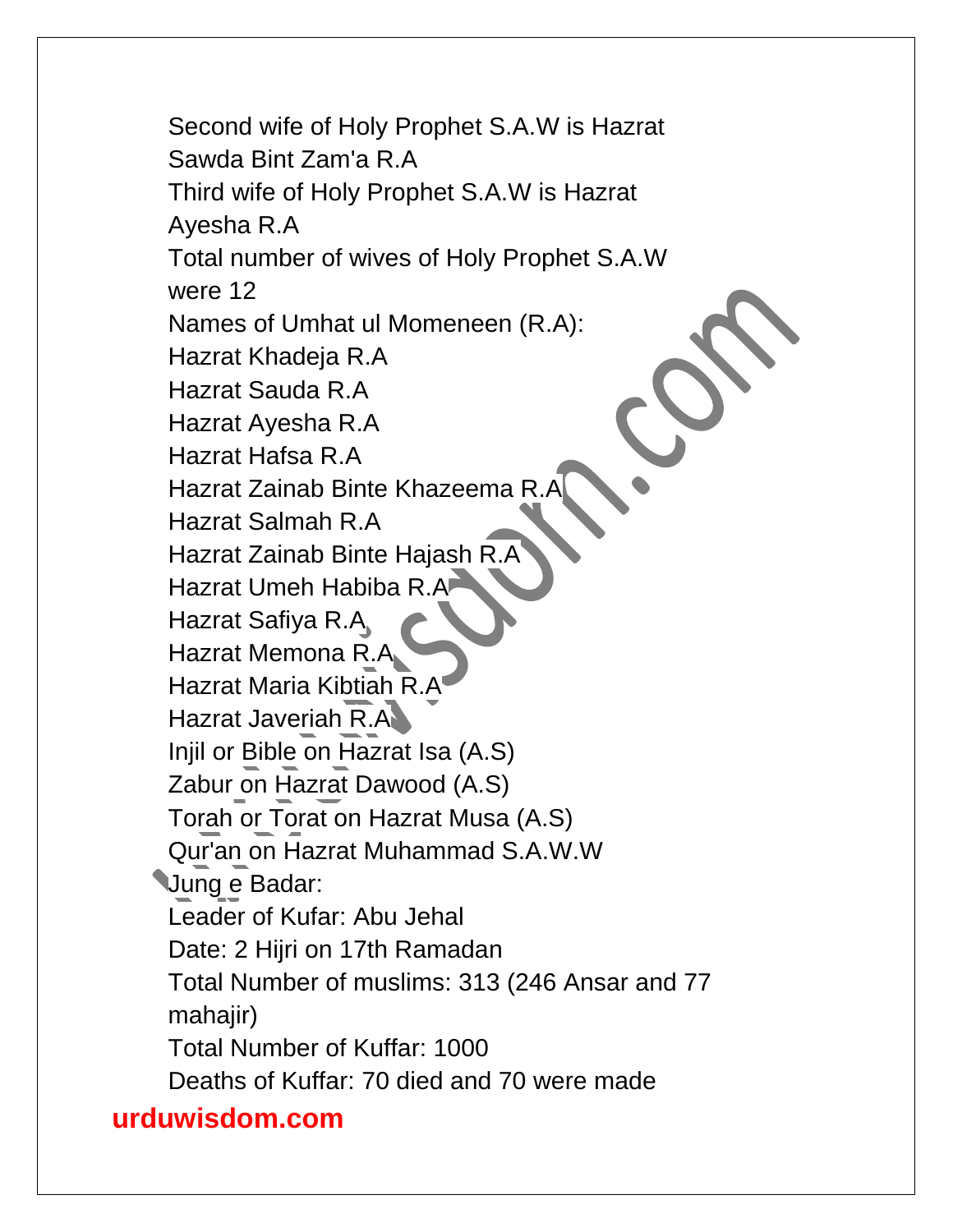prisoners

Martyers of Muslims: 14 (6 Ansar and 8 Mahajir) Battle Badar Ghazwa is named as Furqan. Abu Jahal was killed in Battle of Badr by Maaz The first person to be martyred in the Battle of Badr was the freed slave of Hazrat Umar :

#### Muhaj�jah

Hazrat Abbas was made prisoner of war in Badr. Hazrat Ruqia died on the day of the victory of battle of Badr she was the wife of Usman. Jung e Uhad:

Date: 3 Hijri on 5th Shawwal

Total Number of Muslims: 1000

Total Number of Kuffar: 3000

Number of Muslim martyrs in the battle of Uhad:

70

Uhad quraish were laid by Abu Sufwan

� First Ghazwa is Widdan or Abwa in 1 A.H

◆ 624 Battle of Badr.2hij

**♦ 625 Battle of Uhad. 3hij** 

**♦ 626 Battle of Rajih.4hij** 

 $\bigcirc$  627 Battle of Khandaq (Ahzab).5hij

♦ 628, Treaty of Hudaibiya, Hazrat Khalid bin Walid Accepted Islam, Conquest of Khyber.6hij

◆ 629, Battle of Mutah, Preaching of Islam to various kings.7hij

 $\bigcirc$  630, Battle of Hunain, Conquest of Makkah.8hij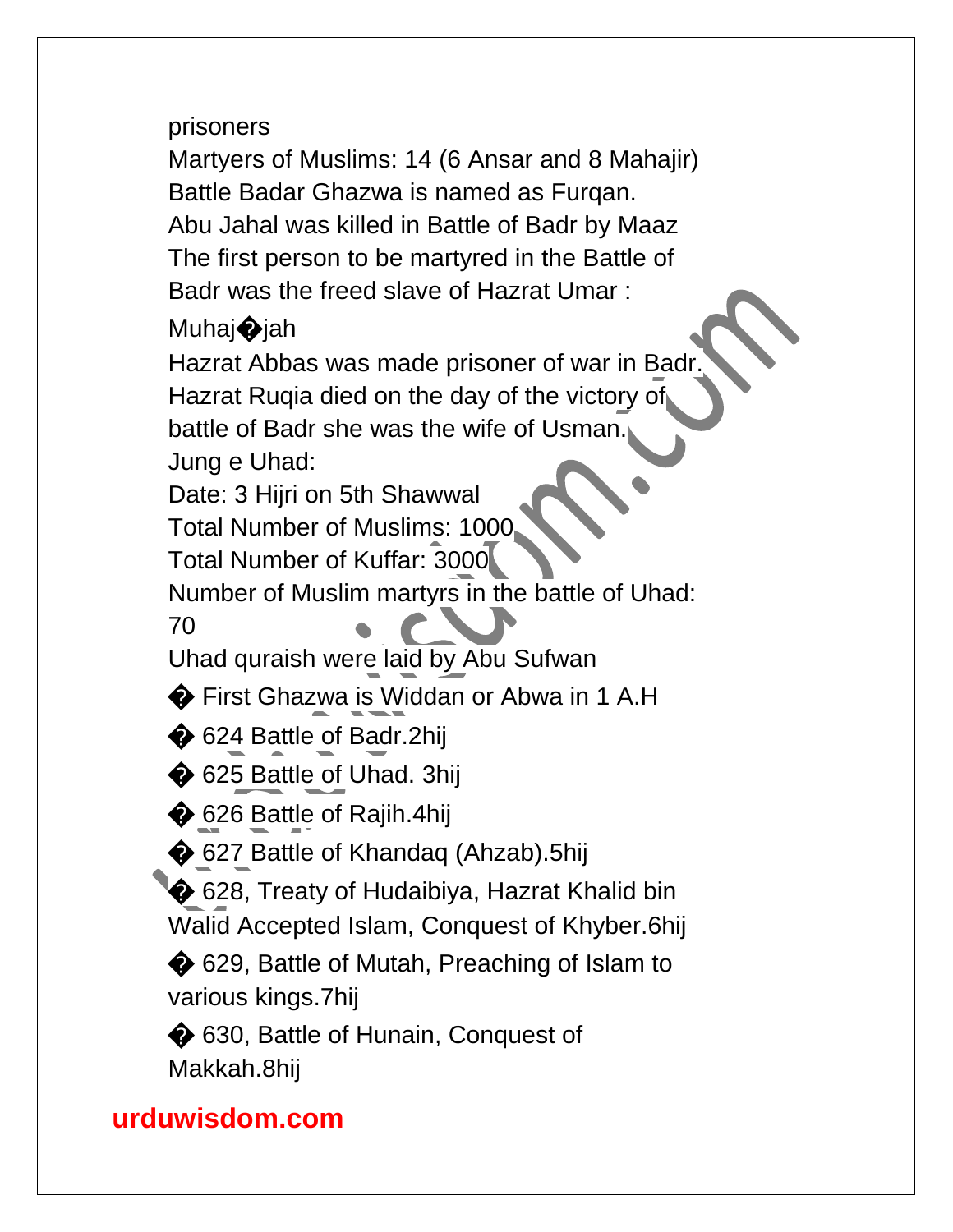$\bigcirc$  631, Battle of Tabuk. 9hij  $\bigcirc$  632, Haijat-ul-Wida.10hij  $\bigcirc$  680, Tragedy of Karballah.61hij Names of Kutub al-Sittah or Sihah al-Sittah: Sahih Bukhari Sahih Muslim Al-Sunan Al-Sughra Sunan Abu Dawood Sunan al-Tirmidhi Sunan ibn Maja Ashra Mubashra are those Companions of Prophet Hazrat Muhammad (P.B.U.H), who were given Good News in their life that they will be awarded Heaven. Name of Ashra Mubashra are 1. Hazrat Abu Bakar (R.A) 2. Hazrat Umer Farooq (R.A) 3. Hazrat Usman (R.A) 4. Hazrat Ali (R.A) 5. Hazrat Talha (R.A) 6. Hazrat Zubair ibn-e-Awam (R.A) 7. hazrat Abu Obaida ibn-al-Jarah (R.A) 8. Hazrat Abdul Rehman ibn-e-Auf (R.A) 9. Hazrat Saad ibn-e-Abi Waqas (R.A) 10. Hazrat Saeed ibn-e-Zaid (R.A) Arkan-e-Islam: Kalma, Namaz (Salat), Roza (Sawm), Zakat, Hajj Holy Prophet Muhammad S.A.W.W had 3 sons and 4 daughters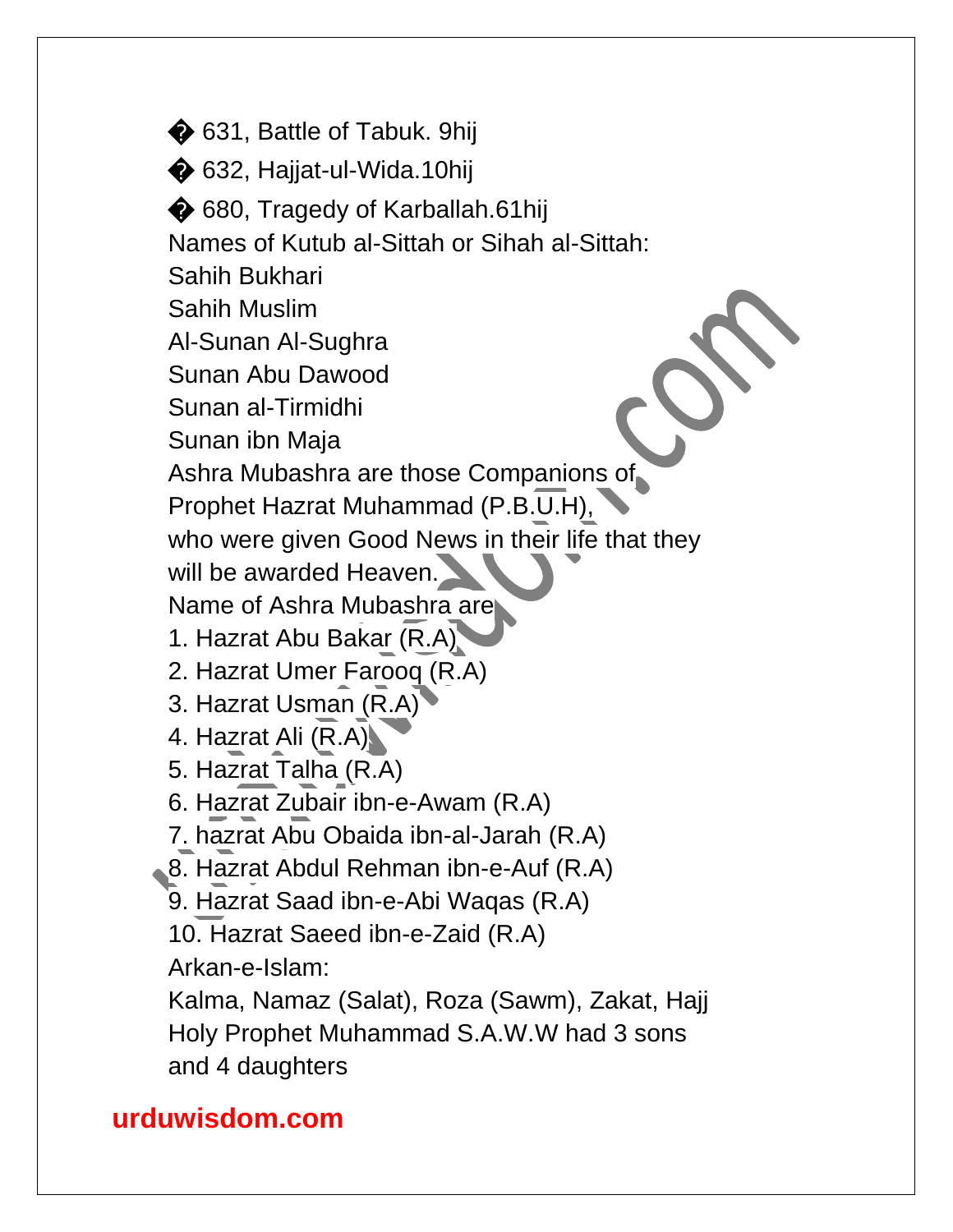Names of sons:

Hazrat Al-Qasim (mother Hazrat Khadija R.A) Hazrat Abdullah (mother Hazrat Khadija R.A) Hazrat Ibrahim (mother Hazrat Maria R.A) All the three sons died in their childhood. Hazrat Qasim and Hazrat Abdullah are buried in Jannat ul Moalla, Mecca whereas Hazrat Ibrahim rests in peace at Jannat ul Baki, Madina tul Munawarah. Names of daughters: Hazrat Zainab R.A, she was his eldest daughter Hazrat Ruqayah R.A Hazrat Umme Kalsoom R.A Hazrat Fatima R.A -------------------------------------------------------------

PAKISTAN STUDIES: PKISTAN'S NEIGHBOURS: North-East: China Border Length: 595km East: India Border Length: 2912km (Radcliffe Line) West: Iran Border Length: 909km Northwest: Afghanistan Border Lensgth(deorind line): 2250km SOuth: Arabian Sea Coastline: 1046km . Pakistan won the circket world cup in 1992 . Pakistan won Olympic gold medal in Hockey for the first time in 1964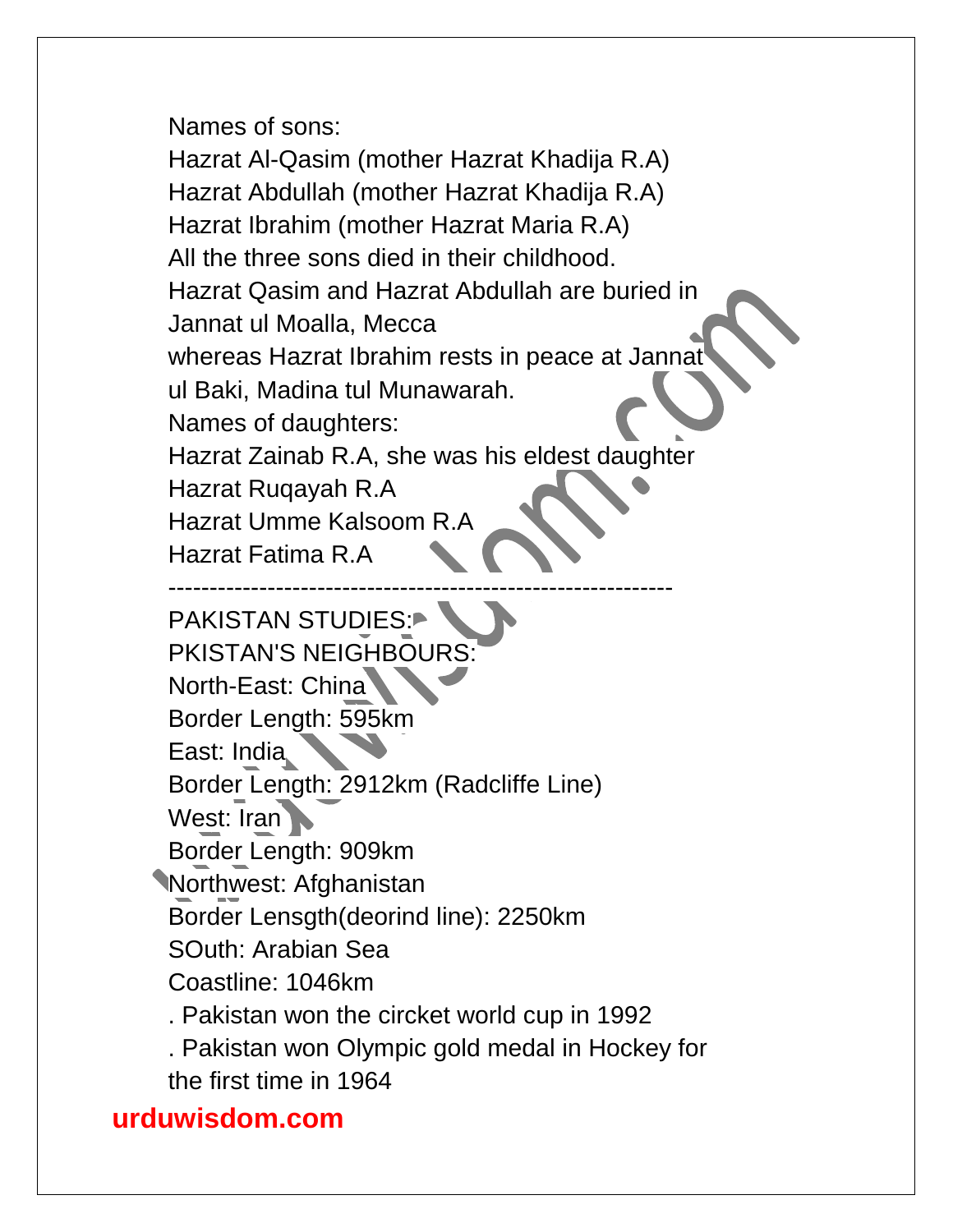. The tomb of Mughal Emperor Jahangir is in Lahore

. The national flower of Pakistan is Jasmine

. Which military alliance had Pakistan as its member? Answer: SEATO

. The national animal of Pakistan Markhor

- . The national bird of Pakistan is Chakor
- . Baluchistan is 43% of total Pakistan

. The Second largest city of Pakistan is Lahore

. Pakistan's Official map was drawn by Mian

Mahmood Alam Suhrawardy (1920-1999)

. The national tree of Pakistan is Deodar

. Cripps mission was an attempt in late March

- 1942 by Sir Stafford Cripps
- . Sui is famous for natural gas
- . Muztag pass connects Gilgit-Yarkand (China).
- . Khankum Pass connects Chitral-Wakhan

(Afghanistan)

- . The Shandur Pass connects Chitral and Gilgit.
- . Khyber Pass connects Peshawar-Kabul
- . Kulk pass connects Gilgit-China.

. Bolan pass connects Queta-Afghanistan.

- . Tochi pass connects Pak:-China.
- . Length of Silk Rourte (Korakorum Route) is 965 km.

. Length of Durand Line is 2250km

. Afghanistan's Wakhan District is a narrow strip of land that juts eastwards 350km

between Tajikistan and Pakistan to touch the Chinese border.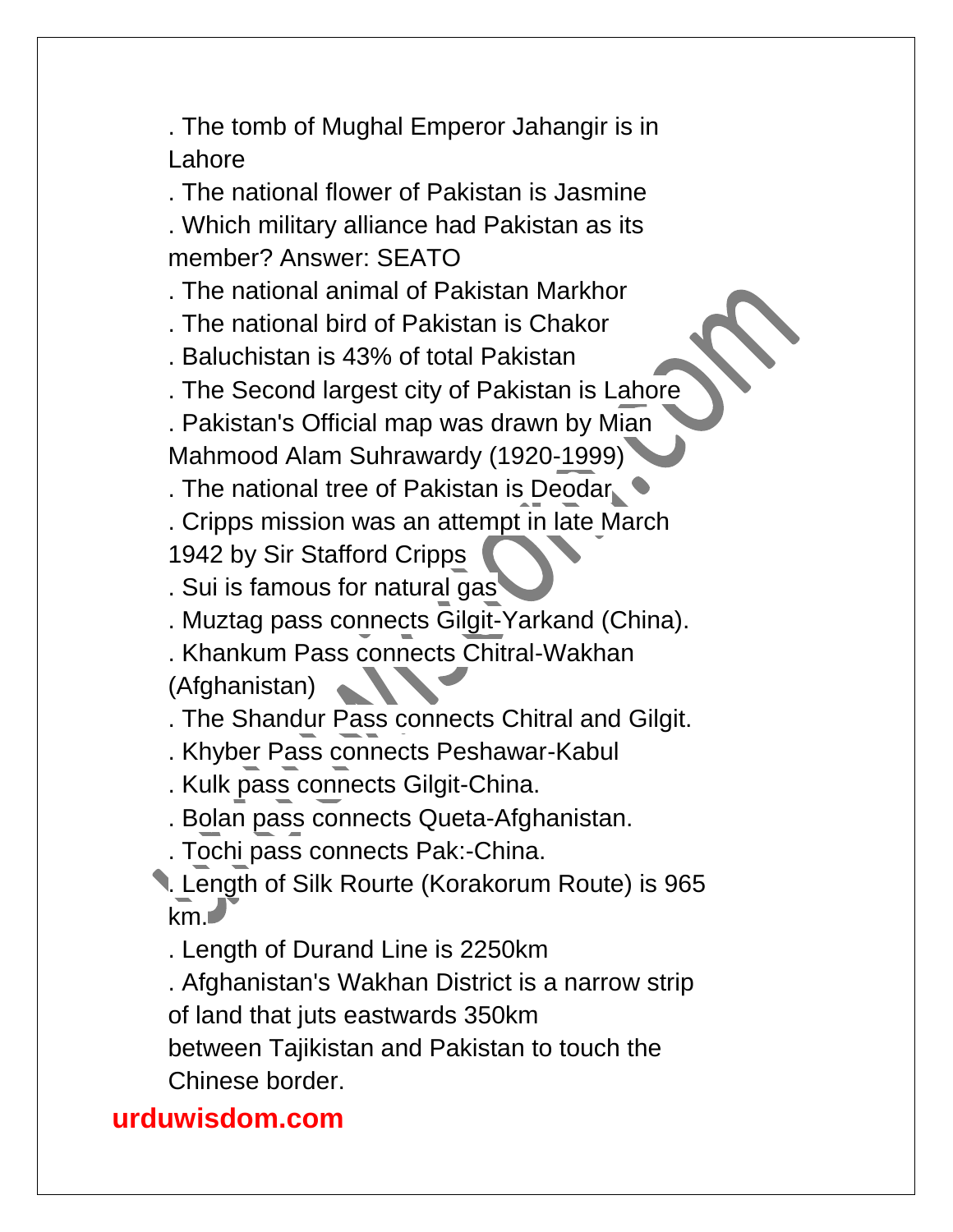. Nehru Report date: August 1928

. Wavell Plan (Simla COnference): 1945

. Geneva Pact was signed on 14th April, 1988.

. Simla Pact was signed on 3rd July, 1972.

. The Scientific Society established at Ghazipur on 9th January, 1864 and later shifted to Aligarh when Sir Syed was transferred to Aligarh.

. Lucknow Pact: December 1916

. Lahore Resolution was presented by Maulvi A.K. Fazlul Huq in 1940

. Sui gas field was discovered in the late 1952

. Congress was founded upon the authority of British civil servant Allan Octavian Hume

. Partition was Bengal was in 1905

. Indus Waters Treaty was signed in Karachi on September 19, 1960

. All Pakistan Muslim League was formed on December 30th, 1906 in Dhaka

. The headquarters of the All India Muslim League was established in Lucknow, and Sir Aga Khan was elected as its first

president

. Qaumi Taranah was written by Hafeez Jullundhri in 1952 and was composed by Ahmad G. Chagla in 1949.

It was officially adopted as Pakistan's national anthem in August 1954.

. The Radcliffe Line was published on 17 August 1947

. In 1945 who is the viceroy of India? Ans: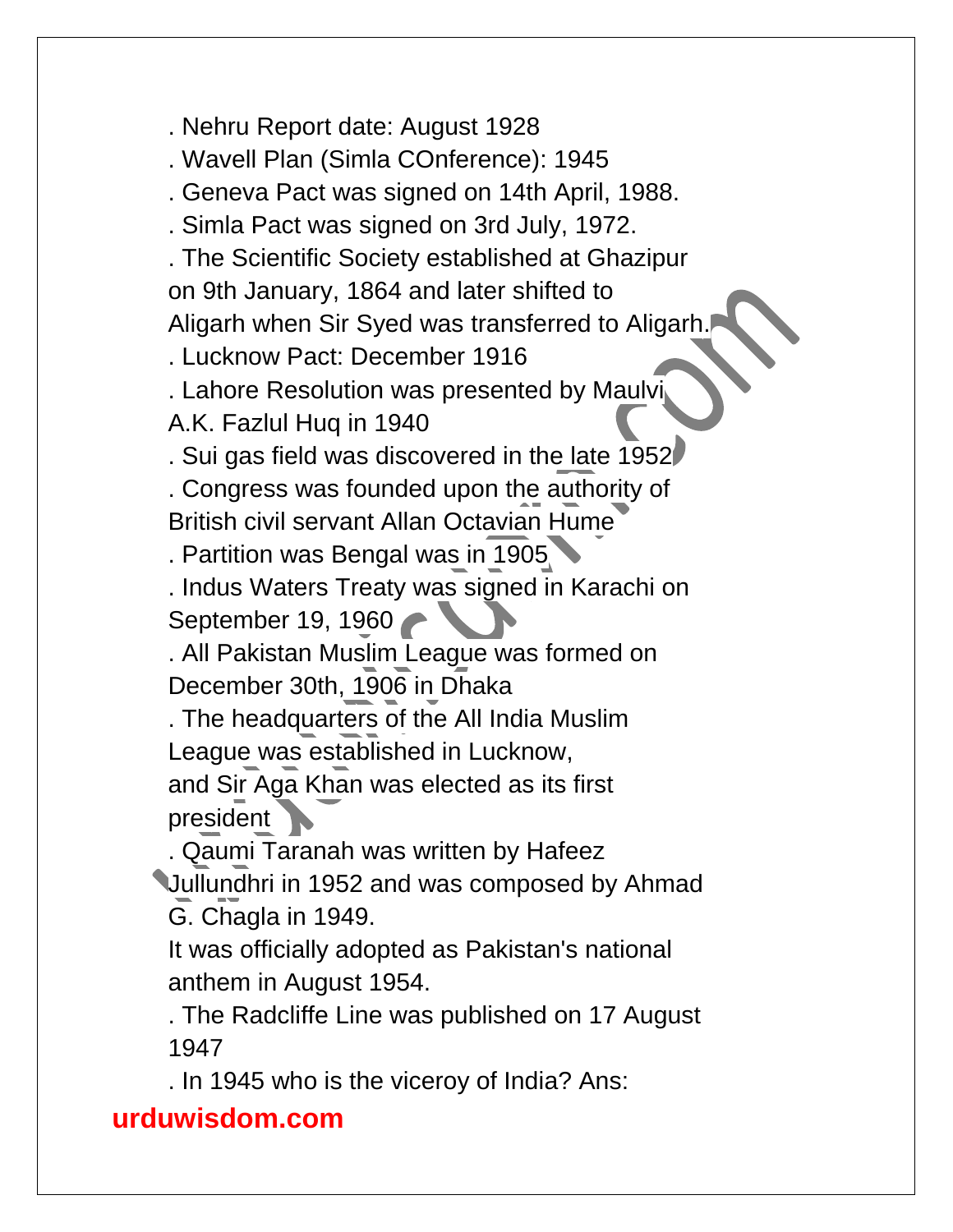Archibald Wavell

. By the Government of India Act 1935, Sindh was seprated from Bombay

. Power of 1962 ain? Answer: President

. Indus River is the largest river in pakistan (3200 km)

. Abdul Qadeer Khan is the creator of Atom Bomb of Pakistan

. who acts as president in the absence of president? Answer: The Chairman Of Senate

. Quaid-e-Azam Muhammad Ali Jinnah was born on December 25, 1876 in Karachi and died on 11th September, 1948 (Aged 71) buried in Karachi

. Allama Iqbal was born on 9 November 1877 in Sialkot and died on 21 April 1938 (aged 60) buried in Lahore

. Sir Syed Ahmed Khan was born on 17th October 1817 in Delhi and died on 27 March 1898 (aged 80) buried in Aligarh

. Liaquat Ali Khan was born on 1 October 1895 in Karnal, India (now Haryana) and died on 16 October 1951 (aged 56) buried in Karachi

(he was shot in Rawalpindi and has got the title of Shaheed-e-Millat)

. Fatima Jinnah was born on 30 July 1893 in Karachi and died on 9 July 1967 (aged 73) buried in Karachi

. Sialkot is famous for sports goods

. Karachi is known as the city of lights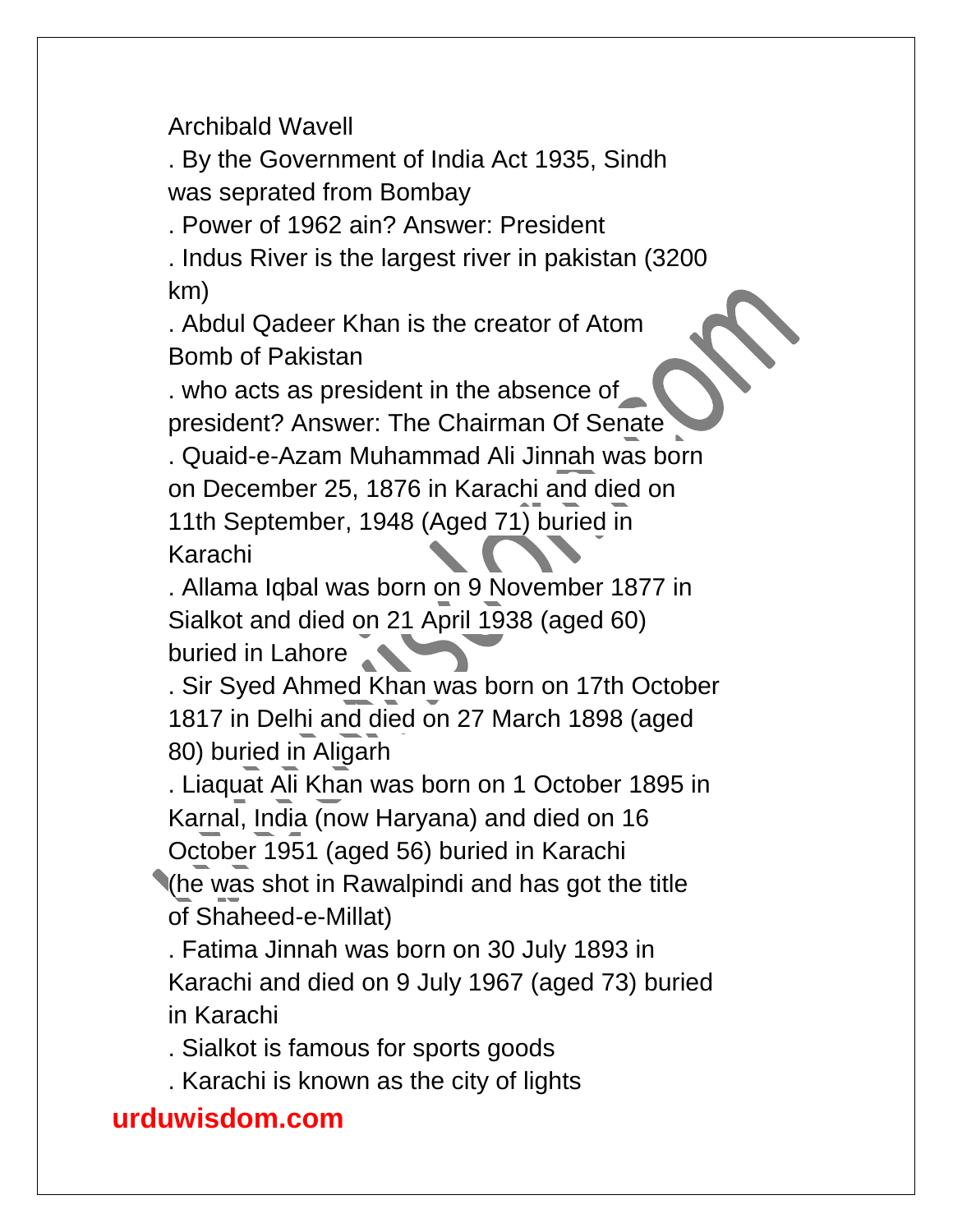. Lahore is known as the city of gardens

. Karachi is the biggest city of Pakistan

. Faisal Mosque is in Islamabad

. The resort town of Ziarat is famous for its forests of which type of tree? Answer: Juniper

. "Qissa Khawani Bazaar" is located in Peshawar

. Wazirabad is internationally famous for its fine quality cutlery products

. Quetta is known as the fruit basket of Pakistan

. Hyderabad is known as the city of perfumes

. Pakistan is located in tropic zone of South

. Tirch Mir is the highest peak of Hindukush range

. Height of K2 is  $8611 \text{ m}$ 

. Height of Nanga Parbat is 8126 m

. Takht-e-Sulaiman is the height peak of Sulaiman Range

. Jaccobabad is the hottest place in Pakistan

. Ziarat is the coldest place in Pakistan

. Pakistan comes at 34th number in world with respect to area

. 205,444 is the total area of Punjab province in sq km

. 140914 is the total area of Sindh in sq. km

. 347192 is total area of Balochistan in sq. km

. 700 km is the total length of coast line of Pakistan.

. Balochistan has the longest coastline among all provinces of Pakistan

. Total length of coastline of Sindh is 200 miles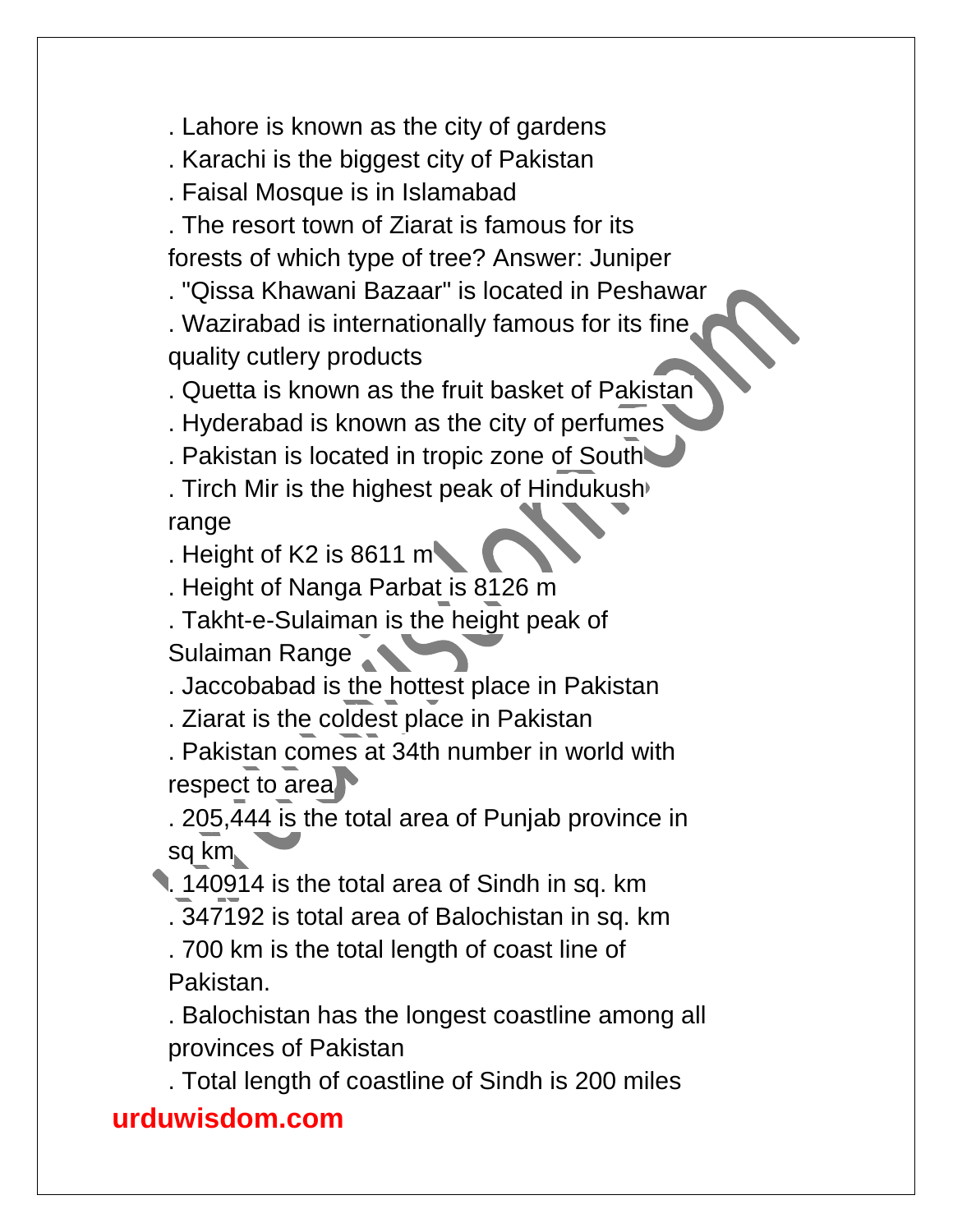- . Karachi is the largest seaport of Pakistan
- . Khojab is the longest tunnel in Pakistan
- . Jhelum is the origin of Lower Bari Doab canal
- , Chenab is the origin of Upper Bari Doat canal
- . 4 rivers flow in Sindh
- . 8 rivers flow in NWFP
- . 12 rivers flow in Balochistan
- . River Bolan flows in Balochistan
- . Hub river flows in Sindh
- . Tarbela Dam is built on river Indus
- . Mangla Dem is built on river Jehlam
- . Area of highest rainfall is Murree
- . Area of highest snowfall is Skardu
- . Total height of Tarbela Dam is 500 ft
- . Total length of Terbela Dam is 6000 ft
- . Origin of Jinnah Baraj is Sindh and it is located near Kalabagh
- . Thar is the largest desert of Pakistan
- . Sindh Sagar is between the rivers of Indus and Jehlam **A**
- . Ganji Bar is located between Ravi and Sutluj
- . Chaj Doab is between the rivers Chenab and Jehlam
- . Rachna Doab is located between Ravi and **Chenab** 
	- . 8 Barrages are made on Indus River
	- � Pakistan opened its first embassy in Iran.
	- $\bullet$  Egypt was first to open its embassy in Pakistan. (chk)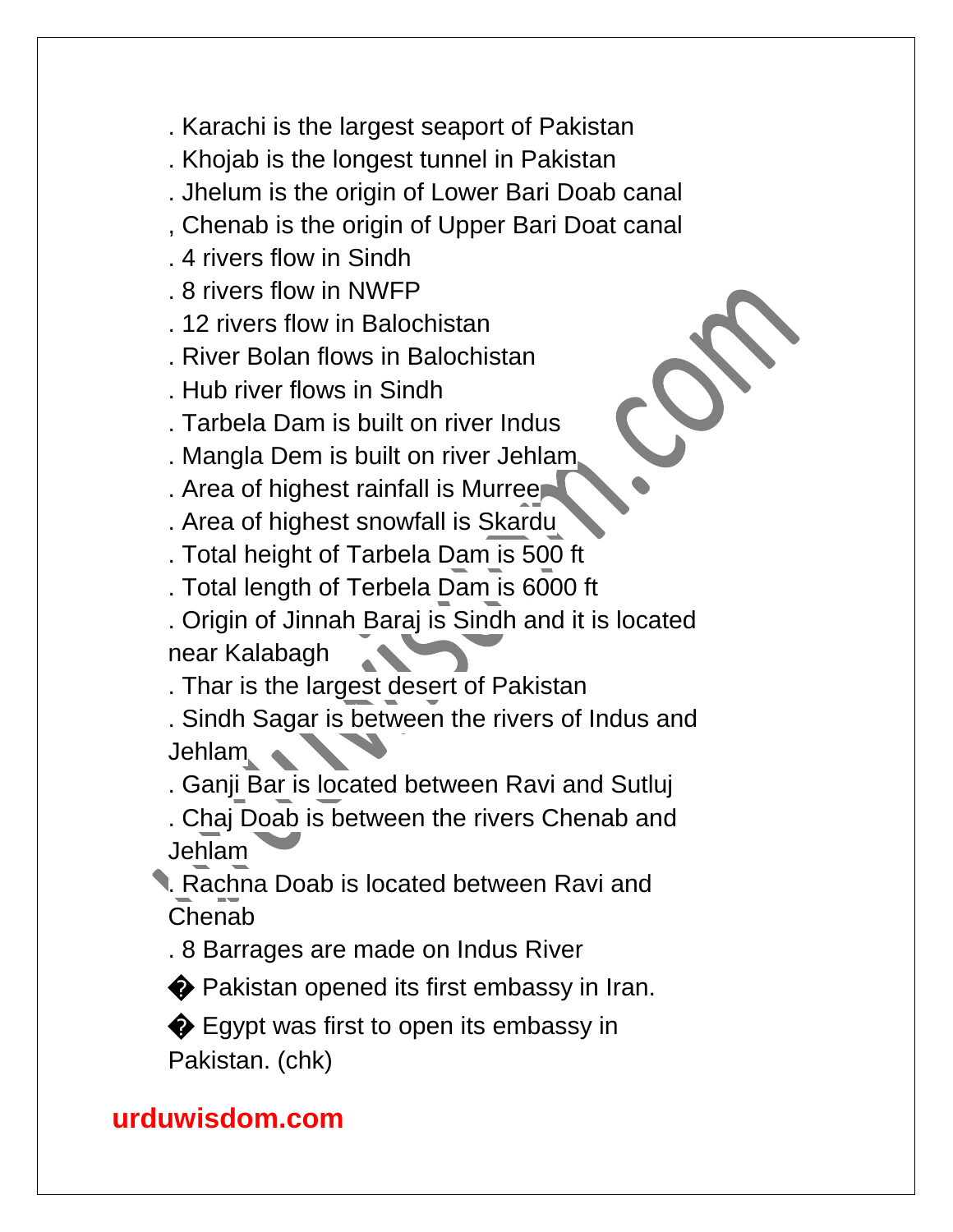� First Governor of State Bank was Zahid Hussain.

� First Lady governor Rana Liaquat Ali (Sindh) 1973-1976.

� First Lady federal minister Vikarun Nisa Noor (Tourism).

� First State to join Pakistan was Bahawul Pur, 1954.

♦ First Captain of cricket team Abdul Hafeez Kardar.

� First Century Nazar Mohammd against India in 1954 in Lucknow.

� First Woman University is located in Rawalpindi.

� First PM of Azad Kashmir=Abdul Hamid Khan.

� First President of AJK=Sardar Ibrahim Khan.

� First chairman Joint Chiefs of Staff Committee was General Mohd Sahrif.

◆ First chief of Staff of Armed forces was General Tikka Khan.

� First Daily Newspaper is Amroz 1947.

 $\bigcirc$  First Lady pilot was Shukriya Khanum.

� First Museum of Pak established in Karachi in 1950.

� First Bank was United Bank (7th August, 1947)

� First Chief Election Commissioner of Pak: Mr.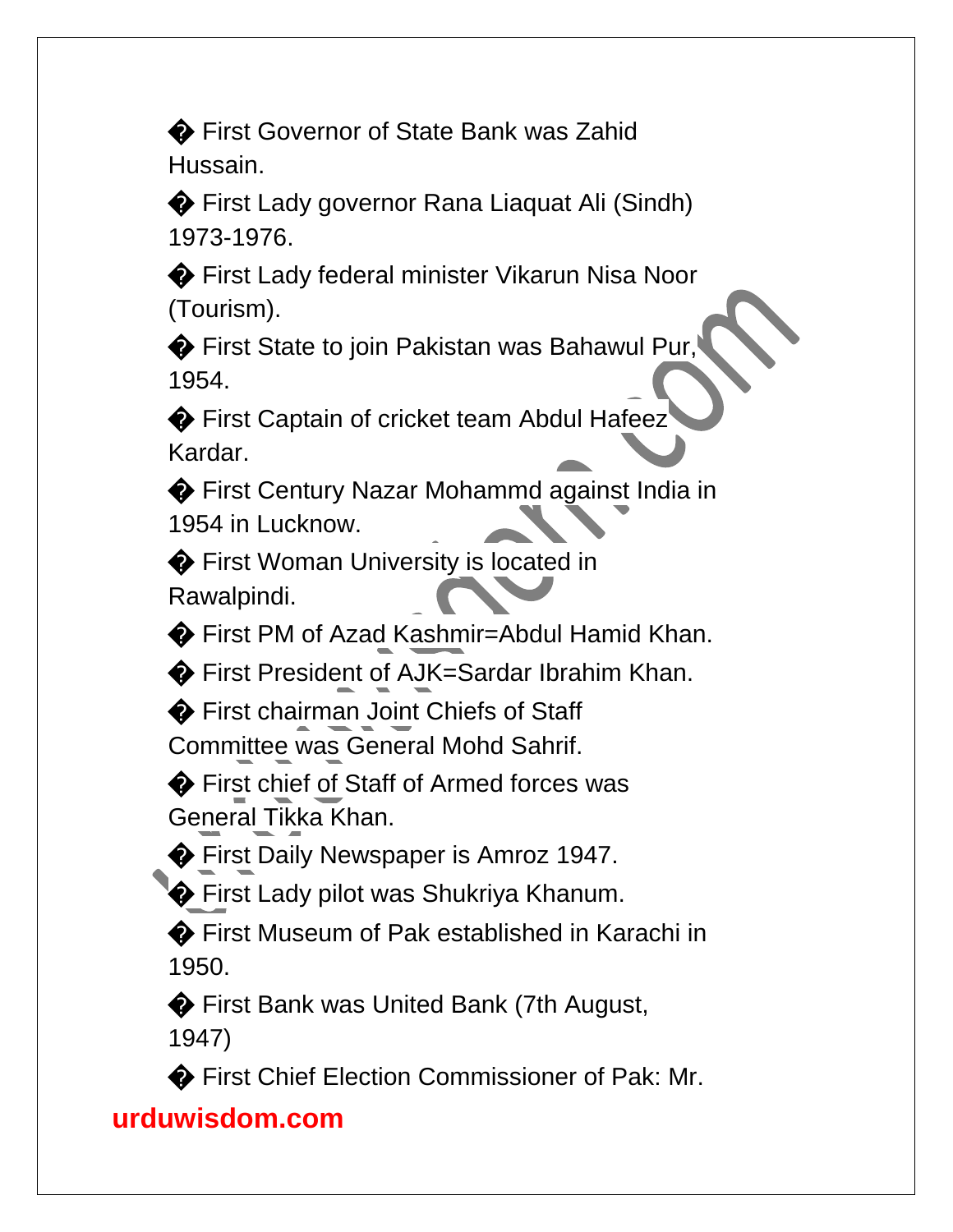Khan F.M.Khan (25th March, 1956)

◆ First Muslim Commander in Chief of Pak was Ayub Khan.

� First Radio Station established was of Karachi.

◆ First T.V station was setup at Lahore on Nov 26, 1964.

� First lady Lady Major General in Pak was Dr. Shahida Malik.

� First private TV Channel STN launched in 1990.

� First Chairman Senate was Habibullah Khan.

♦ First constructed barrage of Pak is Sukkur Barrage.

◆ First Secretary General of Pak was Ch Mohd Ali.

 $\bigcirc$  Agro museum is at Lailpur.

� Badshahi mosque built in 1670 A.D.

◆ Designataion of GG changed into President on 23rd March, 1956.

� Largest Hockey stadium is National Hockey Stadium Lahore.

 $\bullet$  Largest railway tunnel is Khojak.

 $\bullet$  Smallest dam of Pak Warsak dam.

 $\bullet$  Largest fort of Pak  $\bullet$  Rani Kot $\bullet$ .

 $\bullet$  Lahore Museum is the biggest in Pak

 $\bullet$  Largest Railway station is Lahore.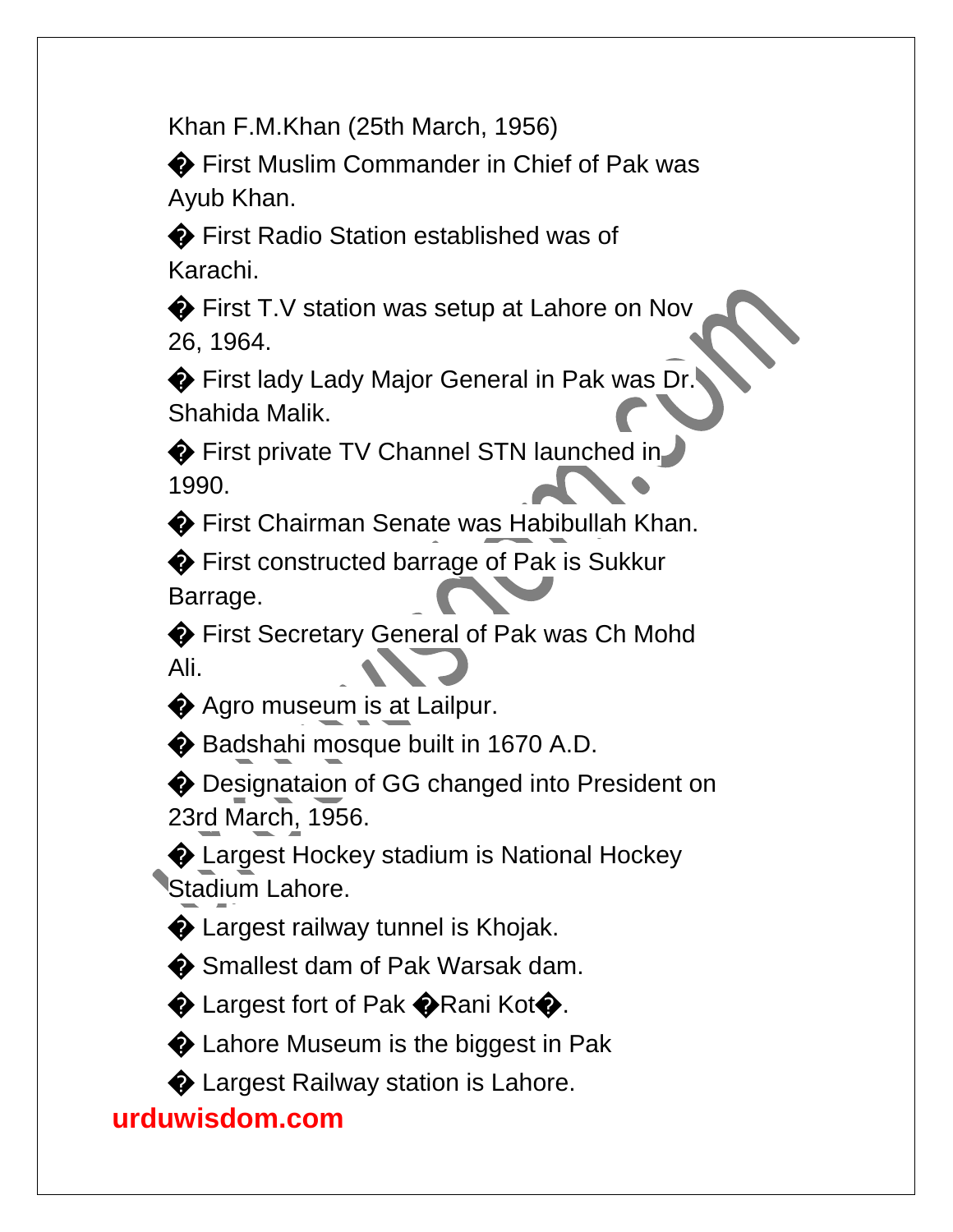$\bigcirc$  Highest Pass is Muztag Pass which connects Gilgit to Xinkiyang.

� Largest canal is Lloyd Barrage Canal or Sukkur Barrage or Lance Down Pull built in 1936.

**◆ Shortest river is Ravi.** 

 $\bullet$  Smallest division is Karachi.

 $\bullet$  Largest division is Kalat.

 $\bullet$  Largest division of Sindh is Therparkar.

◆ Habib Bank Plaza Karachi has 23 stories (345 ft)

 $\bullet$  Minar-e-Pak is 196 ft, 8 inches high.

� Pakistan is 34th largest country in the world, 6th population wise.

� Smallest civil award is Tamg-e-Khidmat.

� First census of Indo-Pak 1881.

 $\bigcirc$  Highest dam is Mangla dam.

 $\bigcirc$  Longest tenure as Governor General was Ghulam Mohammad.

 $\bullet$  Longest tenure as President was Ayub Khan.

 $\bullet$  Longest period of rule was of Zia.

 $\bigcirc$  Longest tenure as PM was of Liaquat Ali

◆ Shortest tenure as PM of Ayub Khan (3 days) then Shujaat Hussain (47 days).

◆ Shortest tenure as President is of Bhutto.

◆ Shortest tenure as Governor General is of Quaid.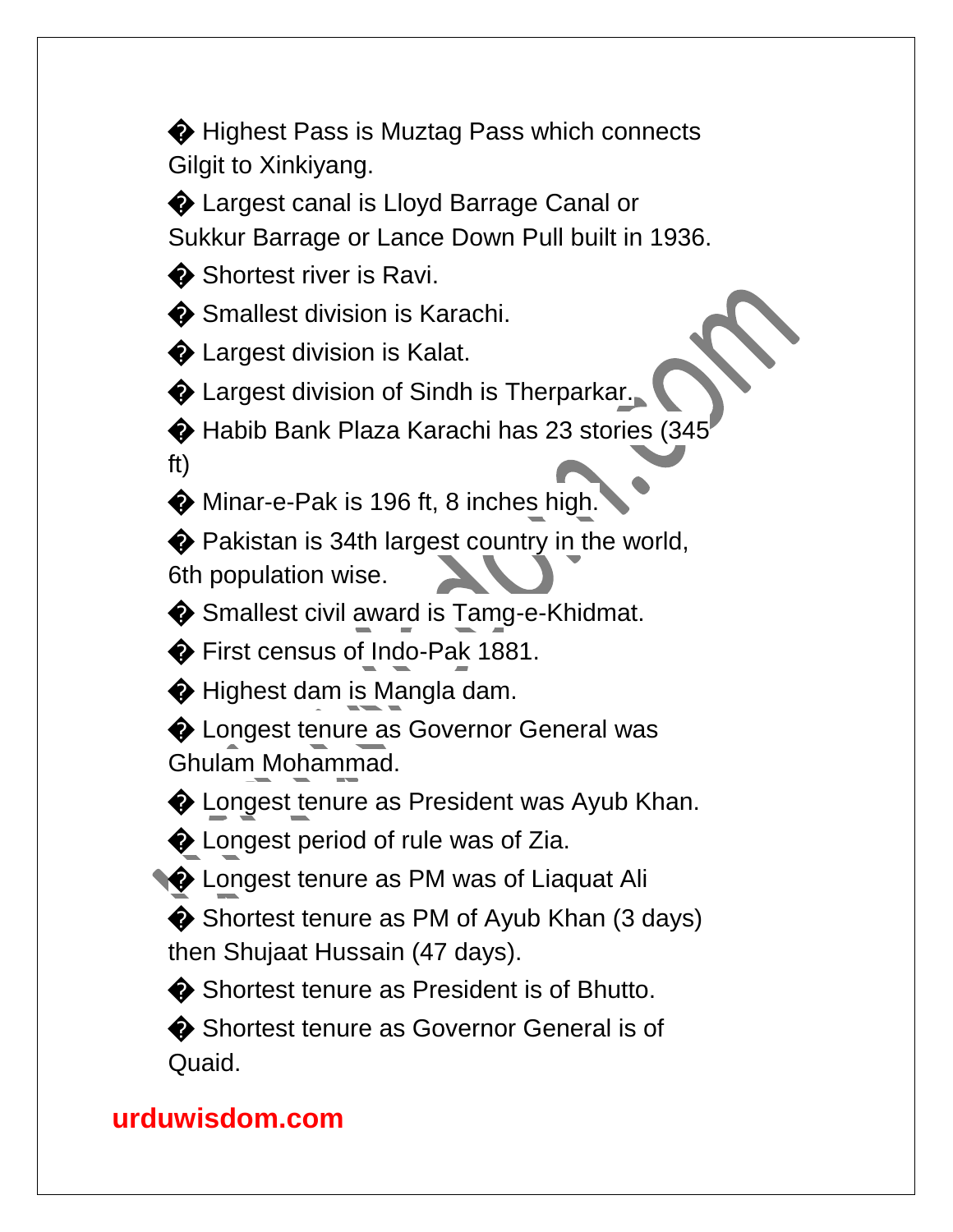$\bigcirc$  Longest tenure as Governor General is of Ghulam Mohd:

� Largest library is Quaid-e-Azam library.

� Largest University is in Punjab University

**◆ Oldest university is in Punjab University** 

 $\bigcirc$  The only non-military shaheed to receive Nishan-e-Haider was Subaidar Lalik Jan he belonged to NLI.

 $\bullet$  Highest peak is K2 (Goodwin Austin 5,611) meters)

 $\bullet$  2nd largest glacier of Pak is Batura.

 $\bigcirc$  Largest Island of Pak is Manora.

Smallest city is Jhelum.

� First Medical College was Nishtar Medical College.

 $\bigcirc$  Largest mountain range is Karakoram.

� First to receive Nishan-e-Hyder was Mohd Sarwar Shaheed.

**◆** First private airline of Pakistan is Hajvari.

 $\bigcirc$  Pak $\bigcirc$ s Second largest city is Lahore.

♦ Abdur Rasheed was the first chief Justice was the first chief justice of Pakistan.

**◆ Zafarullah khan was the first foreign minister** of Pakistan.

**◆** Keenjhar is the largest manmade lake in Pakistan.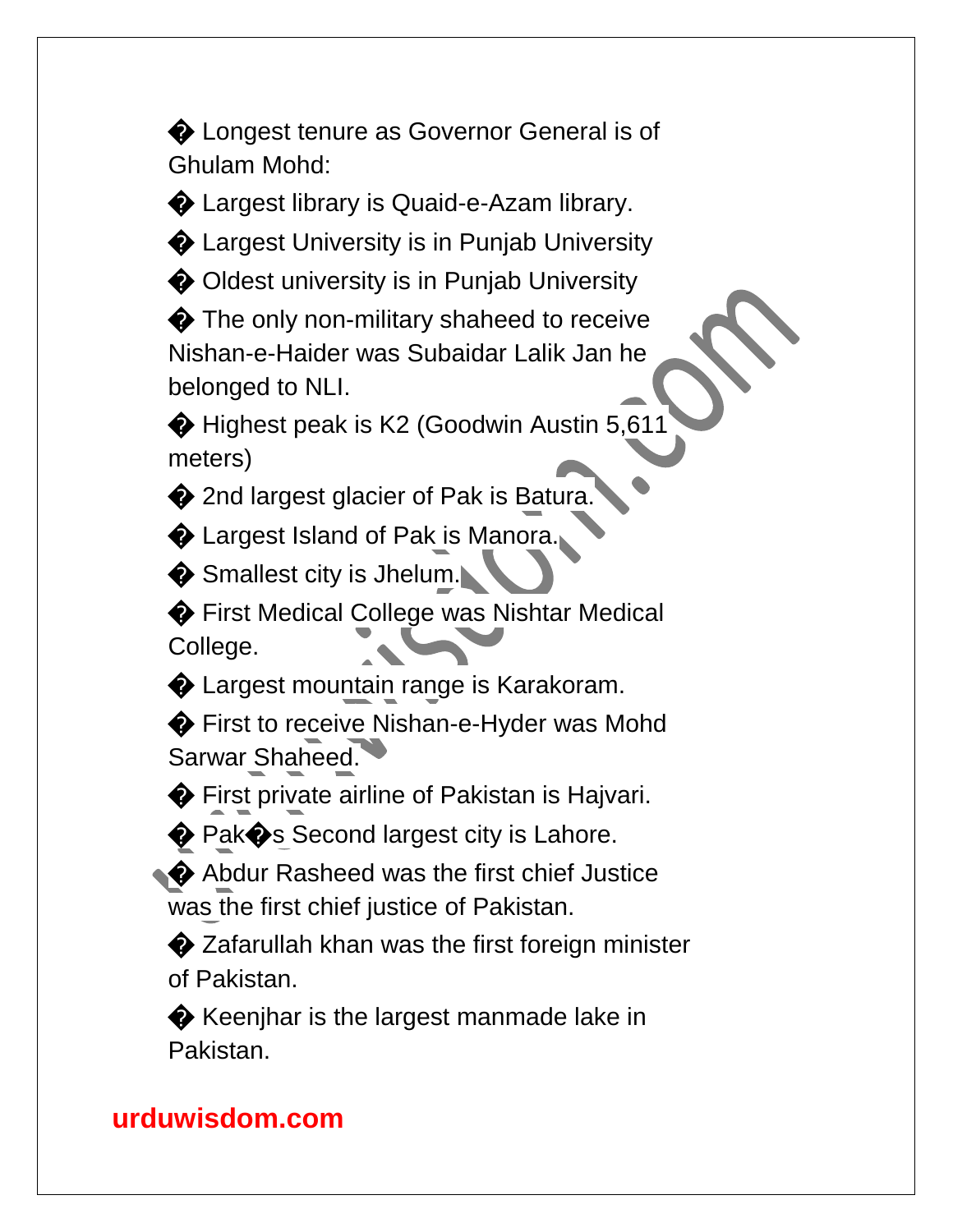$\bullet$  Manchar Lake is the biggest lake of Pakistan.

 $\bullet$  Largest coal mine is in Quetta.

 $\bullet$  The highest point of the Khyber Pass is Landhi Kotal.

 $\bullet$  Largest airline is PIA.

� Largest airport is Quaid-e-Azam Internationl Airport, Karachi.

 $\bigcirc$  Largest canal is Lloyd Barrage Canal.

 $\bigcirc$  Largest dam is Terbela.

 $\bullet$  Largest desert is Thar.

� Largest district is Khuzdar (Baluchistan).

� Largest industial unit is Pak Steel Mill.

 $\bigcirc$  Largest industry is Textile.

� Largest island is Manora (Karachi)

� Largest Jungle is Changa Manga (Kasur).

� Largest lake (artificial) is Keenjhar.

 $\bullet$  Largest lake (natural) is Manchar.

� Largest library is Pujab Public Library, Lahore.

 $\bullet$  Largest mine is Salt Mines of Khewra.

 $\bigcirc$  Largest motorway is Lahore-Islamabad.

**• Largest museum is National Meseum,** Karachi.

� Largest circulated urdu newspaper is Jang, Enghish is The News.

� Largest nuclear reactor is KANUPP, Karachi.

� Largest oil field is Dhurnal Oil Field.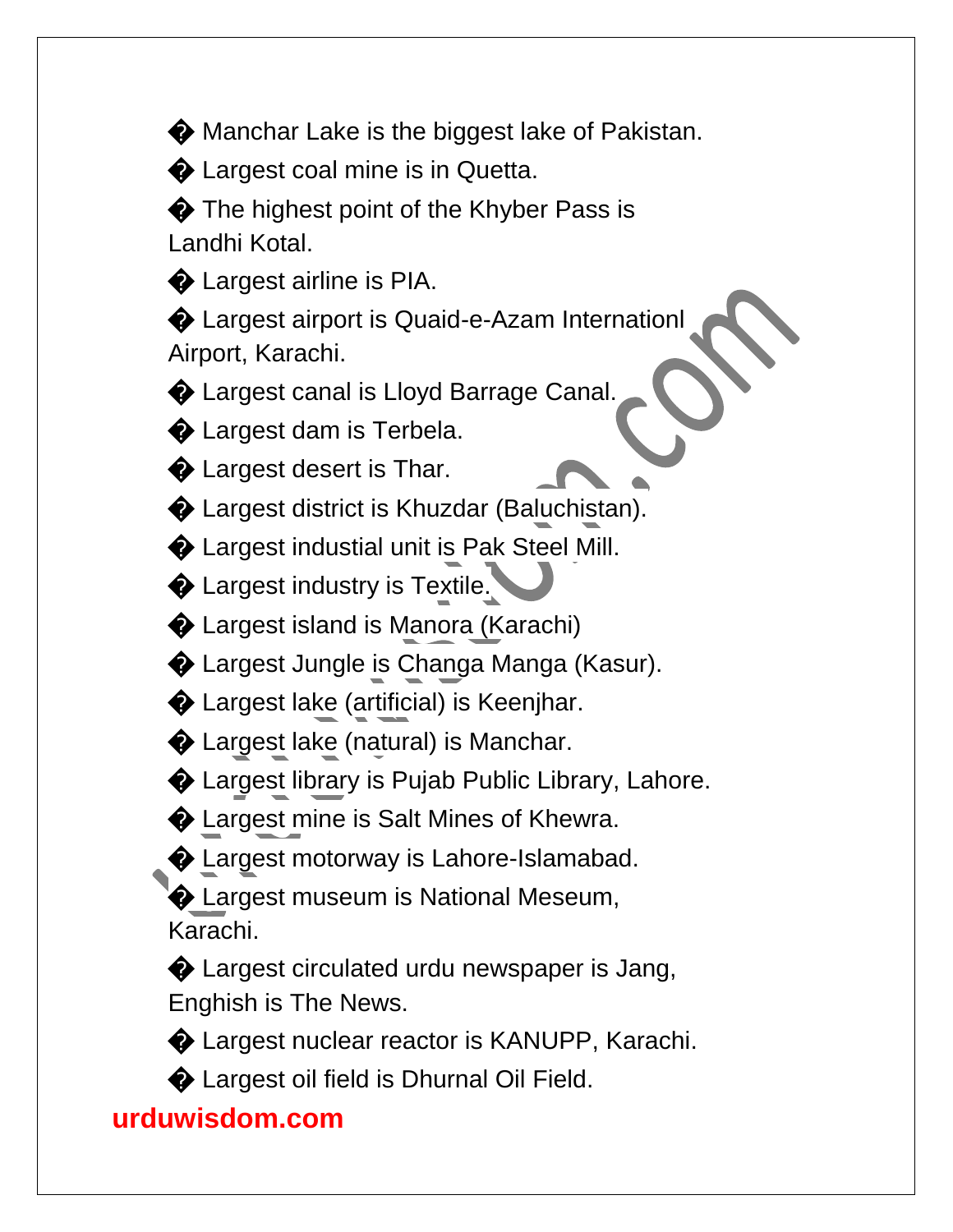� Largest park is Ayub National Park, Rawalpindi.

� Largest Radio Station is Islamabad.

� Largest university is Punjab University, Lahore.

 $\bullet$  Longest coast is of Baluchistan (771 km)

 $\bullet$  Largest railway platform is of Rohri.

 $\bigcirc$  Longest railway track: Karachi to Landi Kotal.

 $\bigcirc$  Longest road: Karachi to Peshawar.

� First TV station in Pakistan started at Lahore.

◆ Pakistan◆s first radio station was set up at Karachi.

-----------------------------------

. Motto of Pakistan Army: Imaan, Taqwa or Jihad Fi-Sabilullah

. Motto of Pakistan Navy: Himmat ka alam, mojo pe qadam, Allah ka karam

. Motto of Pakistan Air Force: Sehra aust kh drya aust teh-o-bala-o-furma aust

. Motto of Quaid-e-Azam: Unity, Faith, Discipline (Itihad, Iman, Nazm)

. Motto of Pakistan Rangers: Daim's Sahir'n "Ever Ready"

Nishan-e-Haider is the highest military gallantry award

Established 16 March 1957 (applied

retrospectively from 14 August 1947)

First awarded 16 March 1957 � Indo-Pakistani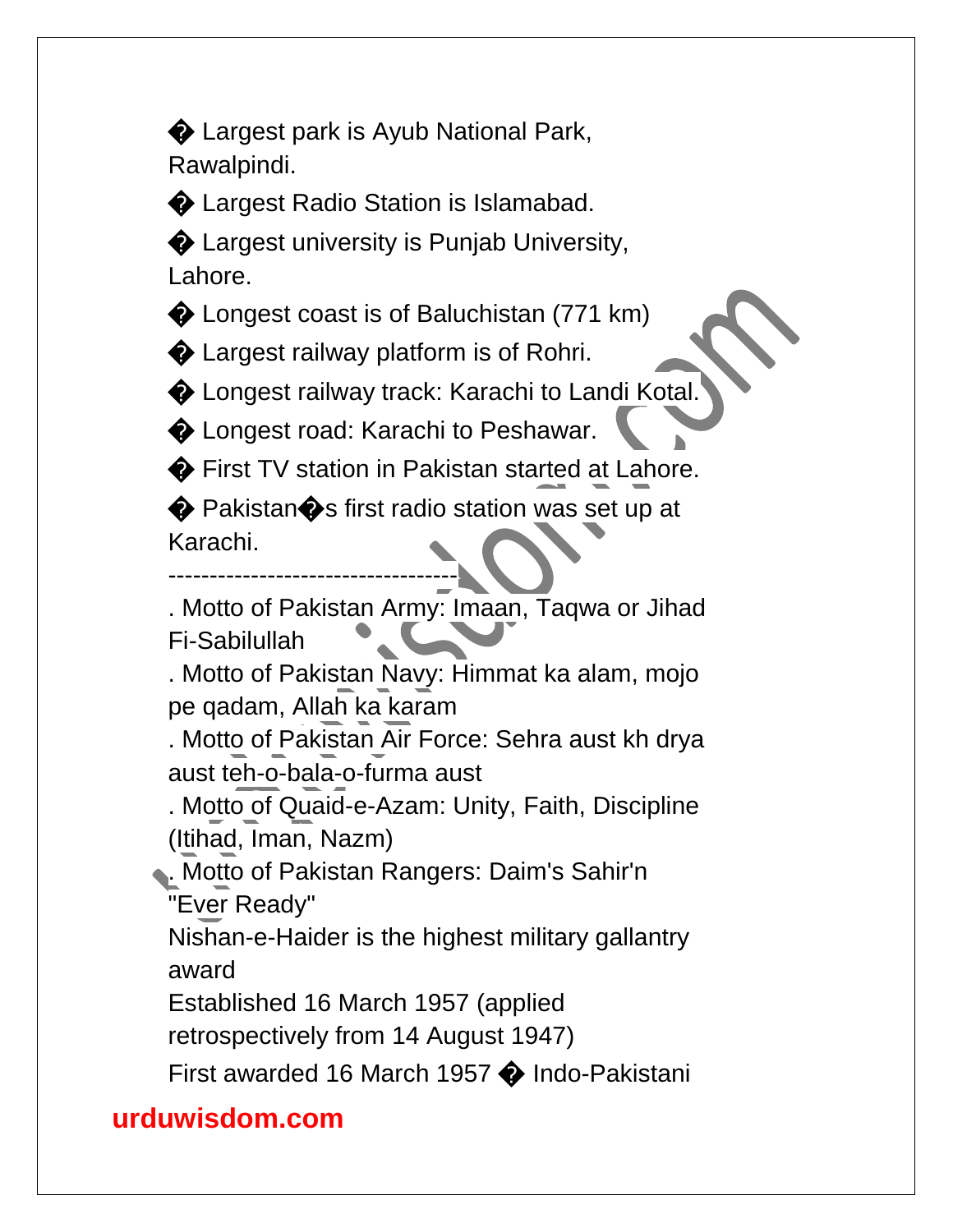**urduwisdom.com** War of 1947, Captain Muhammad Sarwar, Pakistan Army Last awarded 15 July 1999  $\bullet$  Kargil War, Havildar Lalak Jan, Pakistan Army Total awarded 10 Only ten Nishan-e-Haider medals have been awarded since Pakistan's independence on 14 August 1947, Nine to members of the Pakistan Army and one to a member of the Pakistan Air Force. Below is the list of Nishan-e-Haider recipients. 1) Raja Muhammad Sarwar Shaheed Captain Date of Martyrdom: 27 July 1948 2) Tufail Mohammad Shaheed Major Date of Martyrdom: 7 August 1958 3) Raja Aziz Bhatti Shaheed Major Date of Martyrdom: 10 September 1965 4) Rashid Minhas Shaheed Pilot Officer Date of Martyrdom: 20 August 1971 5) Rana Shabbir Sharif Shaheed Major Date of Martyrdom: 6 December 1971 6) Raja Muhammad Hussain Janjua Shaheed Sawar Date of Martyrdom: 10 December 1971 7) Muhammad Akram Shaheed Major Date of Martyrdom: 5 December 1971 8) Muhammad Mahfuz Shaheed Lance Naik Date of Martyrdom: 17 December 1971 9) Karnal Sher Khan Shaheed Captain Date of Martyrdom: 7 July 1999 10) Lalak Jan Shaheed Havildar Date of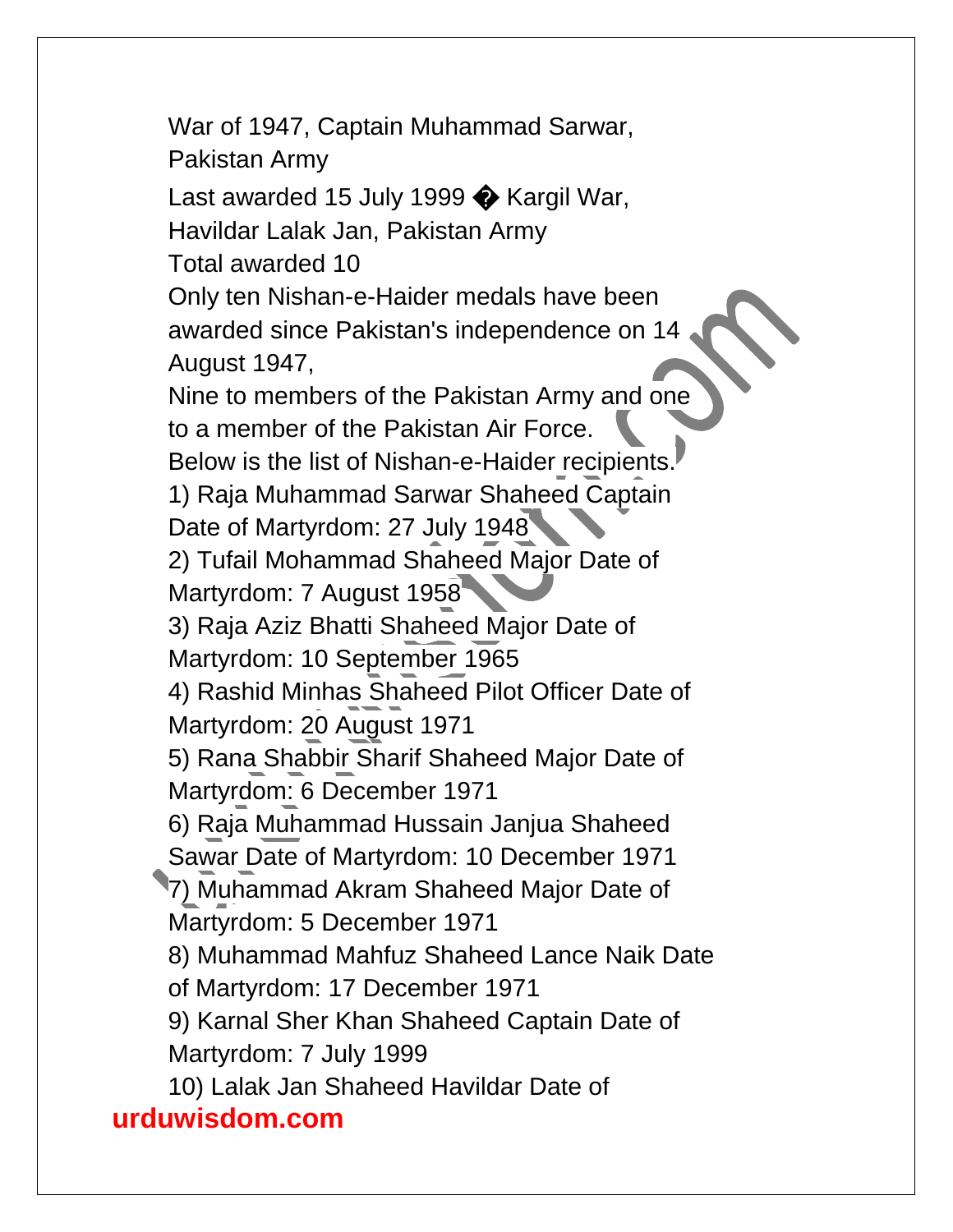Martyrdom: 7 July 1999

On 14 March 1949, the Defence Council of Azad Jammu and Kashmir adorned Naik Saif Ali Janjua Shaheed

with Hilal-e-Kashmir (posthumous) and on 30 November 1995, the Government of Pakistan initiated the

gazette notification to declare his Hilal-e-Kashmir equivalent to Nishan-e-Haide

. First prime minister of Pakistan was Liaquat A Khan

. First Governer General of Pakistan was Muhammad Ali Jinnah

. Last Governer General of Pakistan was Iskander Mirza

. First Chief Of Army Staff was General Frank **Messervy** 

. Current Chief Of Army Staff is General Raheel **Shareef** 

. Muhammad Ayub Khan was the only Field Marshal in the history of Pakistan

. Current DG ISPR is Major General Asim Saleem Bajwa

. First Chief Of Air Staff was Air Vice Marshal Allan Perry-Keene

. Current Chief Of Air Staff is Air Chief Marshal Sohail Aman

. First Chief Of Naval Staff was Rear-Admiral James Wilfred Jefford

. Current Chief of Naval Staff is Admiral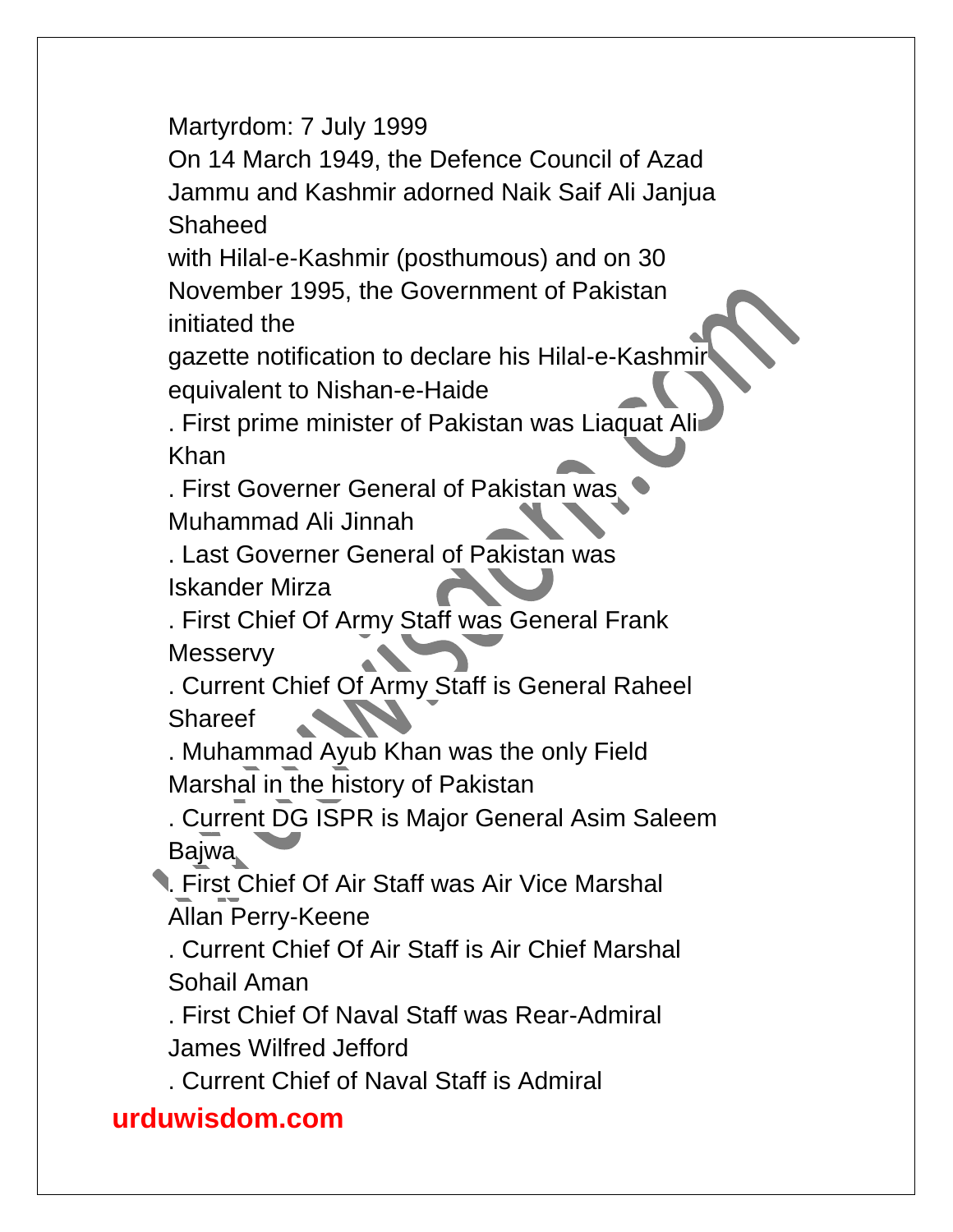Muhammad Zakaullah

First CM of Punjab was Iftikhar Hussain Khan

Current CM of Punjab is Shahbaz Sharif

First CM of Sindh was Ghulam Hussain Hidayat Ullah

Current CM of Sindh is Qaim Ali Shah

First CM of Balochistan was Nawab Ataullah Mengal

Current CM of Balochistan is Dr Amir Malik Baloch

First CM of KPK was Abdul Qayyum Khan

Current CM of KPK is Pervaiz Khattak

Governer of Balochistan is Muhammad Khan

Achakzai

Governer of Sindh is Ishrat-ul-ibad

Governer of KPK is Mehtab Ahmed Khan Abbasi Governer of Punjab is Malik Muhammad Rafique

Rajwana

GENERAL KNOWLEDGE:

World War I

Began: 28th July 1914

Ended: 11th November 1918

World War II

Began: 1st September 1939

Ended: 2nd September 1945

. First battle of Panipat began in 1526

. Second battle of Panipat began in 1556

. Third battle of Panipat began in 1761

. Height of Mount Everest is 8848m (Highest

Mountain in the world)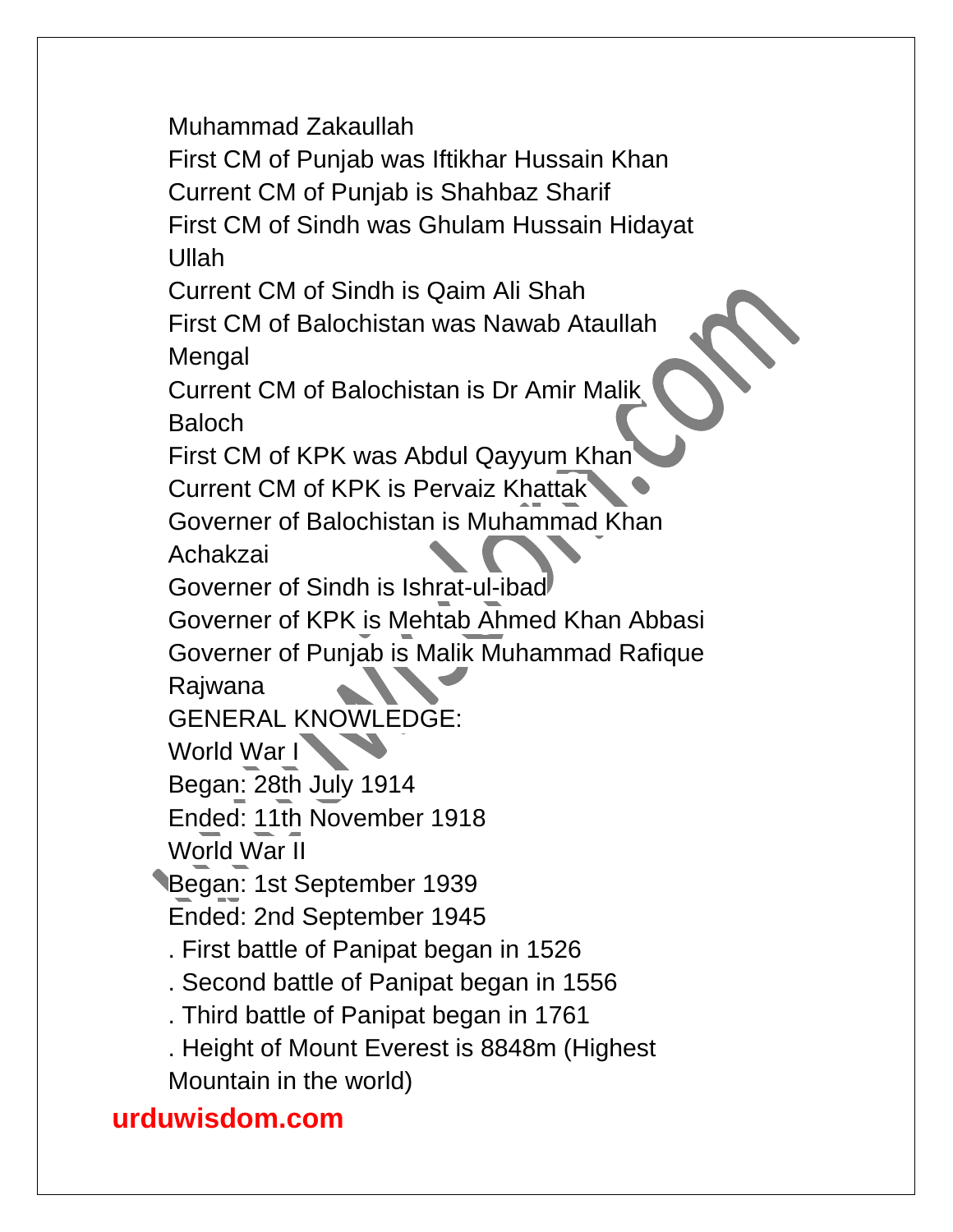. Height of K2 is 8611m (2nd Highest Mountain in the World)

. Height of Tirich Mir is 7708m (Highest Mountain of the Hindu Kush Range) Thailand is called the land of white elephants . River Nile is the largest river in the world, length 4258 miles or 6853 km . Amazon River is the 2nd largest river in the world, length 4000 miles or 6437 km

Flows in Colombia, Peru and Brazil

. Yangtze is the 3rd largest river in the world and the longest river in Asia, length 3915 miles or 6300 km

Flows in China

. The tallest building of the world is Burj al khalifa.

Oceans (From Largest to Smallest):

Pacific Ocean

Atlantic

Indian Ocean

Southern Ocean

Arctic Ocean

---------------------------- CONTINENTS (by size) #1 Asia - (44,579,000 sq km) #2 Africa - (30,065,000 sq km) #3 North America - (24,256,000 sq km) #4 South America - (17,819,000 sq km) #5 Antarctica - (13,209,000 sq km) #6 Europe - (9,938,000 sq km)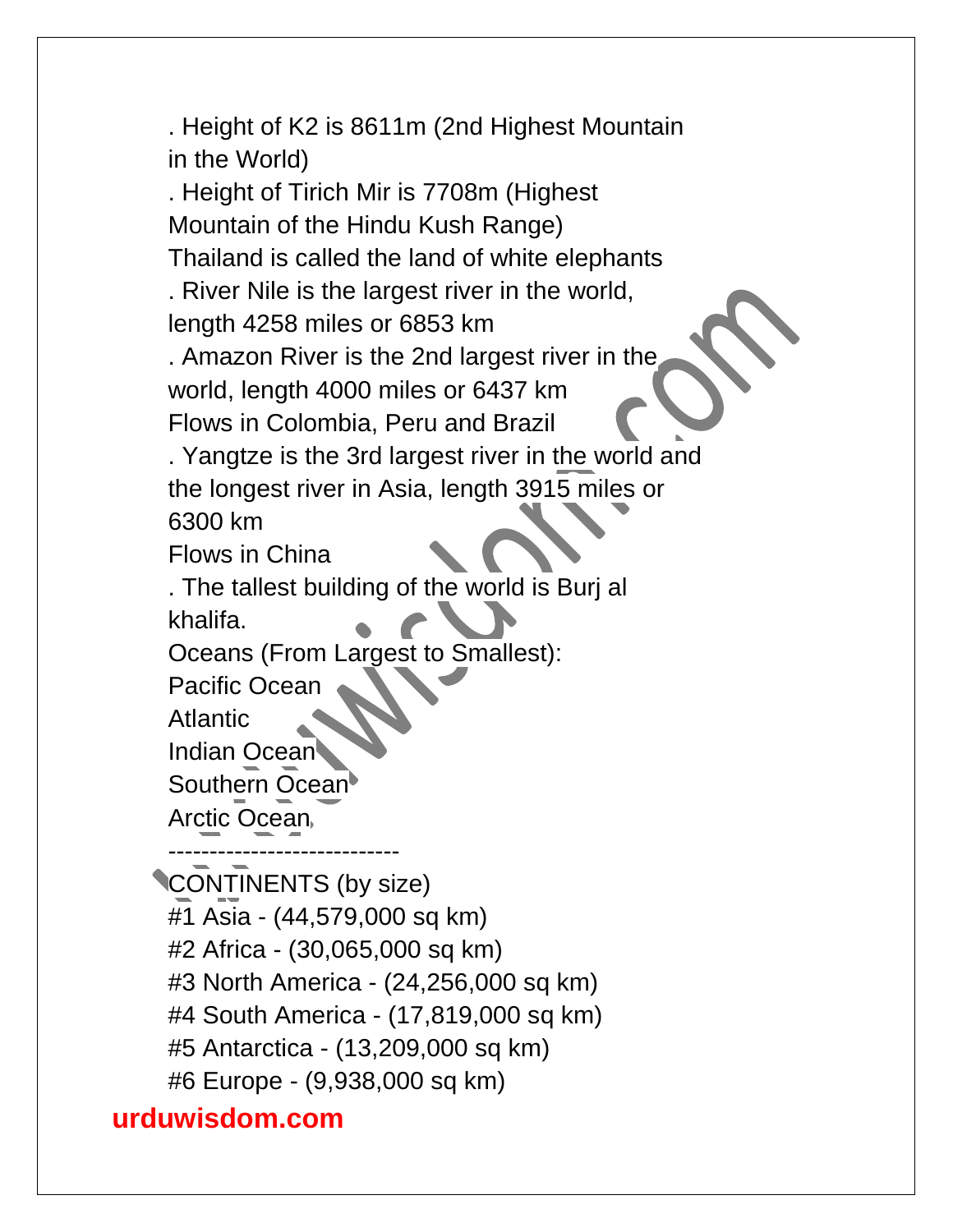#7 Australia/Oceania - (7,687,000 sq km) CONTINENTS (by population) #1 Asia - (3,674,000,000) #2 Africa - (778,000,000) #3 Europe - (732,000,000) #4 North America - (483,000,000) #5 South America - (342,000,000) #6 Australia/Oceania - (31,000,000) #7 Antarctica - (0) CONTINENTS (by the number of countries) #1 Africa - (53) #2 Europe - (46) #3 Asia - (44) #4 North America - (23) #5 Oceania - (14) #6 South America - (12) Names of seven Asian Countries: Afghanistan, Bangladesh, Pakistan, India, China, Iran, Malaysia Names of seven African Countries: Zimbabwe, Sudan, South Africa, Morocco, Egypt, Kenya, Libya Names of seven European Countries: United Kingdom, Spain, Italy, Germany, France, Austria, Cyprus Names of seven South American Countries: Argentina, Peru, Colombia, Brazil, Chile, Bolivia, Uruguay Names of seven North American Countries: United States, Mexico, Jamaica, Cuba, Haiti,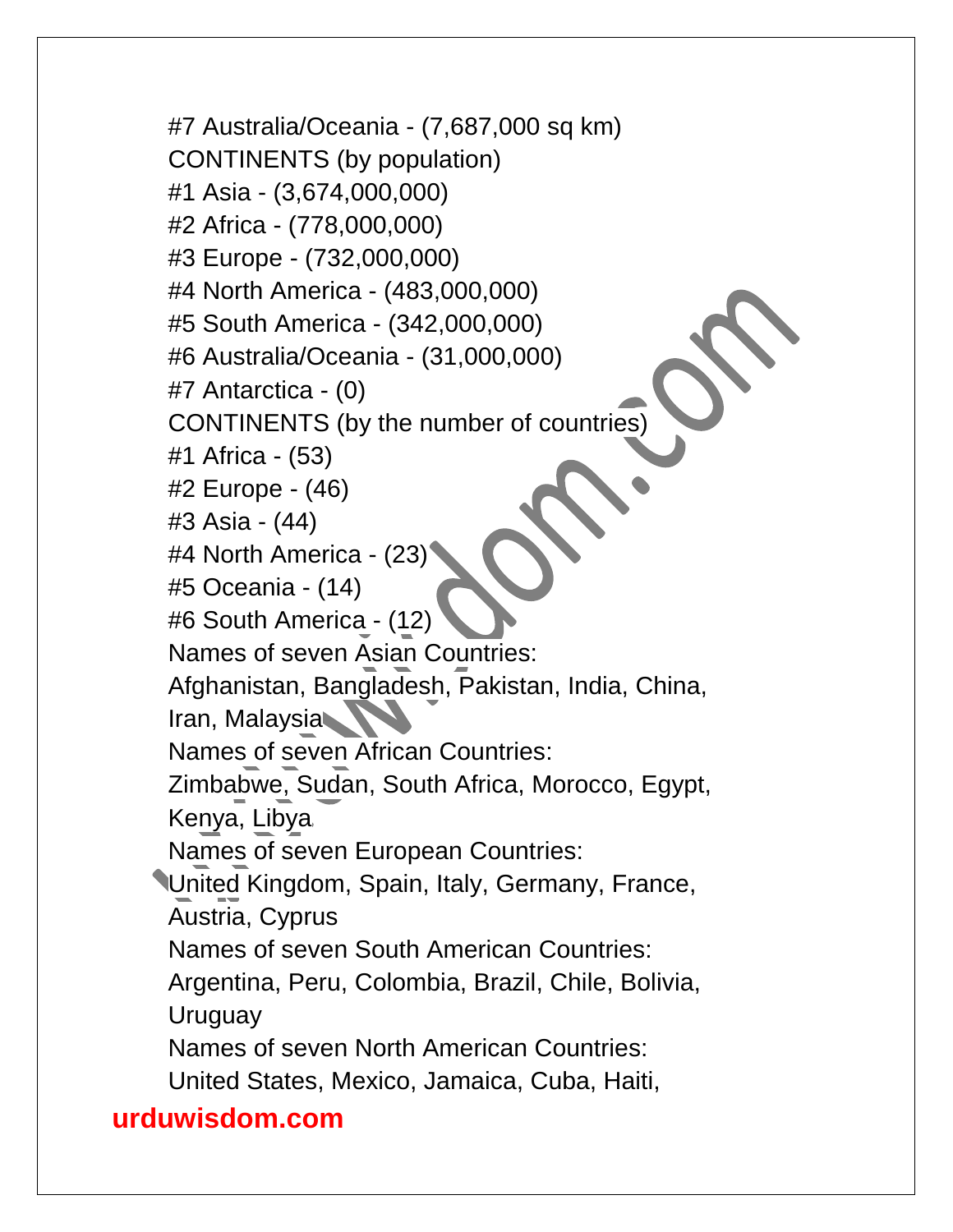Canada, Panama Names of seven Oceania Countries: Australia, New Zealand, Soloman Islands, Fiji, Kiribati, Marshall Islands, Micronesia Top 5 largest deserts by area: 1) Antarctica 14,000,000km2 2) Sahara 9,000,000km2 3) Arabian Desert 2,330,000km2 4) Gobi Desert 1,000,000km2 5) Kalahari Desert 900,000km2 Capitals and Currencies of some important countries: (MUST LEARN THEM) COUNTRY CAPITAL CURRENCY Afghanistan Kabul Afghani Argentina Buenos Aires Peso Australia Canberra Australian Dollar Austria Vienna Euro Azerbaijan Baku Manat Bangladesh Dhaka Taka Bhutan Thimpu Ngultrum Brazil Brasilia Real Canada Ottawa Canadian Dollar Chile Santiago Chilean Peso China Beijing Yuan Croatia Zagreb Kuna Cyprus Nicosia Cyprus Pound Denmark Copenhagen Krone Egypt Cairo Egyptian Pound Finland Helsinki Euro France Paris Euro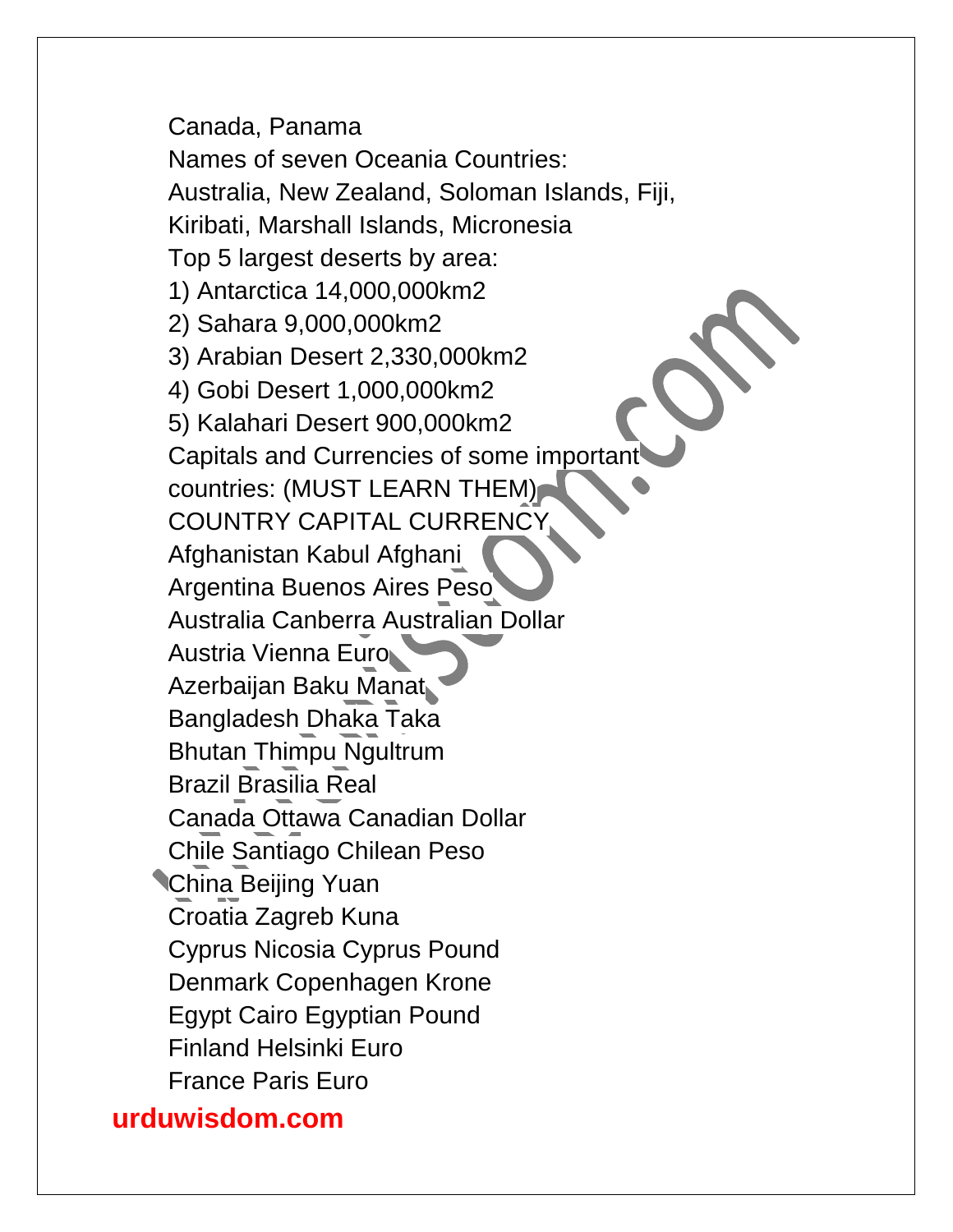Germany Berlin Euro Greece Athens Euro Haiti Port-Au-Prince Gourde Hungary Budapest Forint India New Delhi Indian Rupee Iran Tehran Rial Iraq Baghdad Iraqi Dinar Indonesia Jakarta Rupiah Israel Jerusalem Shekel Italy Rome Euro Jamaica Kingston Jamaican DOllar Japan Tokyo Yen Kenya Nairobi Kenya Shilling North Korea Pyongyang Won South Korea Seoul Won Kuwait Kuwait City Kuwaiti Dinar Lebanon Beirut Lebanese Pound Libya Tripoli Libyan Dinar Malaysia Kuala Lumpur Ringit Malta Valletta Maltese Lira Mexico Mexico City Mexican Peso Myanmar (Burma) Rangoon; Naypyidaw (administrative) Kyat Morocco Rabat Dirhim Nepal Kathmandu Nepalese Rupee Netherlands Amsterdam; The Hague (seat of government) Euro New Zealand Wellington New Zealand Dollar Nigeria Abuja Naira Norway Oslo Norwegian Krone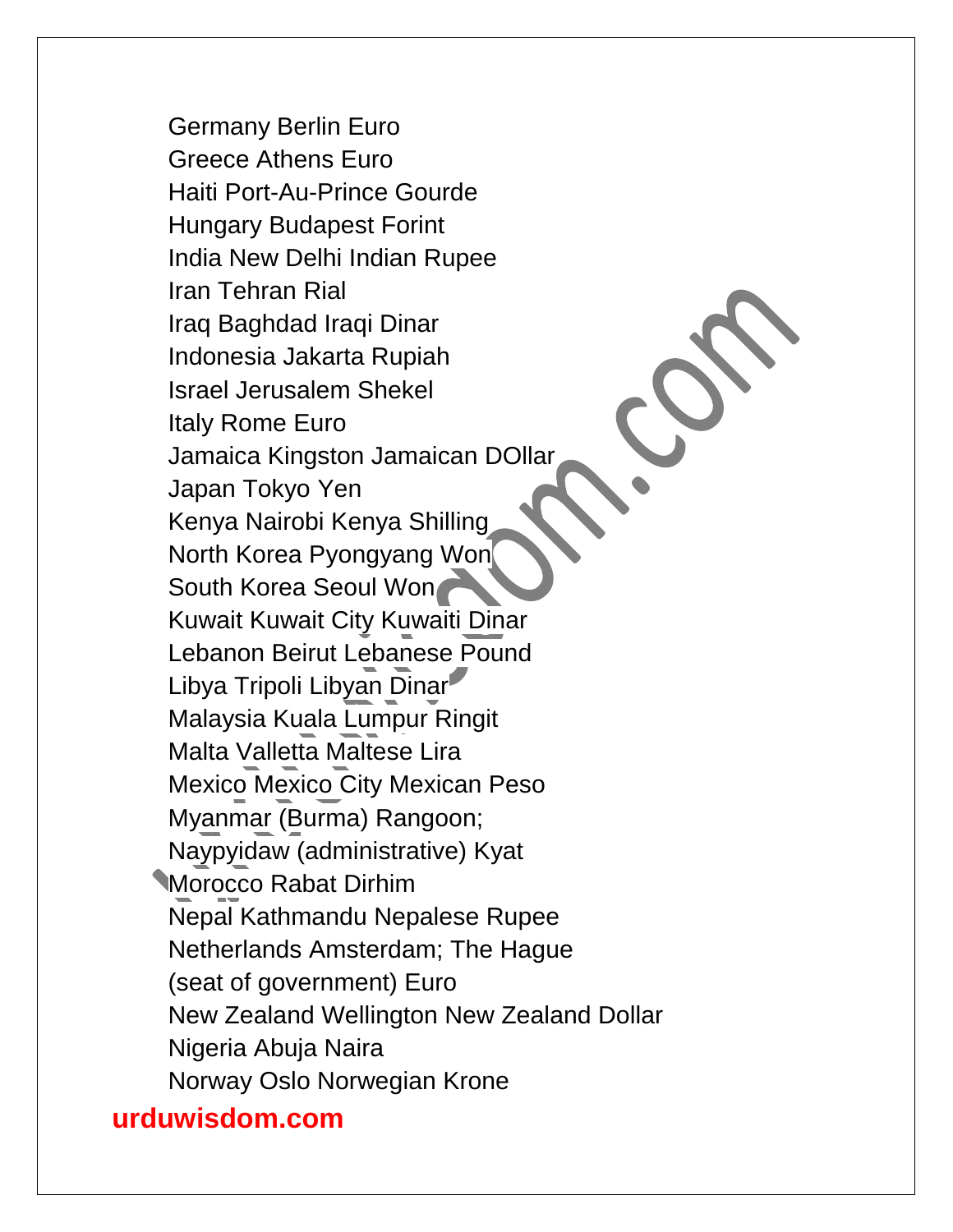Oman Muscat Omani Rial Pakistan Islamabad Pakistani Rupee Philippines Manila Peso Qatar Doha Qatari Rial Russia Moscow Ruble Saudi Arabia Riyadh Riyal Singapore Singapore Singapore DOllar South Africa Cape Town Rand Sri Lanka Colombo Sri Lanka Rupee Spain Madrid Euro Syria Damascus Syrian Pound Tajikistan Dushanbe Somoni Thailand Bangkok Baht Turkey Ankara Turkish Lira Turkmenistan Ashgabat Manat Ukraine Kyiv Hryvna UAE Abu Dhabi U.A.E Dirhim UK London Pound Sterling USA Washington D.C. Dollar Yemen Sanaa Rial Zimbabwe Harare -----------------------------------

COMPLETE ACADEMIC QUESTIONS FOR INITIAL **TEST** 

ISLAMIAT,PAK STDY,GENERAL KNOLWDGE ..

. Hazrat Ali established Bait-ul-Maal.

. During Ghazwa Bani Nuzair wine was prohibited.

. Hazrat Ibrahim A.S had 13 Children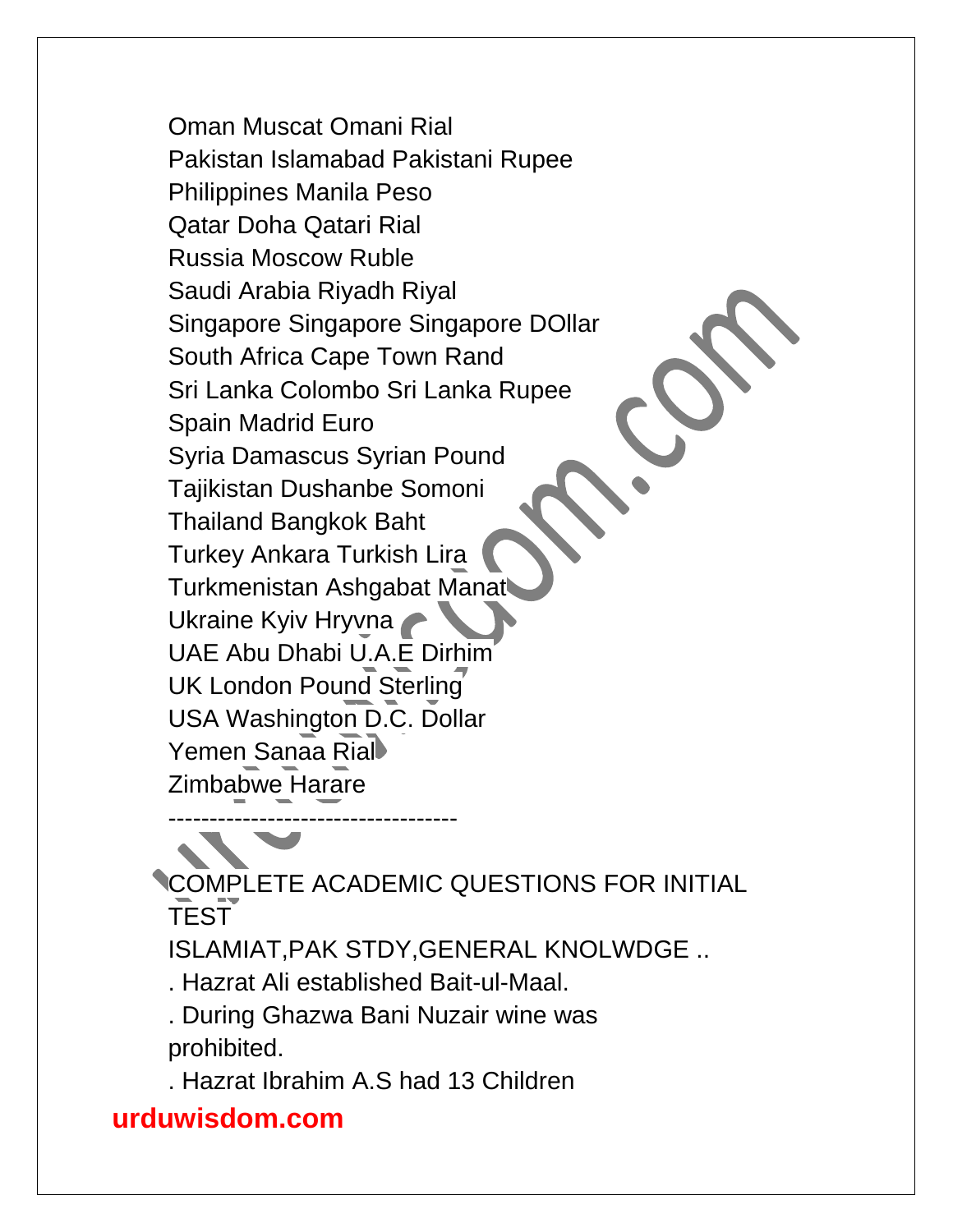. The battle of Khandaq is also known an battle of Ahzab.

. Conquest of Makkah was took place on 20 Ramzan.

. Battle in which prophet not participated is known as Saria.

. Hazrat Hamza was the first commander of Islamic Army.

. In Uhd battle Muslim women participated firstly.

. Battle of Mauta was the first non Arab War.

. The nisab by the gold standard is 3 ounces of gold (87.48 grammes) or its cash equivalent

. The nisab by the silver standard is 21 ounces

of silver (612.36 grammes) or its equivalent.

. Which country is Peninsula? Answer: Saudi Arabia

. Old name of Makkah was Bakkah

. Old name of Medina was Yasrab

. Hazrat Bilal R.A was the first slave to accept Islam 4

. Before Kabah, Prophet S.A.W.W used to pray towards Masjid Al-Aqsa

. Wuzu k 4 faraiz hain

. Ghushal k 3 faraiz hain

. Israel was the laqab of Hazrat Yaqub

- . Surah e Toba starts with Bismillah
- . A muslim male is coffined in 3 dressed sheets

. A muslim female is coffined in 5 sheets

. Jehad became mandatory in 2AH

. Muzdalifa valley is called Masha�ar-ul-Haram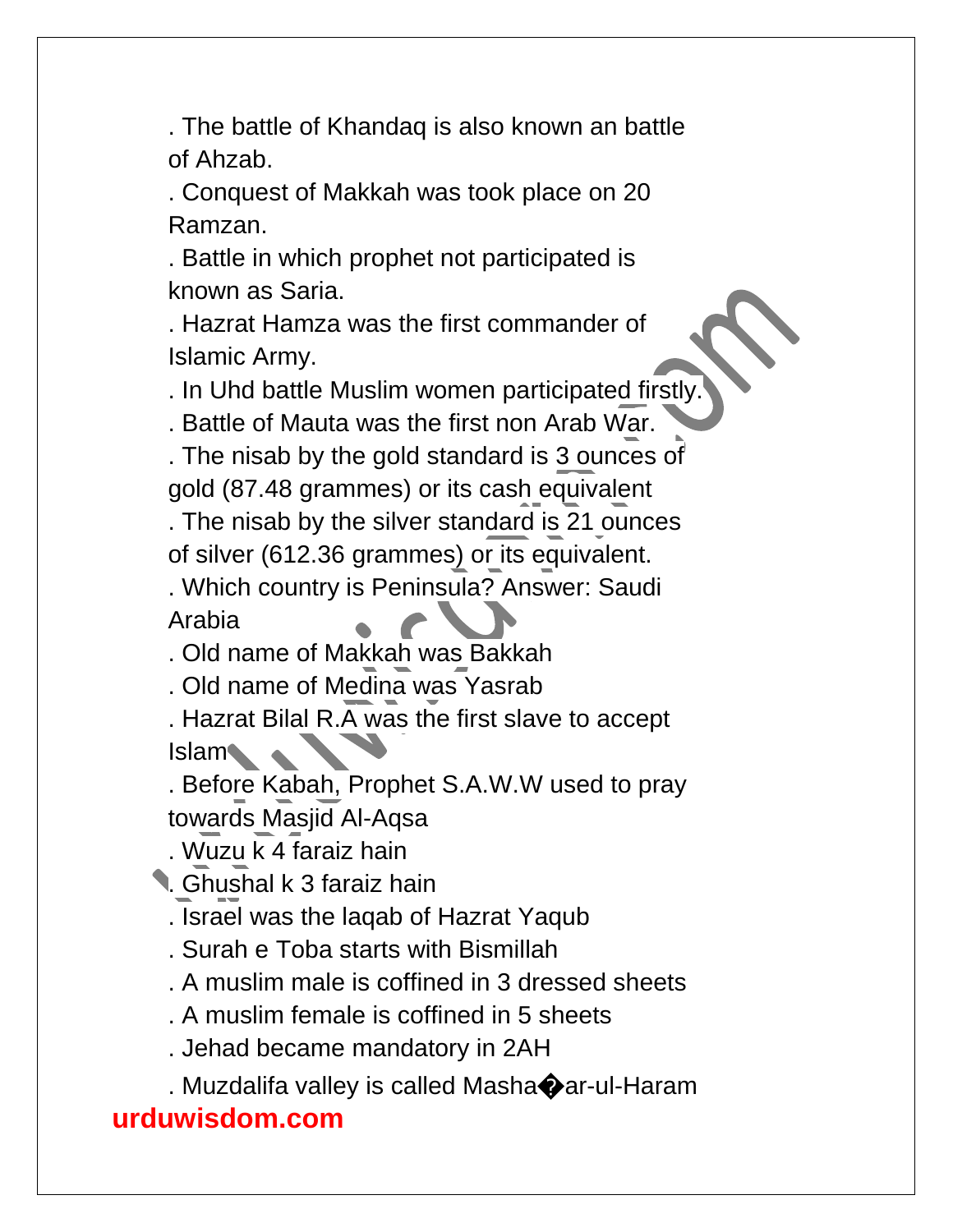. Qur'an contains 114 Surah

. The Nisab of Zakat in gold is  $7 \bigcirc$  Tolas

. The Nisab of Zakat in Silver is 52  $\bigcirc$  Tolas

. The original name of Imam Bukhari is Muhammad Bin Ismail

. Qurbani (Holy Slaughtering)is made during Hajj at Mina

. Jami-i-Quran is taken for Hazrat Usman (RA)

. Pious-Caliphate lasted for about Thirty Years

. Gathering on Arafat during Hajj is made on 9th Zil Hajjah

. Qur'an contains 7 stages

. Hazrat Zaid bin Sabit (RA) was the write of first Wahi in Quraish

. Kitab-ul-Assar is compiled by Imam Abu Hanifah (RA)

. AsadUllah was the laqab of Hazrat Ali (RA)

. Hazrat Ismail (AS) father's name was Hazrat Ibrahim (AS)

. Hazrat Ismail (AS) mother's name was Bibi Hagar

. Fateh Makkah was on 20 Ramadan, 8 Hijri

. 70 Hafiz e Quran were shaheed in Jung-e-Yamama

. Imam Shafi took the office of "Religious Judgment" in the age of 15 years

. Hazrat Shima (RA) was the foster sister of Hazrat Muhammad (S.A.W.W)

. What is the number of Ramzan in the Islamic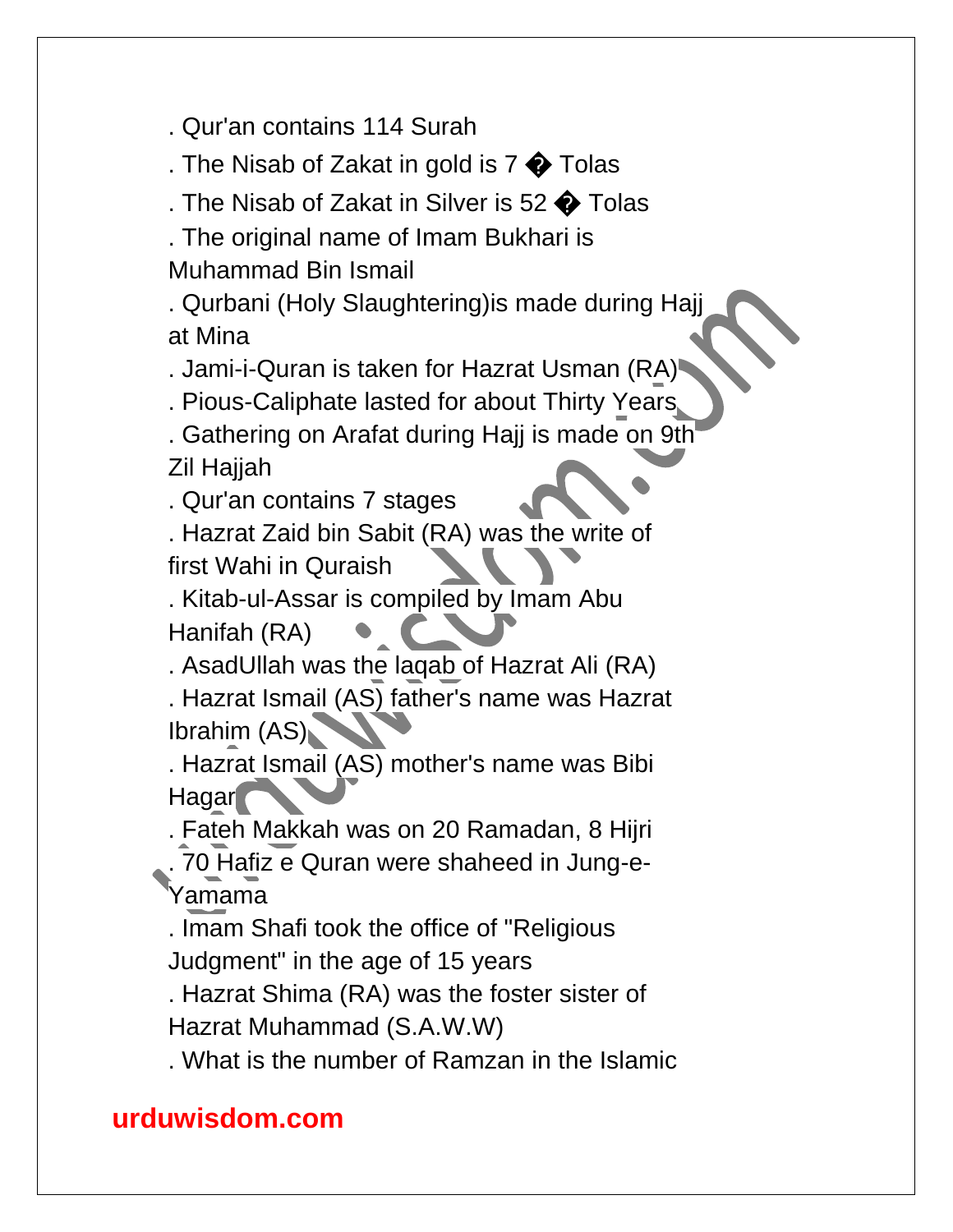Calender? Answer: 9

. Hazrat Abu Hurairah (RA) compiled first work of Hadith "Sahifa-e-Sadiqa."

. Hazrat Umar (R.A) advised Abu Bakr (R.A) to compile the Qur'an

. The Prophet (S.A.W.W) made Hazrat Muaaz bin Jabal the Governor of Yemen

. Who are the  $\bigcirc$ Sahibain $\bigcirc$ ? Answer: Abu Yusuf and Imam Shaibani

. Hajj is not completed unless you go to Arafat

.  $\bigcirc$ Kitab-al-Umm $\bigcirc$  is written by Imam Shaf

. The foundation of Bait Ul-Hikmah was laid down during Abbasid Period

. First Mujadid was Hazrat Umar bin Abdul Aziz.

. Second Mujahid was Hazrat Ahmad Sirhindi

. Sahifa Hammam bin Munabih was found by Dr Hamidullah

. In which Surat of Quran there is mention of Zulqarnain? Answer: Alkahaf

. Sahib Us-Ser is the nickname of Hazrat Khuzaifa (R.A)

. Masjide Khief is located in Minna

. Ghaseel ul Malaika is the title of Hazrat

Hanzala (R.A)

. Hazrat Abdullah bin Ariqat (R.A) was appointed as Usher for Hijrat-e-Madinah

. Law of inheritence was revealed in 4 A.H

. Hazrat Khalid bin Waleed (R.A) was the last Commander in Chief for Ghazwa-e-Mautah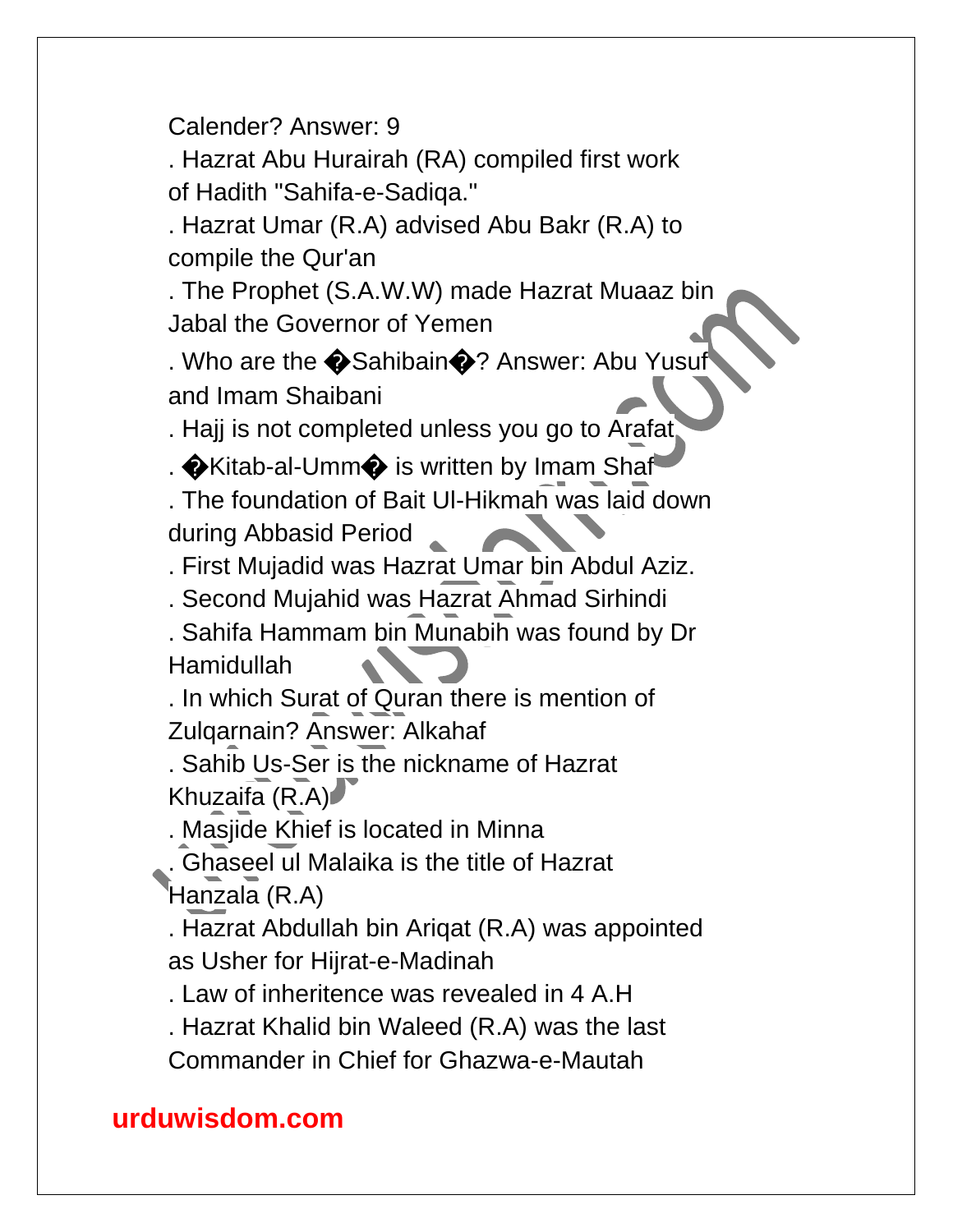. Imam Dar ul Hijrat is the title of Imam Malik

. The word Muhammad (SAW) as a name has been mentioned in Quran only 4 times

. Khateeb �ul-Anbia as a title of Hazrat Shoaib (AS)

. Hazrat Umer (RA) appointed Hazrat Abdullah bin Masud (R.A) as custodian of Bait-ul-Mal

. The effective Zakat System can ensure the elimination of Poverty

. Masjid Zu Qiblatain is situated in Madina

. Abdur Rehman bin Khaldun was a Historian, justice, philospher as well as Politician

. Which Surah of Quran has Bismillah twice? Answer: Al Namal

. Had -e- Qazaf (False Accusation) is 80 Lashes

. Ada Bin Hatam Thai embraced Islam in 9 Hijri

. Wealth obtained from a mine is liable to Khumus

. Sadaq-e-Eid-ul-fitr has been proclaimed in the year 2 Hijri

. The seal affixed on important letters by prophet (SAW) was in the Custody of Hazrat Khuzaifa  $(R.A)$ 

. Ameen  $\bigcirc$ ul-Umat is the title of Hazrat Abuubaida bin Al jaraah (RA)

. River Nile was declared as Sayed-ul-Anhar by Hazrat Umer (R.A)

. Umm-ul-Masakeen was a title given to Hazrat Zainab Bint e Khuzima (RA)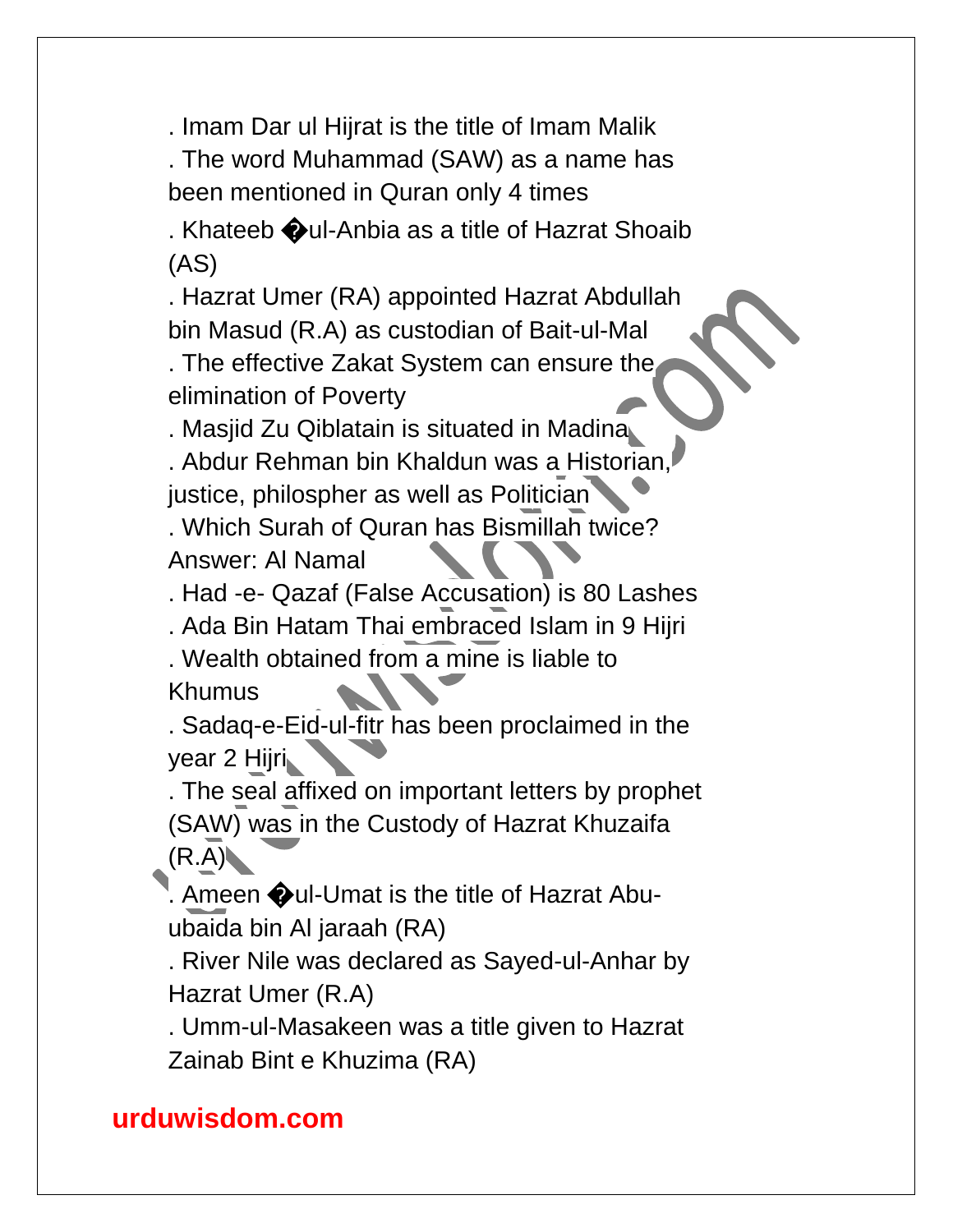. Hazrat Muhammad (SAW) gave the key of Bait Ullah permanently to Hazrat Usman bin Talha (RA)

. Batha Valley is situated in Makkah

. The longest Surah of the Qur'an is Surah al Baqarah

. Al-Maeen is a Surah in which there are 100 or more ayahs

. "Arbaeen" is the book of Hadith in which there are 40 Ahadith

. Fatwa Qazi Khan is an authentic Fatwa of Fiqh Hanafi

. "FIDK" garden was bestowed to the Holy Prophet as Fay

. The tile given to the pioneers of Islam was Assabiqoon al Awwalun

. The Master of Hazrat Bilal (MABPH) during embracing Islam was Ummayia bin Khalaf

. Splitting of the moon occurred in Mina

. The Prophet's stamp comprises of these words: Allah,Rasool,Muhammad

. The heads of Zakat are Eight (8)

. MAUWAZATAIN means two specific Surahs of **Quran** 

. The Religious of the majority of the Arabs before Islam was Idolatrous

. Name of the son of Hazarat Yaqoob (A.S) whose off-springs are the Jews? Answer: Yahooda

. What was the total number of idols which were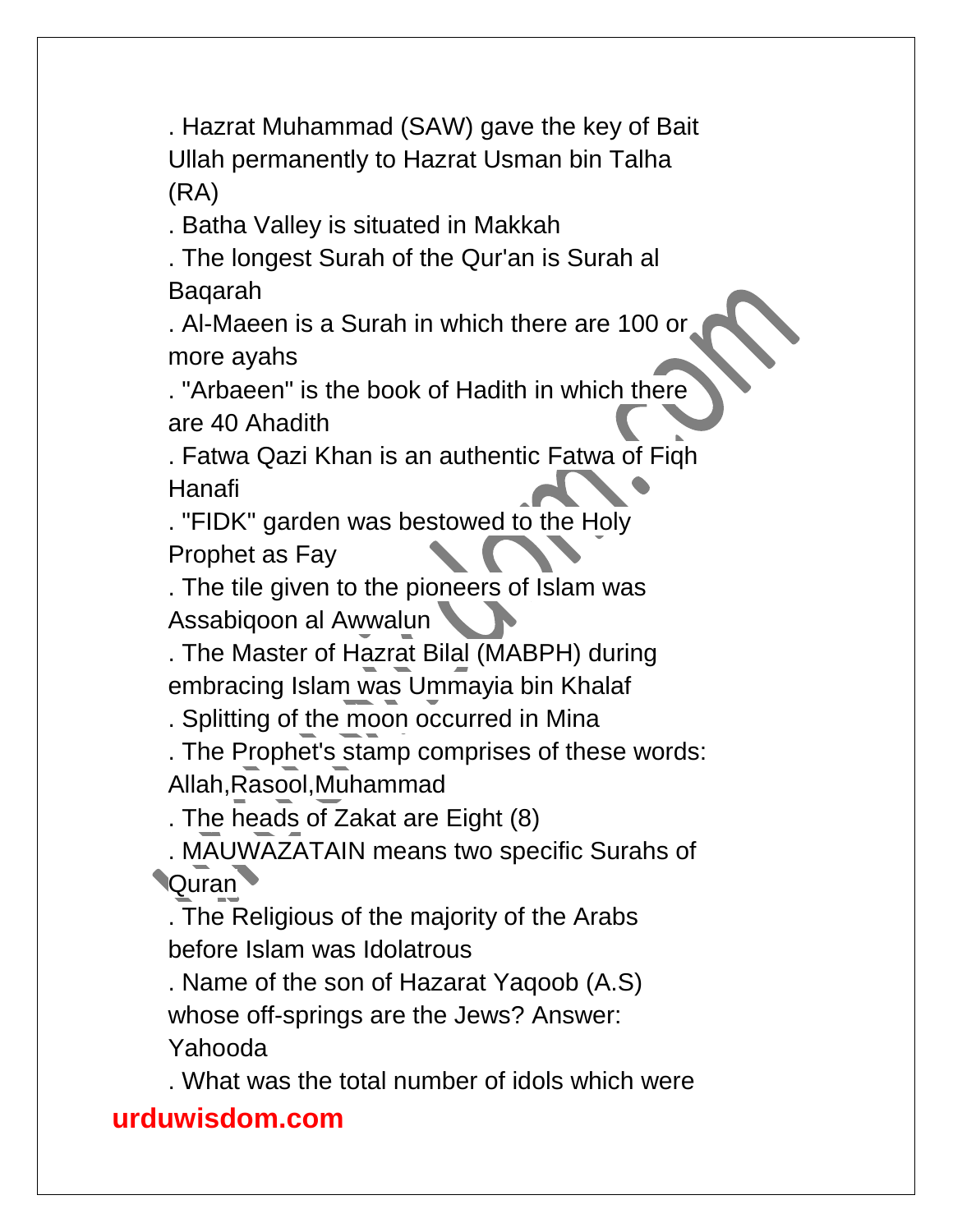fixed around the Kaaba? Answer: 360

. Hazrat Muhammad (PBUH) was born about three thousands years, after Hazrat Ibrahim (A.S)

. Hazrat Umer (R.A) embraced Islam in 616 A.D.

. Zou-Shadatian is title of Hazrat Khuzaima bin Sabit (R.A)

. Palestine is known as the **O**Land of

Prophets<sup>�</sup>

. Recitation of 1st kalima is called Tahleel

. 9th Zil-Hajja is also called Waquf-e-Arafat

. Hazrat Umer bin Abdul Aziz (R.A) was the first man who issued regular order to collect and write Ahadis

. Hazrat Khalid-bin-Waleed (R.A) belonged to Banu Makhzoom tribe

. Khalid Bin Waleed was given the title of Saifullah meaning "Sword of Allah"

. Ziyad ibn al-Sakan R.A died in the feet of Holy Prophet PBUH

. What is Sahihain? Answer: Sahih Bukhari and Sahi Muslim

. Jung e Yamama was between the forces of Hazrat Abu Bakr RA and Musaylimah (Selfproclaimed prophet)

. Tayammum means dry abulation (wuzu) using sand or dust

. Makkah was conquered in Ramadan, 8 A.H

. Hazrat Bilal Ibn Raba was the first Muezzin of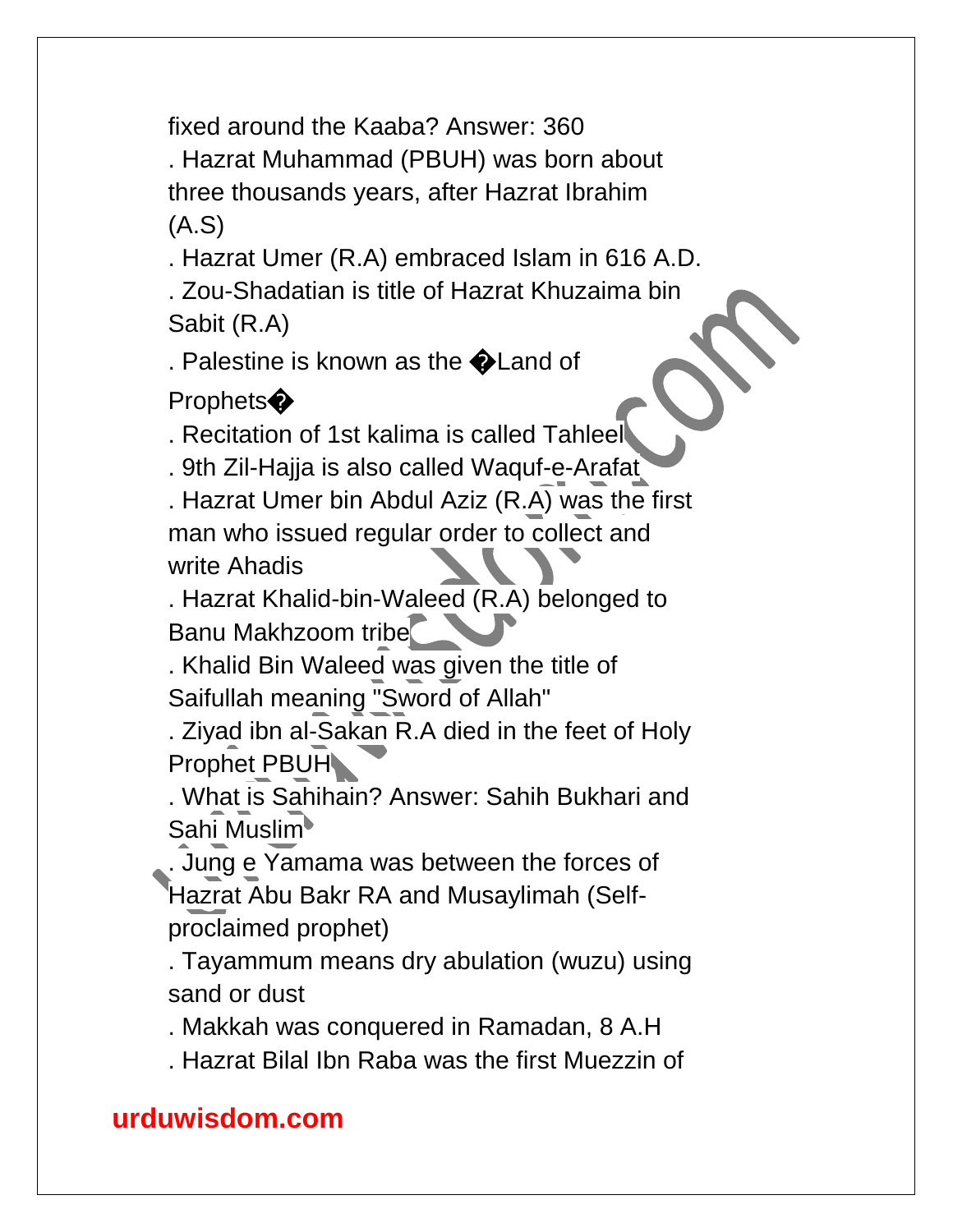Islam

. Hazrat Usman Ghani R.A is called Jame-ul-Qur'an

. Other names of Qur'an are Al Furqaan, Al Kitaab, Al Zikr, Al Noor, and Al Huda.

 $\bullet$  Istalam is kissing of Hajr Aswad.

 $\bigcirc$  Islam has 2 major sects.

 $\bullet$  There are 5 fundaments of Islam.

 $\bigcirc$  2 types of faith.

 $\clubsuit$  5 Articles of faith.

 $\bigcirc$  Tehlil means the recitation of Kalima.

 $\bullet$  Deen-e-Hanif is an old name of Islam.

� First institution of Islam is Suffah.

 $\bullet$  Haq Mahar in Islam is fixed only 400 misqal.

 $\bigcirc$  ljma means ageing upon any subject.

 $\bullet$  Qayas means reasoning by analogy.

 $\bullet$  There are four schools of thought of Islamic Law.

 $\bullet$  Janatul Baki is situated in Madina.

 $\bullet$  Masjid-e-Hanif is located in Mina.

 $\bullet$  JANAT UL MOALA is a graveyard in MECCA.

◆ Qazaf: false accusation of adultery punishable with 80 lashes.

� Lyla-tul-Barrah means the Night of Forgiveness.

� Karam-un-Katibin means Illustrious writers.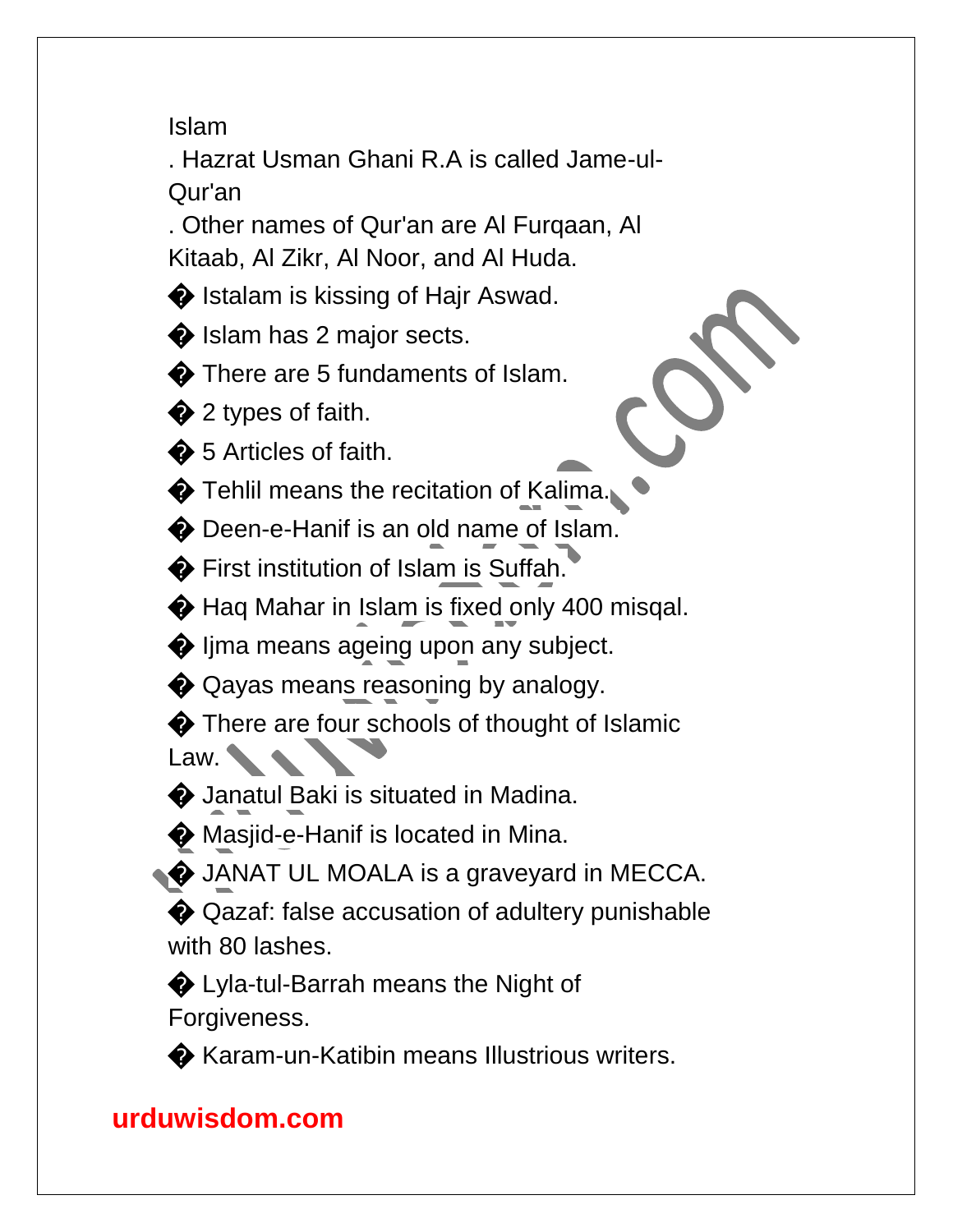$\bullet$  Oldest mosque on earth is Kaabatullah.

� 1st Kalima=Tayyab, 2nd =Shahadat, 3rd

=Tamjeed, 4th =Tauheed, 5th =Astaghfar, 6th

=Rad-e

Kufar

 $\bullet$  Qiblah means anything in front.

 $\bullet$  Saabi is one who changes his religion.

 $\bullet$  Sidrat-ul-Mantaha means last tree of the Eternity.

 $\bigcirc$  Jaabi is one who collects Zakat.

� First collection of Ahadith is Sahifah-e-Saadi qa.

♦ Saying of Prophet are called Wahi Ghair Matlloo.

� In iman-e-Mufassal essential beliefs are 7 in number.

 $\bullet$  The most exalted angels are four.

♦ Greatest angel as per Islam is Jibra�eel.

♦ Each human being is attended permanently by two angels.

Barzakh: time period between death and Day of Judgment.

� Another name of surah Ali-Isra is bani Israel. First wife of Holy Prophet S.A.W is Hazrat Khadija R.A Second wife of Holy Prophet S.A.W is Hazrat Sawda Bint Zam'a R.A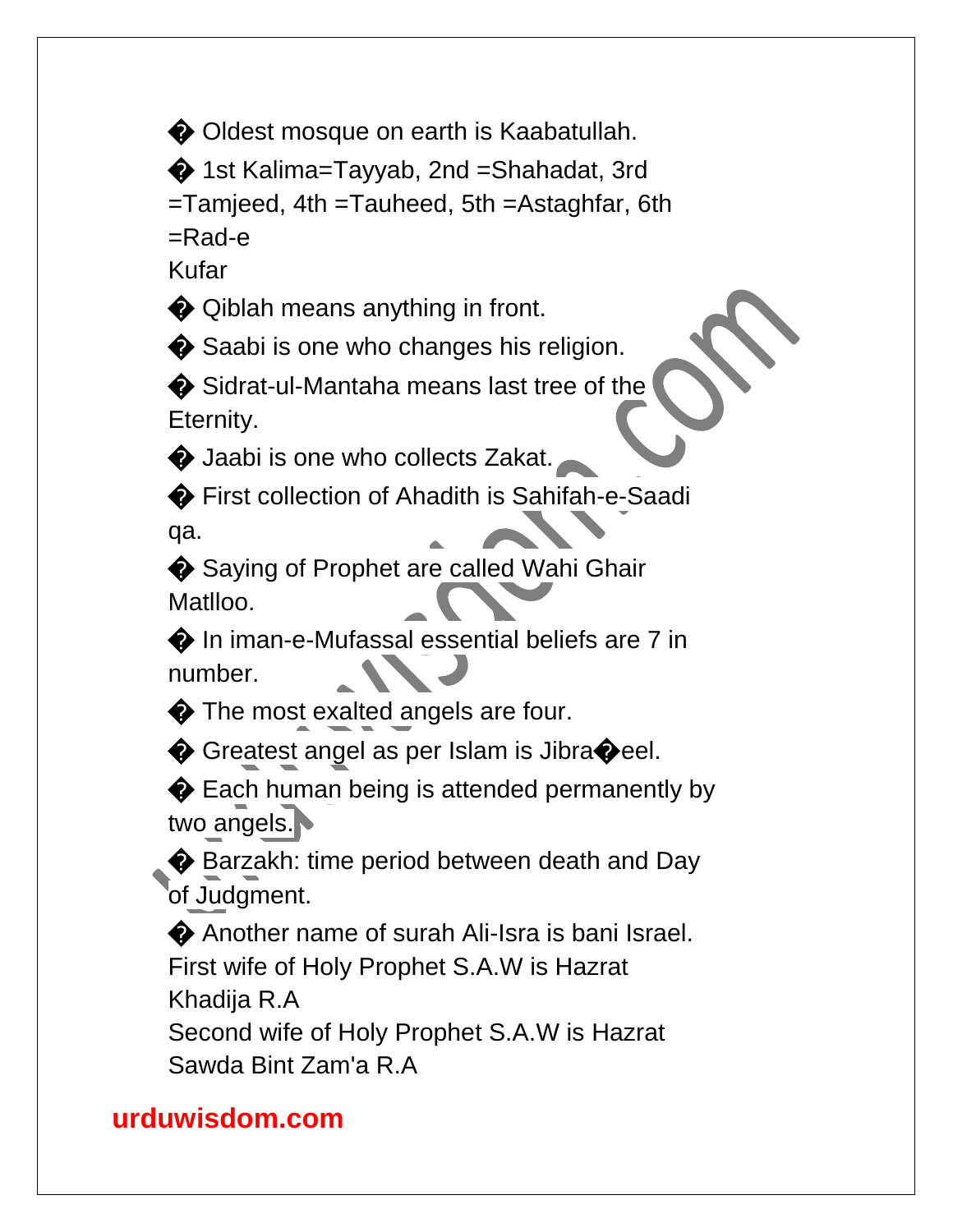Third wife of Holy Prophet S.A.W is Hazrat Ayesha R.A Total number of wives of Holy Prophet S.A.W were 12 Names of Umhat ul Momeneen (R.A): Hazrat Khadeja R.A Hazrat Sauda R.A Hazrat Ayesha R.A Hazrat Hafsa R.A Hazrat Zainab Binte Khazeema R.A Hazrat Salmah R.A Hazrat Zainab Binte Hajash R.A Hazrat Umeh Habiba R.A Hazrat Safiya R.A Hazrat Memona R.A Hazrat Maria Kibtiah R.A Hazrat Javeriah R.A Injil or Bible on Hazrat Isa (A.S) Zabur on Hazrat Dawood (A.S) Torah or Torat on Hazrat Musa (A.S) Qur'an on Hazrat Muhammad S.A.W.W Jung e Badar: Leader of Kufar: Abu Jehal Date: 2 Hijri on 17th Ramadan Total Number of muslims: 313 (246 Ansar and 77 mahajir) Total Number of Kuffar: 1000 Deaths of Kuffar: 70 died and 70 were made prisoners Martyers of Muslims: 14 (6 Ansar and 8 Mahajir)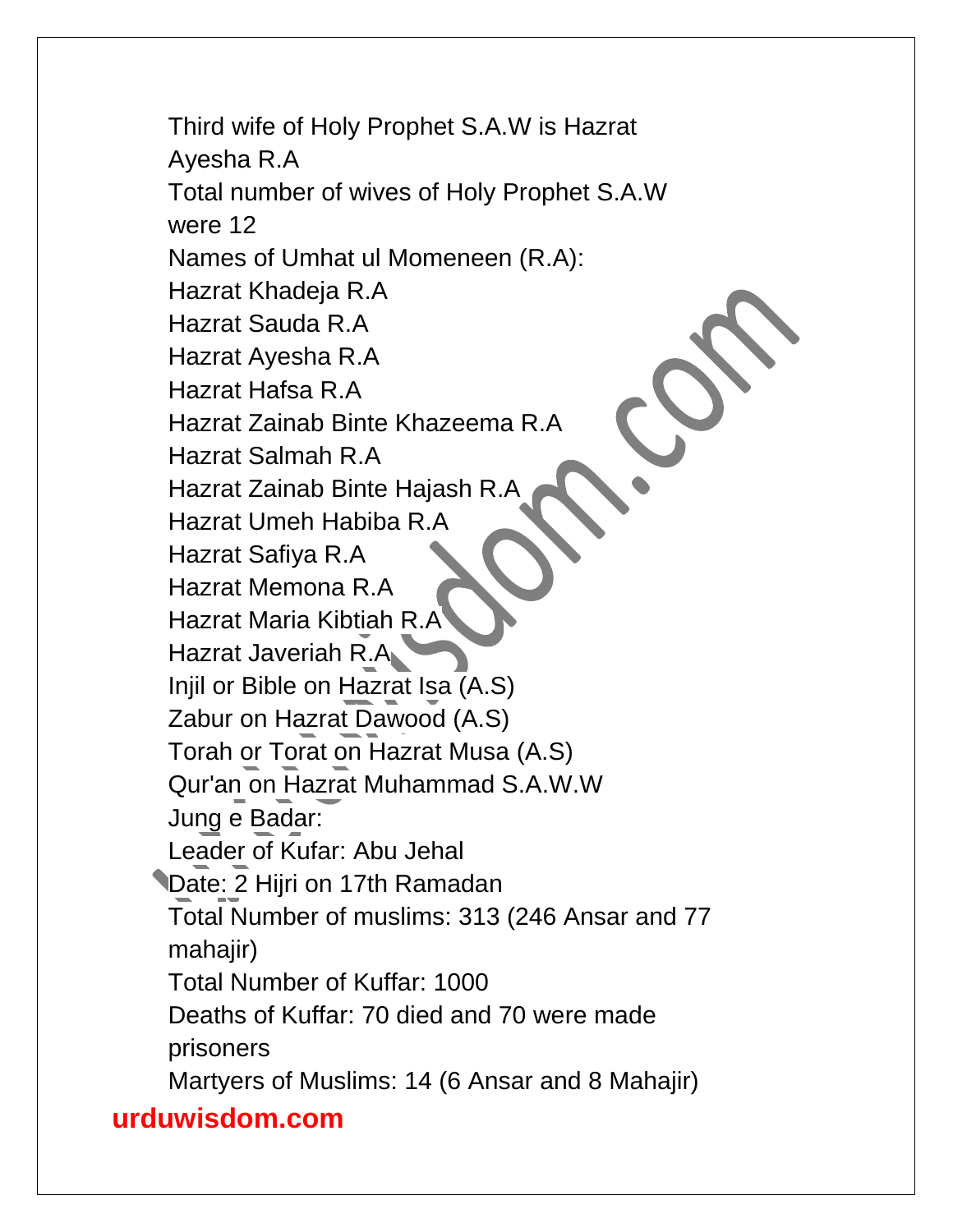Battle Badar Ghazwa is named as Furqan. Abu Jahal was killed in Battle of Badr by Maaz The first person to be martyred in the Battle of Badr was the freed slave of Hazrat Umar :

# Muhaj**o**jah

Hazrat Abbas was made prisoner of war in Badr. Hazrat Ruqia died on the day of the victory of battle of Badr she was the wife of Usman. Jung e Uhad:

Date: 3 Hijri on 5th Shawwal

Total Number of Muslims: 1000

Total Number of Kuffar: 3000

Number of Muslim martyrs in the battle of Uhad:

70

Uhad quraish were laid by Abu Sufwan

� First Ghazwa is Widdan or Abwa in 1 A.H

 $\bigcirc$  624 Battle of Badr.2hij

◆ 625 Battle of Uhad. 3hij

♦ 626 Battle of Rajih.4hij

 $\bullet$  627 Battle of Khandaq (Ahzab).5hij

◆ 628, Treaty of Hudaibiya, Hazrat Khalid bin Walid Accepted Islam, Conquest of Khyber.6hij

**♦ 629, Battle of Mutah, Preaching of Islam to** various kings.7hij

 $\bigcirc$  630, Battle of Hunain, Conquest of Makkah.8hij

 $\bigcirc$  631, Battle of Tabuk. 9hij

◆ 632, Hajjat-ul-Wida.10hij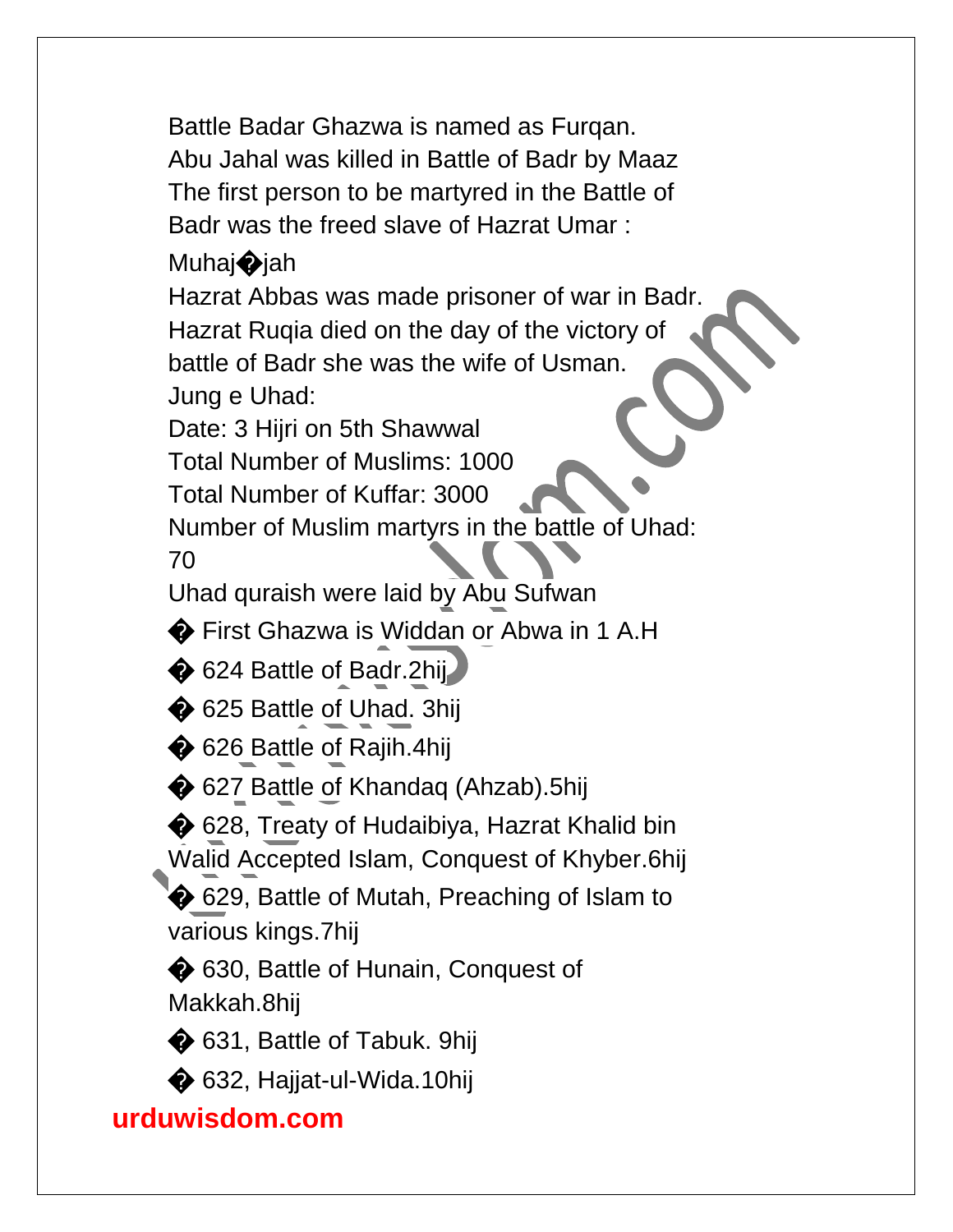**urduwisdom.com**  $\bigcirc$  680, Tragedy of Karballah.61hij Names of Kutub al-Sittah or Sihah al-Sittah: Sahih Bukhari Sahih Muslim Al-Sunan Al-Sughra Sunan Abu Dawood Sunan al-Tirmidhi Sunan ibn Maja Ashra Mubashra are those Companions of Prophet Hazrat Muhammad (P.B.U.H), who were given Good News in their life that they will be awarded Heaven. Name of Ashra Mubashra are 1. Hazrat Abu Bakar (R.A) 2. Hazrat Umer Farooq (R.A) 3. Hazrat Usman (R.A) 4. Hazrat Ali (R.A) 5. Hazrat Talha (R.A) 6. Hazrat Zubair ibn-e-Awam (R.A) 7. hazrat Abu Obaida ibn-al-Jarah (R.A) 8. Hazrat Abdul Rehman ibn-e-Auf (R.A) 9. Hazrat Saad ibn-e-Abi Waqas (R.A) 10. Hazrat Saeed ibn-e-Zaid (R.A) Arkan-e-Islam: Kalma, Namaz (Salat), Roza (Sawm), Zakat, Hajj Holy Prophet Muhammad S.A.W.W had 3 sons and 4 daughters Names of sons: Hazrat Al-Qasim (mother Hazrat Khadija R.A) Hazrat Abdullah (mother Hazrat Khadija R.A)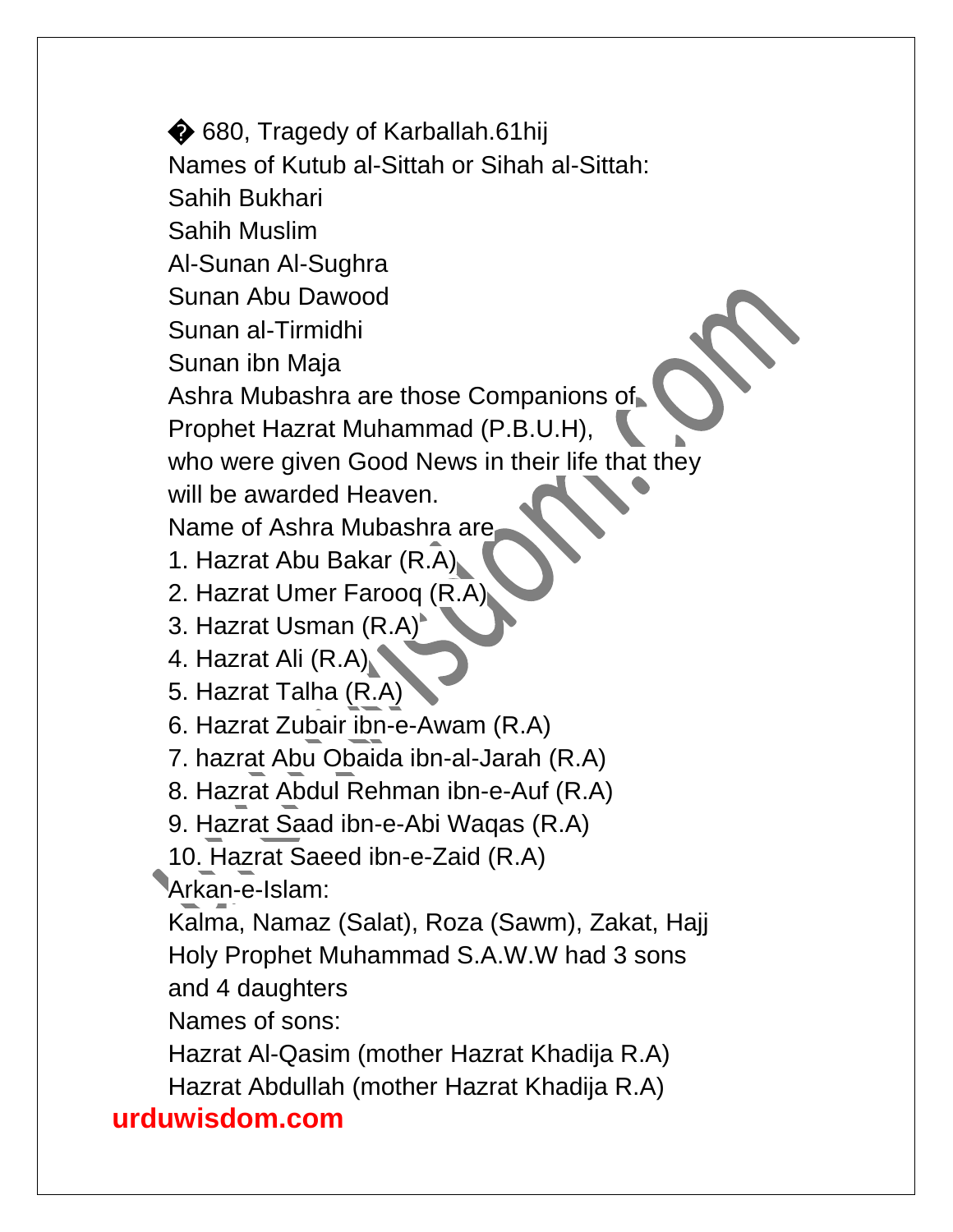Hazrat Ibrahim (mother Hazrat Maria R.A) All the three sons died in their childhood. Hazrat Qasim and Hazrat Abdullah are buried in Jannat ul Moalla, Mecca whereas Hazrat Ibrahim rests in peace at Jannat ul Baki, Madina tul Munawarah. Names of daughters: Hazrat Zainab R.A, she was his eldest daughter Hazrat Ruqayah R.A Hazrat Umme Kalsoom R.A Hazrat Fatima R.A PAKISTAN STUDIES: PKISTAN'S NEIGHBOURS: North-East: China Border Length: 595km East: India Border Length: 2912km (Radcliffe Line) West: Iran Border Length: 909km Northwest: Afghanistan Border Length(deorind line): 2250km SOuth: Arabian Sea Coastline: 1046km . Pakistan won the circket world cup in 1992 . Pakistan won Olympic gold medal in Hockey for the first time in 1964 . The tomb of Mughal Emperor Jahangir is in Lahore . The national flower of Pakistan is Jasmine . Which military alliance had Pakistan as its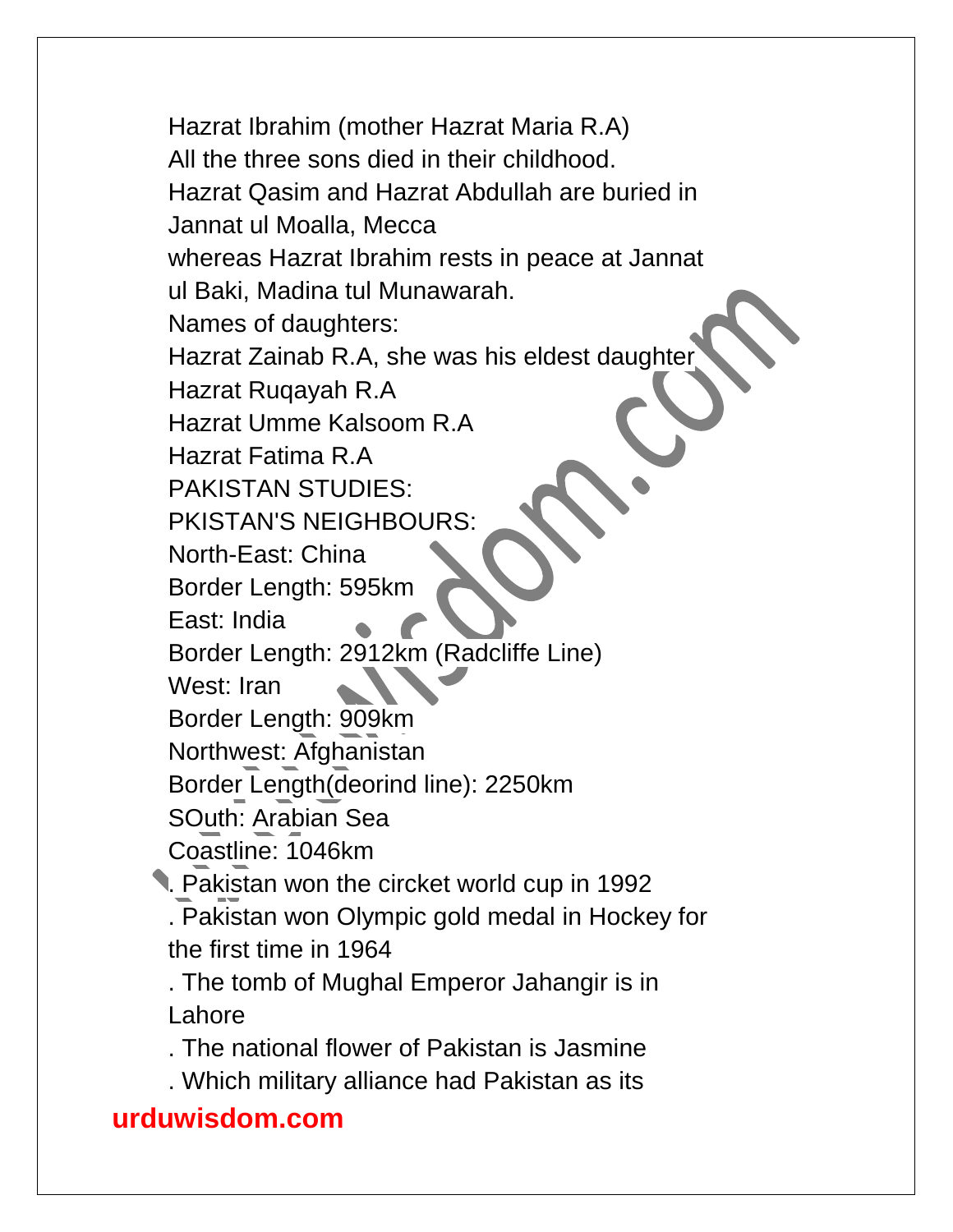#### member? Answer: SEATO

. The national animal of Pakistan Markhor

- . The national bird of Pakistan is Chakor
- . Baluchistan is 43% of total Pakistan
- . The Second largest city of Pakistan is Lahore

. Pakistan's Official map was drawn by Mian Mahmood Alam Suhrawardy (1920-1999)

. The national tree of Pakistan is Deodar

. Cripps mission was an attempt in late March

1942 by Sir Stafford Cripps

. Sui is famous for natural gas

. Muztag pass connects Gilgit-Yarkand (China).

. Khankum Pass connects Chitral-Wakhan

(Afghanistan)

. The Shandur Pass connects Chitral and Gilgit.

- . Khyber Pass connects Peshawar-Kabul
- . Kulk pass connects Gilgit-China.

. Bolan pass connects Queta-Afghanistan.

. Tochi pass connects Pak:-China.

. Length of Silk Rourte (Korakorum Route) is 965 km.

. Length of Durand Line is 2250km

. Afghanistan's Wakhan District is a narrow strip of land that juts eastwards 350km between Tajikistan and Pakistan to touch the

Chinese border.

. Nehru Report date: August 1928

. Wavell Plan (Simla COnference): 1945

- . Geneva Pact was signed on 14th April, 1988.
- . Simla Pact was singed on 3rd July, 1972.